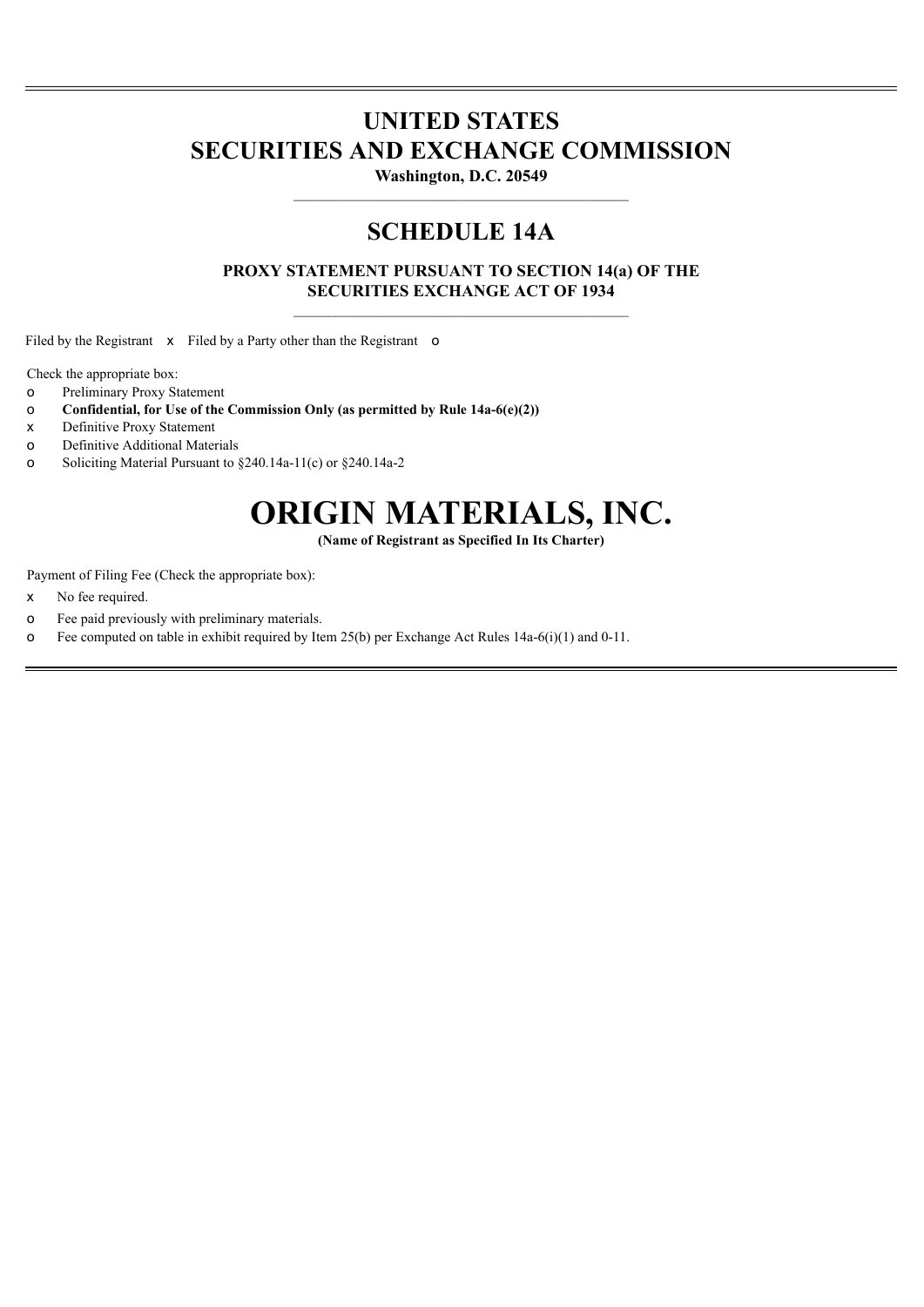# **ORIGIN MATERIALS, INC.**

**930 Riverside Parkway, Suite 10**

West Sacramento, California 95605

# **NOTICE OF ANNUAL MEETING OF STOCKHOLDERS To Be Held at 11:00 a.m. Eastern Time on Monday, June 27, 2022**

Dear Stockholders of Origin Materials, Inc.:

We cordially invite you to attend the 2022 annual meeting of stockholders (the "Annual Meeting") of Origin Materials, Inc., a Delaware corporation, which will be held on **Monday, June 27, 2022 at 11:00 a.m. Eastern Time**. In light of public health concerns regarding the COVID-19 pandemic, to protect the health and safety of our stockholders and employees and facilitate stockholder participation in the Annual Meeting, this year, the Annual Meeting will be held through a live webcast. In order to attend the Annual Meeting, you must register in advance at www.proxydocs.com/ORGN prior to the deadline of 5:00 p.m. Eastern Time on June 26, 2022. After completing the registration, you will receive a confirmation email, which will include information about when you should expect to receive a unique link to gain access to the Annual Meeting. You will not be able to attend the meeting in person. The meeting will be held for the following purposes, as more fully described in the accompanying proxy statement:

- 1. To elect the three nominees to serve as Class I directors until the 2025 annual meeting of stockholders and until their successors are duly elected and qualified;
- 2. To ratify the appointment of Grant Thornton LLP ("Grant Thornton") as our independent registered public accounting firm for our fiscal year ending December 31, 2022;
- 3. To approve, on an advisory basis, the frequency of holding future advisory votes on executive compensation; and
- 4. To transact such other business as may properly come before the Annual Meeting or any adjournments or postponements thereof.

Our board of directors has fixed the close of business on April 28, 2022 as the record date for the Annual Meeting. Only stockholders of record on April 28, 2022 are entitled to notice of and to vote at the Annual Meeting. Further information regarding voting rights and the matters to be voted upon is presented in the accompanying proxy statement.

On or about May 18, 2022, we expect to mail the Notice of Internet Availability of Proxy Materials (the "Notice") to our stockholders. The Notice will contain instructions on how to access our proxy statement and our annual report. The Notice provides instructions on how to vote via the Internet or by telephone and includes instructions on how to receive a paper copy of our proxy materials by mail. The accompanying proxy statement and our annual report can be accessed directly at the following Internet address: www.proxydocs.com/ORGN. All you have to do is enter the control number located on your Notice or proxy card.

# YOUR VOTE IS IMPORTANT. Whether or not you plan to attend the Annual Meeting, we urge you to submit your vote promptly via the **Internet, telephone or mail.**

We appreciate your continued support of Origin.

By order of the Board of Directors,

John Bissell

John Bissell Rich Riley Co-Chief Executive Officer Co-Chief Executive Officer May 18, 2022 May 18, 2022

Kide Kley

West Sacramento, California West Sacramento, California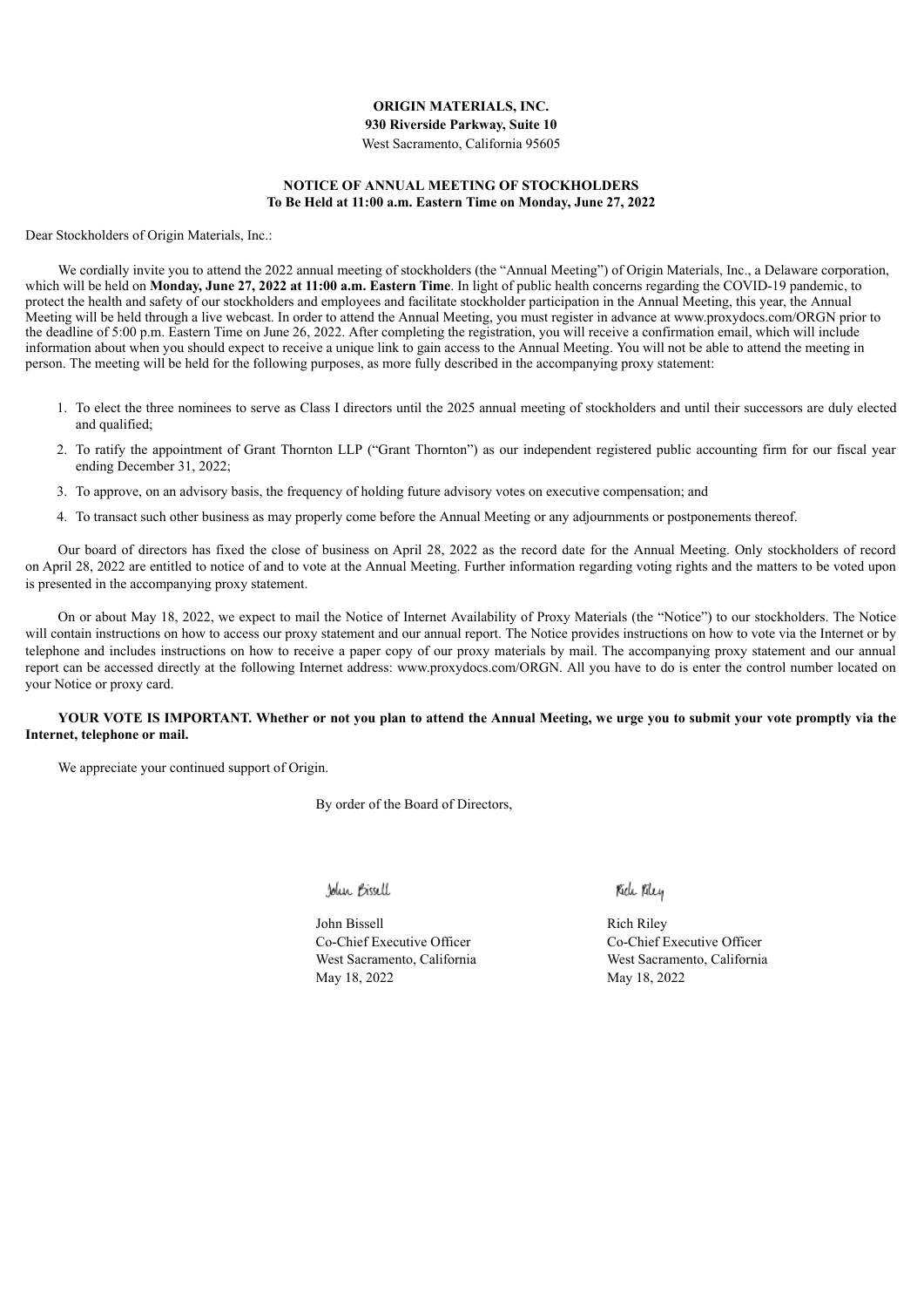# **TABLE OF CONTENTS**

**Page**

|                                                                                                                     | $\overline{a}$                                                                                                                                                                                                                                                  |
|---------------------------------------------------------------------------------------------------------------------|-----------------------------------------------------------------------------------------------------------------------------------------------------------------------------------------------------------------------------------------------------------------|
| PROXY STATEMENT FOR 2022 ANNUAL MEETING OF STOCKHOLDERS                                                             |                                                                                                                                                                                                                                                                 |
| DIRECTORS, EXECUTIVE OFFICERS AND CORPORATE GOVERNANCE                                                              |                                                                                                                                                                                                                                                                 |
| <b>Nominees for Director</b>                                                                                        |                                                                                                                                                                                                                                                                 |
| <b>Continuing Directors</b>                                                                                         |                                                                                                                                                                                                                                                                 |
| <b>Board Leadership Structure</b>                                                                                   |                                                                                                                                                                                                                                                                 |
| Role of the Board of Directors in Risk Oversight                                                                    |                                                                                                                                                                                                                                                                 |
| <b>Family Relationships</b>                                                                                         |                                                                                                                                                                                                                                                                 |
| Director Independence                                                                                               |                                                                                                                                                                                                                                                                 |
| <b>Board Meetings and Committees</b>                                                                                |                                                                                                                                                                                                                                                                 |
| <b>Committees of the Board of Directors</b>                                                                         |                                                                                                                                                                                                                                                                 |
| Diversity of the Board of Directors                                                                                 |                                                                                                                                                                                                                                                                 |
| <b>Compensation Committee Interlocks and Insider Participation</b>                                                  |                                                                                                                                                                                                                                                                 |
| <b>Considerations in Evaluating Director Nominees</b>                                                               |                                                                                                                                                                                                                                                                 |
| Stockholder Recommendations for Nominations to the Board of Directors                                               |                                                                                                                                                                                                                                                                 |
| <b>Communications with the Board of Directors</b>                                                                   |                                                                                                                                                                                                                                                                 |
| Corporate Governance Guidelines and Code of Business Conduct and Ethics                                             |                                                                                                                                                                                                                                                                 |
| <b>Director Compensation</b>                                                                                        |                                                                                                                                                                                                                                                                 |
| PROPOSAL NO. 1 ELECTION OF DIRECTORS                                                                                |                                                                                                                                                                                                                                                                 |
| <b>Nominees</b>                                                                                                     |                                                                                                                                                                                                                                                                 |
| <b>Vote Required</b>                                                                                                |                                                                                                                                                                                                                                                                 |
| PROPOSAL NO. 2 RATIFICATION OF APPOINTMENT OF INDEPENDENT REGISTERED PUBLIC ACCOUNTING FIRM                         |                                                                                                                                                                                                                                                                 |
| <b>Principal Accounting Fees and Services</b>                                                                       | $\frac{1}{2}$ $\frac{5}{2}$ $\frac{6}{2}$ $\frac{7}{8}$ $\frac{8}{8}$ $\frac{8}{9}$ $\frac{9}{2}$ $\frac{9}{2}$ $\frac{12}{12}$ $\frac{12}{12}$ $\frac{13}{13}$ $\frac{13}{13}$ $\frac{13}{13}$ $\frac{15}{15}$ $\frac{15}{15}$ $\frac{16}{17}$ $\frac{17}{17}$ |
| <b>Auditor Independence</b>                                                                                         |                                                                                                                                                                                                                                                                 |
| Audit Committee Policy on Pre-Approval of Audit and Permissible Non-Audit Services of Independent Registered Public |                                                                                                                                                                                                                                                                 |
| <b>Accounting Firm</b>                                                                                              | 17                                                                                                                                                                                                                                                              |
| <b>Vote Required</b>                                                                                                | 17                                                                                                                                                                                                                                                              |
| PROPOSAL NO. 3 ADVISORY VOTE ON THE FREQUENCY OF FUTURE ADVISORY STOCKHOLDER VOTES TO APPROVE THE                   |                                                                                                                                                                                                                                                                 |
| <b>COMPENSATION OF OUR NAMED EXECUTIVE OFFICERS</b>                                                                 | <u>19</u>                                                                                                                                                                                                                                                       |
| <b>Vote Required</b>                                                                                                |                                                                                                                                                                                                                                                                 |
| <b>REPORT OF THE AUDIT COMMITTEE</b>                                                                                |                                                                                                                                                                                                                                                                 |
| <b>EXECUTIVE OFFICERS</b>                                                                                           |                                                                                                                                                                                                                                                                 |
| <b>EXECUTIVE COMPENSATION</b>                                                                                       |                                                                                                                                                                                                                                                                 |
| <b>Fiscal 2021 Summary Compensation Table</b>                                                                       |                                                                                                                                                                                                                                                                 |
| <b>Outstanding Equity Awards at Fiscal Year-End</b>                                                                 |                                                                                                                                                                                                                                                                 |
| <b>Executive Employment Agreements</b>                                                                              |                                                                                                                                                                                                                                                                 |
| <b>Equity Compensation Plan Information</b>                                                                         |                                                                                                                                                                                                                                                                 |
| SECURITY OWNERSHIP OF CERTAIN BENEFICIAL OWNERS AND MANAGEMENT AND RELATED STOCKHOLDER MATTERS                      |                                                                                                                                                                                                                                                                 |
| <b>CERTAIN RELATIONSHIPS AND RELATED TRANSACTIONS, AND DIRECTOR INDEPENDENCE</b>                                    |                                                                                                                                                                                                                                                                 |
| Policies and Procedures for Related Party Transactions                                                              | $\frac{19}{20}$ $\frac{20}{21}$ $\frac{22}{22}$ $\frac{23}{24}$ $\frac{24}{25}$ $\frac{27}{27}$ $\frac{29}{23}$ $\frac{33}{33}$ $\frac{33}{33}$                                                                                                                 |
| HOUSEHOLDING OF ANNUAL MEETING MATERIALS                                                                            |                                                                                                                                                                                                                                                                 |
| <b>OTHER MATTERS</b>                                                                                                |                                                                                                                                                                                                                                                                 |
| Fiscal Year 2021 Annual Report and SEC Filings                                                                      |                                                                                                                                                                                                                                                                 |

<span id="page-2-0"></span>-i-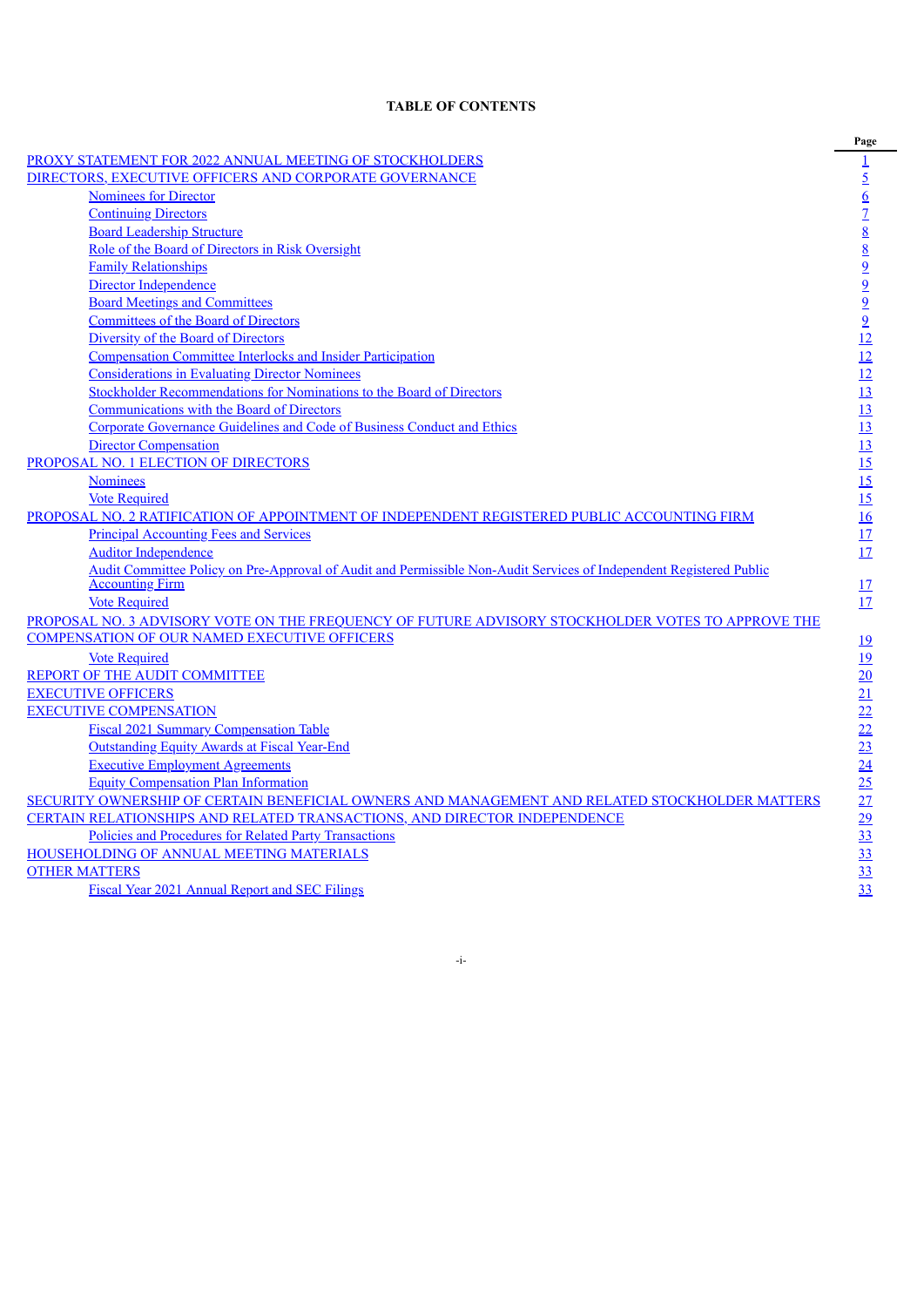#### **ORIGIN MATERIALS, INC.**

# **PROXY STATEMENT FOR 2022 ANNUAL MEETING OF STOCKHOLDERS To Be Held at 11:00 a.m. Eastern Time on Monday, June 27, 2022**

This proxy statement and the enclosed form of proxy are furnished in connection with the solicitation of proxies by our board of directors for use at the 2022 annual meeting of stockholders of Origin Materials, Inc., a Delaware corporation, and any postponements, adjournments or continuations thereof (the "Annual Meeting"). The Annual Meeting will be held on Monday, June 27, 2022 at 11:00 a.m. Eastern Time. In light of public health concerns regarding the COVID-19 pandemic, to protect the health and safety of our stockholders and employees and facilitate stockholder participation in the Annual Meeting, this year, the Annual Meeting will be held through a live webcast. In order to attend the Annual Meeting, you must register in advance at www.proxydocs/com/ORGN prior to the deadline of 5:00 p.m. Eastern Time on June 26, 2022. After completing the registration, you will receive a confirmation email, which will include information about when you should expect to receive a unique link to gain access to the Annual Meeting. You will not be able to attend the meeting in person. The Notice of Internet Availability of Proxy Materials (the "Notice") containing instructions on how to access this proxy statement and our annual report is first being mailed or available to stockholders on or about May 18, 2022 to all stockholders entitled to vote at the Annual Meeting.

The information provided in the "question and answer" format below is for your convenience only and is merely a summary of the information contained in this proxy statement. You should read this entire proxy statement carefully. Information contained on, or that can be accessed through, our website is not intended to be incorporated by reference into this proxy statement and references to our website address in this proxy statement are inactive textual references only.

#### **What is Origin?**

On June 25, 2021, Micromidas, Inc. (now known as Origin Materials Operating, Inc., "Legacy Origin"), and Artius Acquisition Inc. ("Artius"), announced the closing of the transactions contemplated by the Agreement and Plan of Merger and Reorganization, dated as of February 16, 2021 (as amended by the letter agreement dated March 5, 2021, as it may be further amended from time to time, the "Merger Agreement"), by and among Artius, Zero Carbon Merger Sub Inc. and Legacy Origin. Upon the closing of the transactions (the "Business Combination"), Artius acquired 100% of the issued and outstanding common shares of Legacy Origin in exchange for shares of common stock of Artius, and Legacy Origin became a wholly owned subsidiary of Artius. Upon the closing of the Business Combination, we changed our name from Artius Acquisition Inc. to Origin Materials, Inc. ("Origin" or the "Company"). The executive officers of Artius resigned, and the executive officers of Legacy Origin were appointed to be the executive officers of Origin Materials, Inc. In addition, certain members of the Artius board of directors and Legacy Origin board of directors resigned in connection with the Business Combination.

#### **What matters am I voting on?**

You will be voting on the following proposals:

- the election of three Class I directors as named in this proxy statement to serve until our 2025 annual meeting of stockholders;
- the ratification of the appointment of Grant Thornton as our independent registered public accounting firm for our fiscal year ending December 31, 2022;
- the advisory approval of the frequency of holding future advisory votes on executive compensation; and
- any other business as may properly come before the Annual Meeting.

As of the date of this proxy statement, we are not aware of any other matters that will be presented for consideration at the Annual Meeting.

#### **How does the board of directors recommend I vote on these proposals?**

Our board of directors recommends a vote:

• "FOR" the election of Pia Heidenmark Cook, William Harvey and Boon Sim as Class I directors;

<sup>-1-</sup>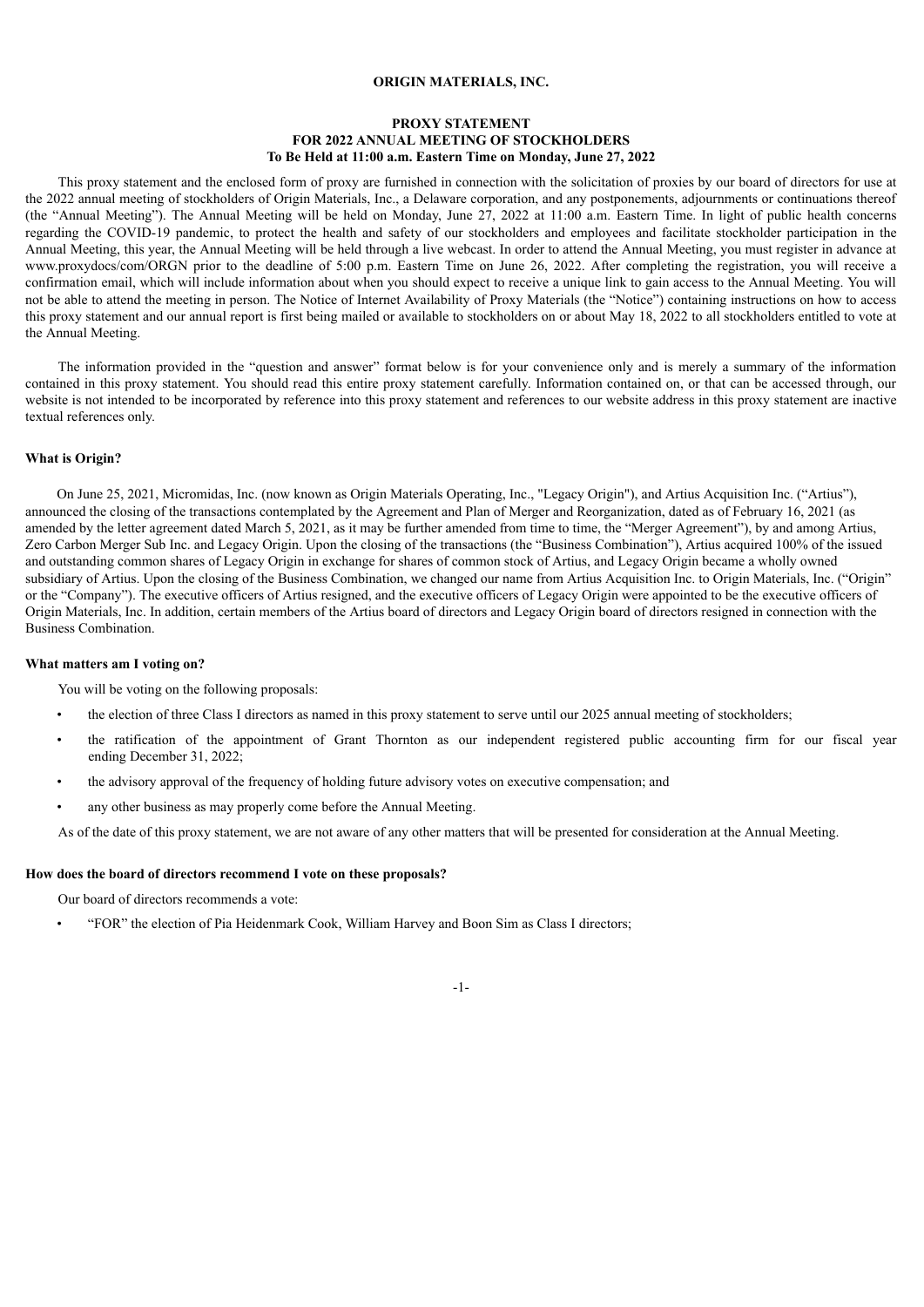- "FOR" the ratification of the appointment of Grant Thornton as our independent registered public accounting firm for our fiscal year ending December 31, 2022; and
- For every "1 Year" as the frequency of holding future advisory votes on executive compensation.

#### **Who is entitled to vote?**

Holders of our common stock as of the close of business on April 28, 2022, the record date for the Annual Meeting (the "Record Date"), will be entitled to notice of and to vote at the Annual Meeting.

*Registered Stockholders*. If on the Record Date, shares of our common stock are registered directly in your name with our transfer agent, you are considered the stockholder of record with respect to those shares and the Notice was provided to you directly by us. As the stockholder of record, you have the right to grant your voting proxy directly to the individuals listed on the proxy card or vote in person at the Annual Meeting. Throughout this proxy statement, we refer to these registered stockholders as "stockholders of record."

*Street Name Stockholders*. If on the Record Date, shares of our common stock are held on your behalf in a stock brokerage account, or by a bank, trustee or other nominee, you are considered the beneficial owner of shares held in "street name," and the Notice was forwarded to you by your broker or nominee, who is considered the stockholder of record with respect to those shares. As the beneficial owner, you have the right to direct your broker, bank or other nominee as to how to vote your shares and are also invited to attend the Annual Meeting. However, since a beneficial owner is not the stockholder of record, you may not vote your shares of our common stock in person at the Annual Meeting unless you follow your broker or nominee's procedures for obtaining a legal proxy. Your broker or nominee is obligated to provide you with instructions to vote before the Annual Meeting or to obtain a legal proxy if you wish to vote in person at the Annual Meeting. If your broker or nominee is participating in an online program that allows you to vote over the Internet or by telephone, your Notice or other voting instruction form will include that information. If what you receive from your broker or other nominee does not contain Internet or telephone voting information, please complete and return the paper form in the self-addressed, postage paid envelope provided by your broker or nominee. Throughout this proxy statement, we refer to stockholders who hold their shares through a broker, bank, trustee or other nominee as "street name stockholders."

#### **What constitutes a quorum for the Annual Meeting?**

A quorum is required for stockholders to conduct business at the Annual Meeting. The presence, in person or represented by proxy, of the holders of a majority of the outstanding shares of our common stock is necessary to establish a quorum at the meeting. As of the close of business on the Record Date, there were 141,418,989 shares of our common stock outstanding. Shares present, in person or represented by proxy, including shares as to which authority to vote on any proposal is withheld, shares abstaining as to any proposal and broker non-votes (where a broker submits a properly executed proxy but does not have authority to vote a stockholder's shares) on any proposal will be considered present at the meeting for purposes of establishing a quorum.

#### **How many votes do I have?**

In deciding all matters at the Annual Meeting, each stockholder will be entitled to one vote for each share of our common stock held by them on the Record Date. Stockholders are not permitted to cumulate votes with respect to the election of directors.

#### **How many votes are needed to approve each proposal?**

- *Proposal No. 1*: The election of directors requires a plurality vote of the shares of our common stock present in person or represented by proxy at the Annual Meeting and entitled to vote. "Plurality" means that the nominees who receive the largest number of votes cast "FOR" are elected as directors. Any shares not voted "FOR" a particular nominee (as a result of an abstention or a broker non-vote) will not be counted in such nominee's favor and will have no effect on the outcome of the election. You may vote "FOR" or "WITHHELD" on each of the nominees.
- *Proposal No. 2:* The ratification of the appointment of Grant Thornton requires the affirmative vote of a majority of the shares of our common stock present in person or represented by proxy at the Annual Meeting and entitled to vote. "Majority" means the number of shares voted "FOR" must exceed the number of votes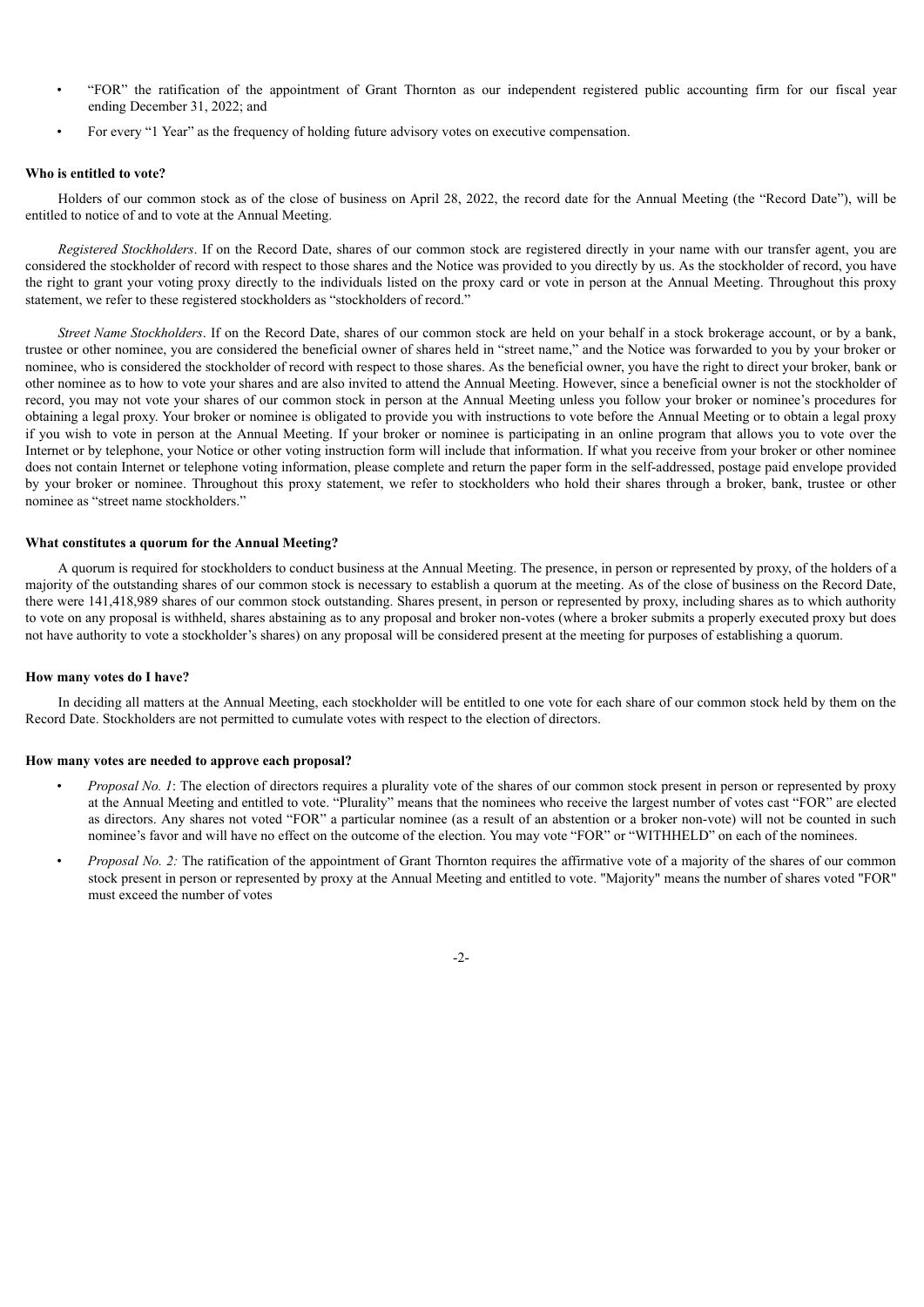"AGAINST." Abstentions are considered votes present and entitled to vote on this proposal, and thus, will have the same effect as a vote "AGAINST." Broker non-votes will have no effect on the outcome of this proposal.

• *Proposal No. 3*: The determination, on an advisory basis, of our stockholder's preference regarding the frequency of holding advisory votes on executive compensation requires a plurality vote of the shares of our common stock present in person or represented by proxy at the Annual Meeting and entitled to vote. You may indicate whether you would prefer an advisory vote on executive compensation every "1 Year," "2 Years" or "3 Years," or you may "abstain" from voting on the proposal. The frequency - one year, two years or three years - receiving the highest number of votes will be the frequency of holding future advisory votes on executive compensation. Any shares not voted (as a result of stockholder abstention or a broker non-vote) will not be counted and will have no effect on the outcome of this proposal.

# **How do I vote?**

If you are a stockholder of record, there are three ways to vote:

- **By Internet**: You may submit a proxy over the Internet by following the instructions at proxypush.com/ORGN, 24 hours a day, seven days a week, until 11:59 p.m. Eastern Time the day before the Annual Meeting (have your Notice or proxy card in hand when you visit the website);
- **By Toll-free Telephone**: You may submit a proxy by calling 1-866-230-6295 24 hours a day, seven days a week, until 11:59 p.m. Eastern Time the day before the Annual Meeting (have your Notice or proxy card in hand when you call); or
- **By Mail**: You may complete, sign and mail your proxy card (if you received printed proxy materials) which must be received by us no later than the day before the Annual Meeting.

If you are a street name stockholder, you will receive voting instructions from your broker, bank or other nominee. You must follow the voting instructions provided by your broker, bank trustee or other nominee in order to instruct your broker or other nominee on how to vote your shares. Street name stockholders should generally be able to vote by returning an instruction card, by telephone or by Internet. However, the availability of telephone and Internet voting will depend on the voting process of your broker or other nominee. As discussed above, if you are a street name stockholder, you may not vote your shares in person at the Annual Meeting unless you obtain a legal proxy from your broker, bank, trustee or other nominee.

# **Can I change my vote after submitting my proxy?**

Yes. If you are a stockholder of record, you can change your vote or revoke your proxy any time before the Annual Meeting in any one of the following ways:

- You may enter a new vote by Internet or by telephone until 11:59 p.m. Eastern Time the day before the Annual Meeting;
- You may submit another properly completed, proxy card by mail with a later date, which must be received by us no later than the day before the Annual Meeting; or
- You may send written notice that you are revoking your proxy to our Secretary at Origin Materials, Inc., 930 Riverside Parkway, Suite 10, West Sacramento, California 95605, which must be received by us no later than the day before the Annual Meeting.

If you are a street name stockholder, your broker or nominee can provide you with instructions on how to change your vote.

#### **What is the effect of giving a proxy?**

Proxies are solicited by and on behalf of our board of directors. Our board of directors has designated John Bissell, Rich Riley, Nate Whaley and Joshua Lee as proxy holders. When proxies are properly dated, executed and returned, the shares represented by such proxies will be voted at the Annual Meeting in accordance with the instructions of the stockholder. If no specific instructions are given, however, the shares will be voted in accordance with the recommendations of our board of directors as described under "How does the board of directors recommend I vote on these proposals?" above. If any matters not described in this proxy statement are properly presented at the Annual Meeting, the proxy holders will use their own judgment to determine how to vote the shares. If the Annual Meeting is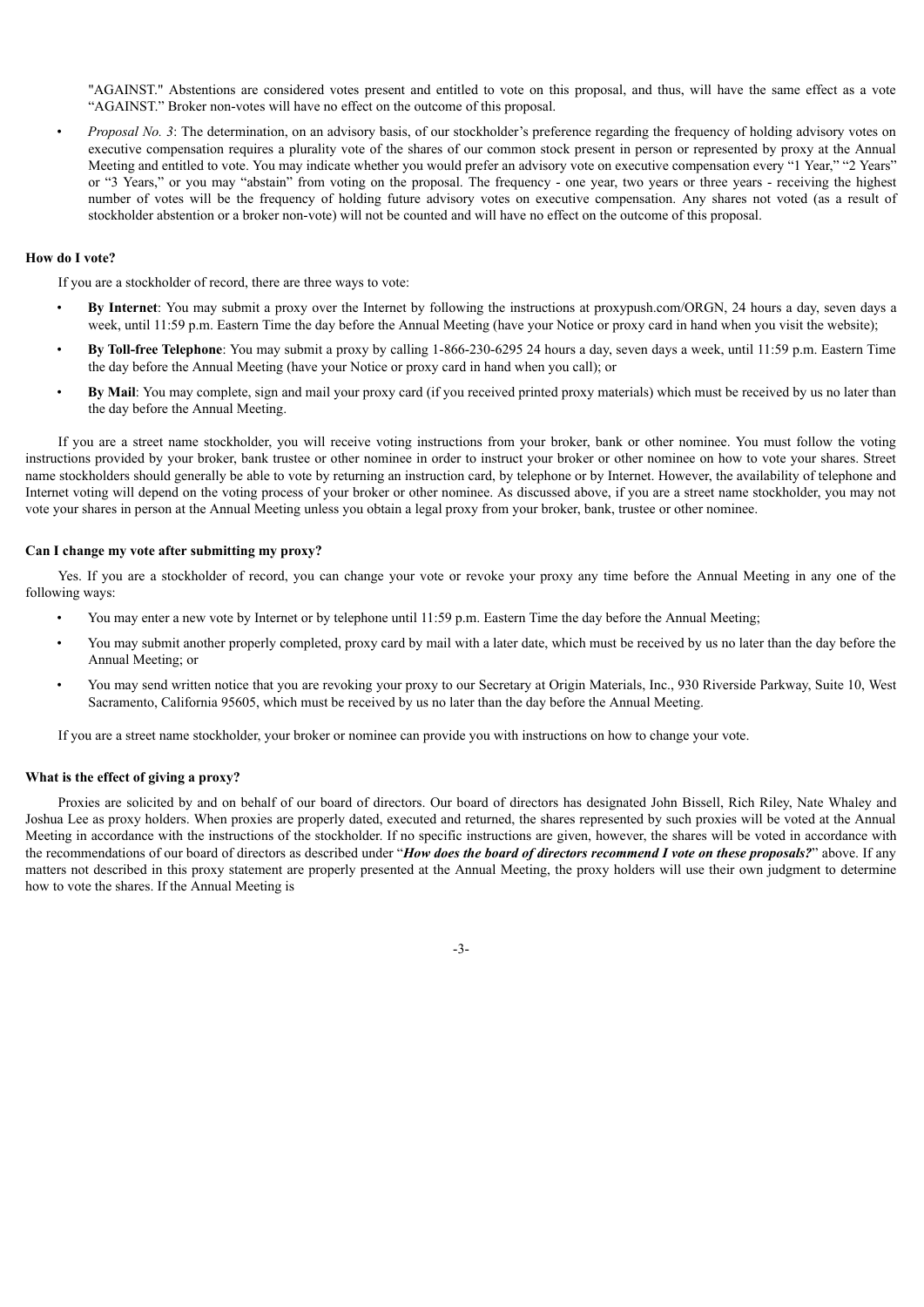adjourned to a later date, the proxy holders can vote the shares on the new Annual Meeting date as well, unless you have properly revoked your proxy instructions before the new date, as described above.

## Why did I receive a Notice of Internet Availability of Proxy Materials instead of a full set of proxy materials?

In accordance with the rules of the Securities and Exchange Commission ("SEC"), we have elected to furnish our proxy materials, including this proxy statement and our annual report, primarily via the Internet. The Notice containing instructions on how to access our proxy materials is first being mailed on or about May 18, 2022 to all stockholders entitled to vote at the Annual Meeting. Stockholders may request to receive all future proxy materials in printed form by mail or electronically by e-mail by following the instructions contained in the Notice. We encourage stockholders to take advantage of the availability of our proxy materials on the Internet to help reduce the environmental impact of our annual meetings of stockholders.

#### **How are proxies solicited for the Annual Meeting and who will bear the cost of this solicitation?**

Our board of directors is soliciting proxies for use at the Annual Meeting. All expenses associated with this solicitation will be borne by us. We will reimburse brokers or other nominees for reasonable expenses that they incur in sending our proxy materials to you if a broker or other nominee holds shares of our common stock on your behalf. In addition, our directors and employees may also solicit proxies in person, by telephone, or by other means of communication. Our directors and employees will not be paid any additional compensation for soliciting proxies.

#### **How may my brokerage firm or other nominee vote my shares if I fail to provide timely directions?**

Brokerage firms and other nominees, for example banks or agents, holding shares of our common stock in street name for their customers are generally required to vote such shares in the manner directed by their customers. In the absence of timely directions, your broker will have discretion to vote your shares on Proposal No. 2, our sole "routine" matter, but brokers and nominees cannot use their discretion to vote "uninstructed" shares with respect to matters that are considered "non-routine." "Non-routine" matters are matters that may substantially affect the rights or privileges of stockholders, such as mergers, stockholder proposals, election of directors (even if not contested), executive compensation (including any advisory stockholder vote on the frequency of stockholder votes on executive compensation) and certain corporate governance proposals, even if management supported. Accordingly, your broker or nominee may not vote your shares on Proposals Nos. 1 or 3 without your instructions, but may vote your shares on Proposal No. 2.

#### **Where can I find the voting results of the Annual Meeting?**

We will announce preliminary voting results at the Annual Meeting. We will also disclose voting results on a Current Report on Form 8-K ("Form 8-K") that we will file with the SEC within four business days after the Annual Meeting. If final voting results are not available to us in time to file a Form 8-K within four business days after the Annual Meeting, we will file a Form 8-K to publish preliminary results and will provide the final results in an amendment to the Form 8-K as soon as they become available.

# What is the deadline for stockholders to propose actions for consideration at next year's annual meeting of stockholders or to nominate **individuals to serve as directors?**

#### *Stockholder Proposals*

Stockholders may present proper proposals for inclusion in our proxy statement and for consideration at the next annual meeting of stockholders by submitting their proposals in writing to our Secretary in a timely manner. For a stockholder proposal to be considered for inclusion in our proxy statement for our 2023 annual meeting of stockholders, our Secretary must receive the written proposal at our principal executive offices not later than January 18, 2023. In addition, stockholder proposals must comply with the requirements of Rule 14a-8 regarding the inclusion of stockholder proposals in companysponsored proxy materials. Stockholder proposals should be addressed to:

> Origin Materials, Inc. Attention: Secretary 930 Riverside Parkway, Suite 10, West Sacramento, California 95605

Our amended and restated bylaws also establish an advance notice procedure for stockholders who wish to present a proposal before an annual meeting of stockholders but do not intend for the proposal to be included in our proxy statement.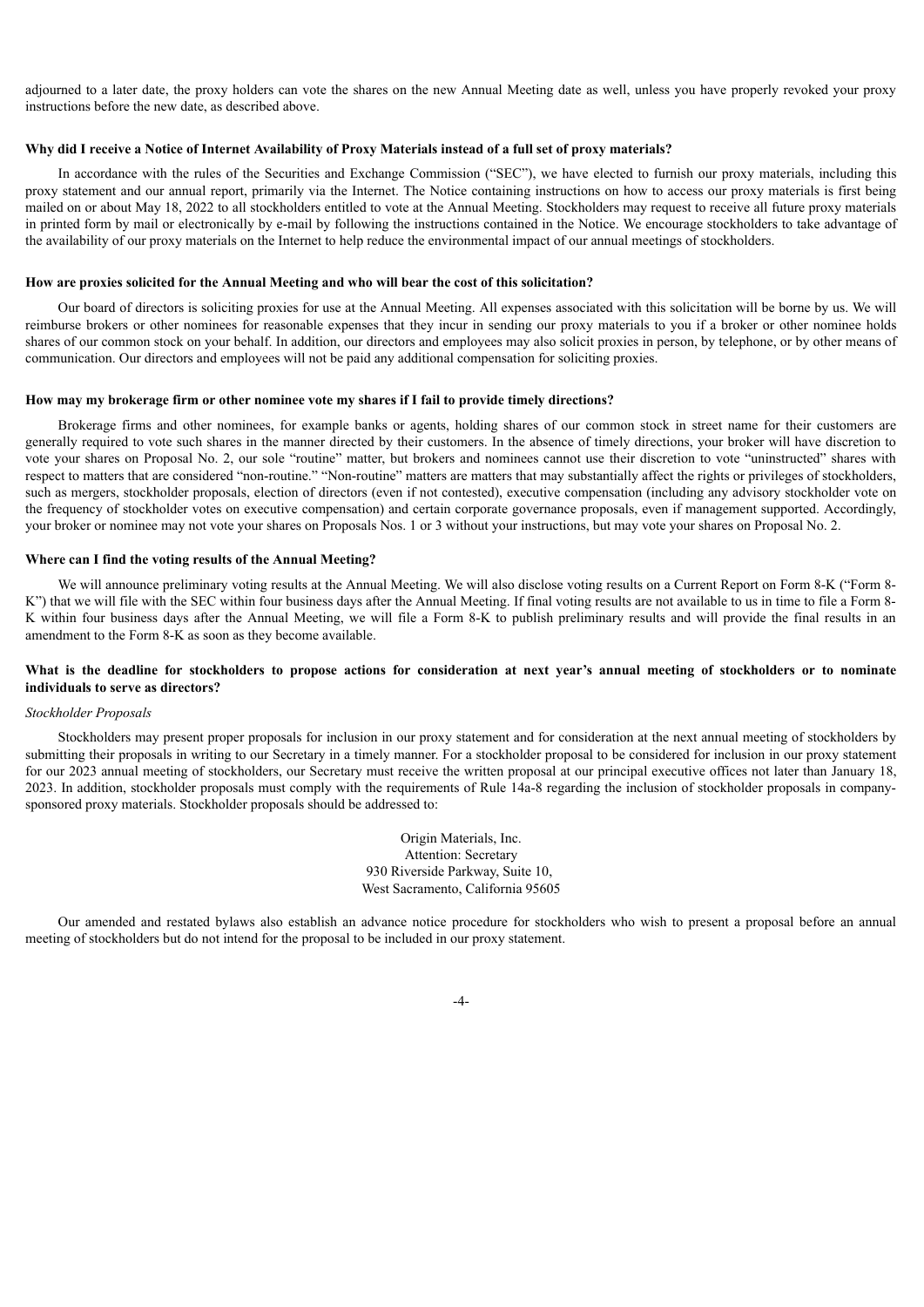Our amended and restated bylaws provide that the only business that may be conducted at an annual meeting of stockholders is business that is (i) specified in our proxy materials with respect to such meeting, (ii) otherwise properly brought before such meeting by or at the direction of our board of directors, or (iii) properly brought before such meeting by a stockholder of record entitled to vote at the annual meeting who has delivered timely written notice to our Secretary, which notice must contain the information specified in our amended and restated bylaws. To be timely for our 2023 annual meeting of stockholders, our Secretary must receive the written notice at our principal executive offices:

- not earlier than February 27, 2023; and
- not later than the close of business on March 29, 2023.

In the event that we hold our 2023 annual meeting of stockholders more than 30 days before or more than 30 days after the one-year anniversary of the Annual Meeting, notice of a stockholder proposal that is not intended to be included in our proxy statement must be received no earlier than the close of business on the 120th day before our 2023 annual meeting of stockholders and no later than the close of business on the later of the following two dates:

- the 90th day prior to our 2023 annual meeting of stockholders; or
- the 10th day following the day on which public announcement of the date of our 2023 annual meeting of stockholders is first made.

If a stockholder who has notified us of his, her or its intention to present a proposal at an annual meeting does not appear to present his, her or its proposal at such annual meeting, we are not required to present the proposal for a vote at such annual meeting.

#### *Nomination of Director Candidates*

You may propose director candidates for consideration by our nominating and corporate governance committee. Any such recommendations should include the nominee's name and qualifications for membership on our board of directors and should be directed to our Secretary at the address set forth above. For additional information regarding stockholder recommendations for director candidates, see "Board of Directors and Corporate Governance-Stockholder Recommendations for Nominations to the Board of Directors."

In addition, our amended and restated bylaws permit stockholders to nominate directors for election at an annual meeting of stockholders. To nominate a director, the stockholder must provide the information required by our amended and restated bylaws. In addition, the stockholder must give timely notice to our Secretary in accordance with our amended and restated bylaws, which, in general, require that the notice be received by our Secretary within the time periods described above under "Stockholder Proposals" for stockholder proposals that are not intended to be included in a proxy statement.

#### *Availability of Bylaws*

<span id="page-7-0"></span>Our bylaws are part of our public filings on the SEC's website at www.sec.gov. You may also contact our Secretary at our principal executive offices for a copy of the relevant bylaw provisions regarding the requirements for making stockholder proposals and nominating director candidates.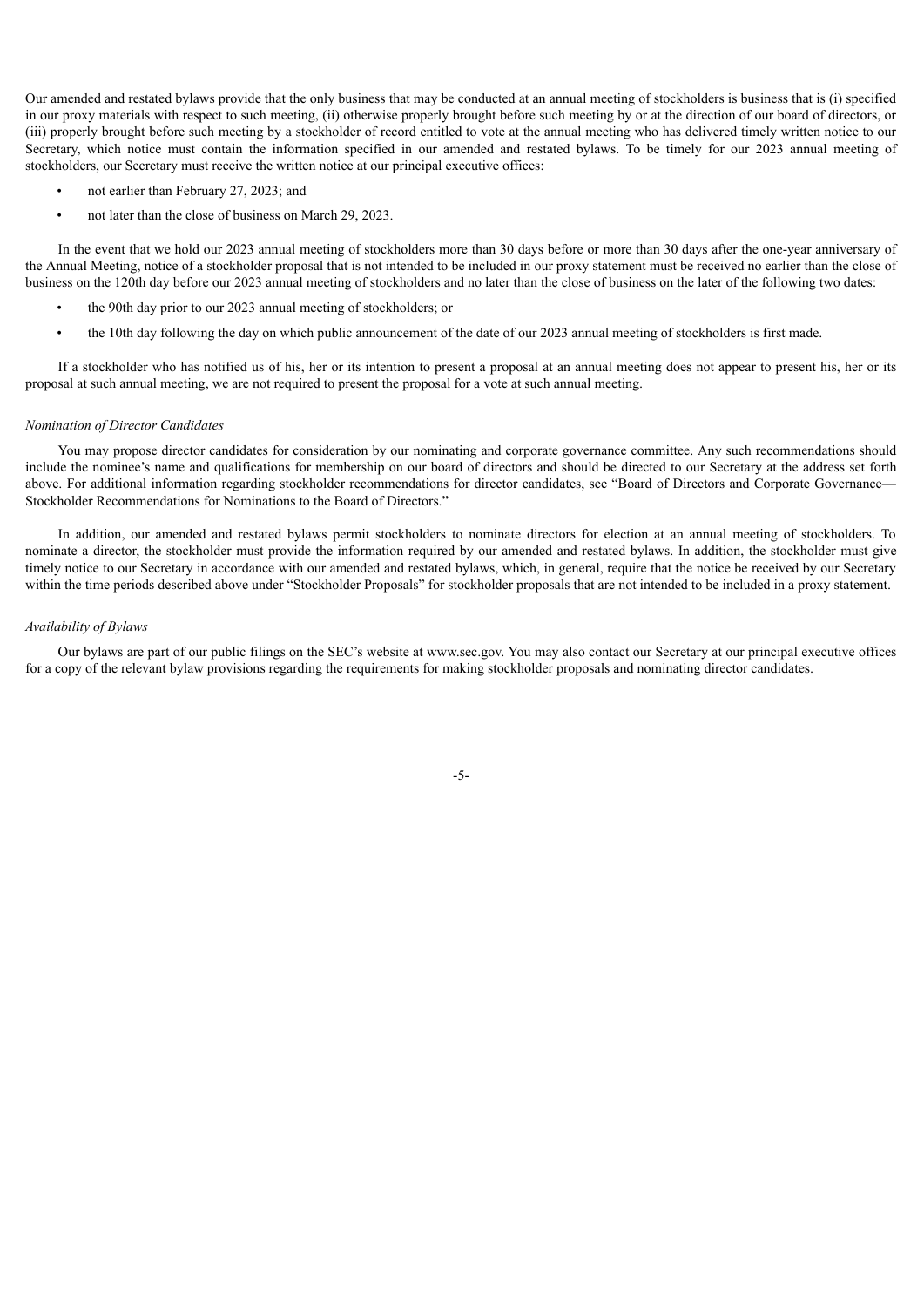# **DIRECTORS, EXECUTIVE OFFICERS AND CORPORATE GOVERNANCE**

Our business affairs are managed under the direction of our board of directors, which is currently composed of nine members. Seven of our directors are independent within the meaning of the listing standards of The Nasdaq Stock Market ("Nasdaq"). Our board of directors is divided into three staggered classes of directors. At each annual meeting of stockholders, a class of directors will be elected for a three-year term to succeed the same class whose term is then expiring.

The following table sets forth the names, ages as of May 18, 2022, and certain other information for each of the directors with terms expiring at the Annual Meeting (who are also nominees for election as a director at the Annual Meeting), and for each of the continuing members of our board of directors:

|                                                                        | <b>Class</b> | Age | <b>Position</b>                         | Current<br>Term<br><b>Expires</b> | <b>Expiration</b><br>of Term<br><b>For Which</b><br><b>Nominated</b> |
|------------------------------------------------------------------------|--------------|-----|-----------------------------------------|-----------------------------------|----------------------------------------------------------------------|
| Directors with Terms Expiring at the Annual<br><b>Meeting/Nominees</b> |              |     |                                         |                                   |                                                                      |
| Pia Heidenmark Cook <sup>(1)(2)</sup>                                  |              | 50  | Director                                | 2022                              | 2025                                                                 |
| William Harvey <sup>(1)(2)</sup>                                       |              | 71  | Director                                | 2022                              | 2025                                                                 |
| Boon $Sim^{(1)(3)}$                                                    |              | 59  | Director                                | 2022                              | 2025                                                                 |
| <b>Continuing Directors</b>                                            |              |     |                                         |                                   |                                                                      |
| Charles Drucker $^{(2)(3)}$                                            | $\mathbf{I}$ | 59  | Director                                | 2023                              |                                                                      |
| Kathleen B. Fish $(2)(3)$                                              | П            | 64  | Director                                | 2023                              |                                                                      |
| <b>Rich Riley</b>                                                      | П            | 48  | Co-Chief Executive Officer and Director | 2023                              |                                                                      |
| John Bissell                                                           | Ш            | 37  | Co-Chief Executive Officer and Director | 2024                              |                                                                      |
| Benno O. Dorer $(1)(3)$                                                | Ш            | 58  | Director                                | 2024                              |                                                                      |
| Karen Richardson                                                       | Ш            | 59  | Chair and Director                      | 2024                              |                                                                      |

(1) Member of our audit committee

(2) Member of our nominating and corporate governance committee

<span id="page-8-0"></span>(3) Member of our compensation committee

# **Nominees for Director**

*Pia Heidenmark Cook* has served as a member of our board of directors since June 2021. Ms. Cook has also served as Chief Sustainability Officer at Ingka Group (IKEA) from 2017 to August 2021. Prior to this position, she served as head of Sustainability in IKEA Retail & Expansion for the IKEA Group from 2011 to 2017 and as head of Communications for the IKEA Foundation from 2008 to 2011. Prior to joining IKEA in 2008, Ms. Cook served as Vice President of Corporate Social Responsibility at the Rezidor Hotel Group from 2001 to 2008. Ms. Cook currently serves on the board of MAX Burgers AB, and the board of trustees of the Sustainable Hospitality Alliance, and has previously served as co-chair of The Retailers' Environmental Action Programme and as chairman of the tourism branch of the Prince of Wales Business Leaders Forum. Ms. Cook has received a Technical Licentiate degree and a M.Sc. in Environmental Management from the University of Lund, Sweden, and a M.Sc. in International Business Administration and Economics from Uppsala University, Sweden. She is currently undertaking an INSEAD training on non-executive board directorship. Ms. Cook has been selected to serve on the board of directors due to her extensive experience in sustainability and corporate social responsibility.

*William Harvey* is a member of our board of directors and previously served as a member of the Legacy Origin board of directors since June 2017 to June 2021. Mr. Harvey served from July 2009 to December 2016 as the President of DuPont Packaging & Industrial Polymers (P&IP), a global business unit of E. I. du Pont de Nemours & Company, Inc. Mr. Harvey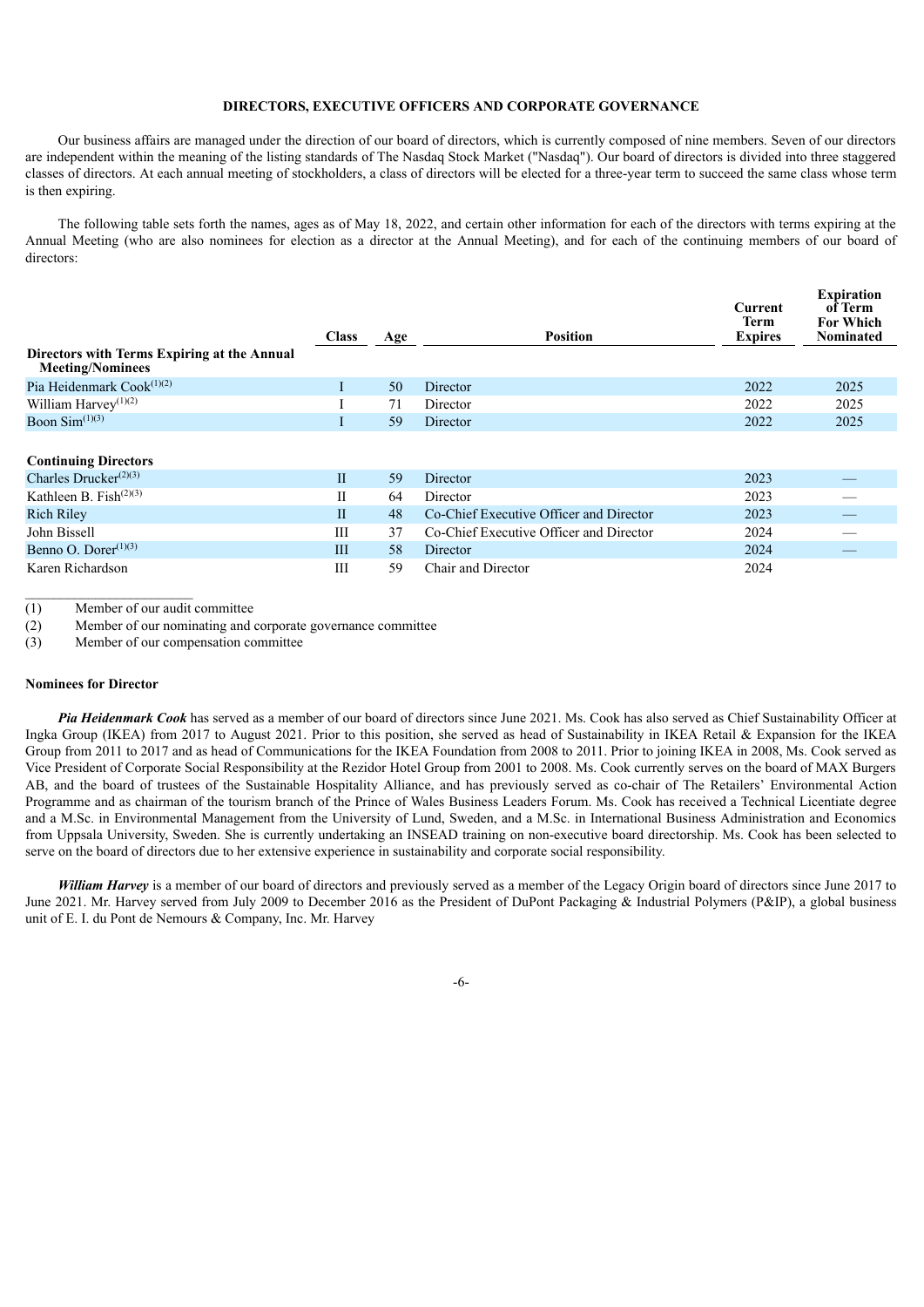became a member of the board of directors of Bridgestone Americas, Inc., the North American subsidiary of a Japanese multinational auto and truck parts manufacturer, in June 2017. Since March 2011, Mr. Harvey has served on the board of directors of Kennametal, Inc., a public supplier of tooling and industrial materials. In March 2020, Mr. Harvey joined the Management Board of Huber Engineered Woods LLC, a manufacturer and supplier of wood products and a wholly-owned subsidiary of J.M. Huber Corporation. Mr. Harvey received an MBA from the Darden School at the University of Virginia and a B.S. in Economics from Virginia Commonwealth University. We believe that Mr. Harvey's broad experience as an executive and board member in the packaging and materials industries qualify him to serve as our director.

**Boon Sim** is a member of our board of directors and previously served as a director and Chief Executive Officer of Artius from February 4, 2020 to June 25, 2021. Mr. Sim also served as the Chief Financial Officer of Artius from June 2020 until June 2021. Mr. Sim has been Managing Partner of Artius Capital Partners since September 2017. Prior to that position, Mr. Sim was Advisory Senior Director of Temasek, Singapore's sovereign wealth fund, from April 2016 to December 2017, and President, Americas Group, Head of Markets Group and Head of Credit and Life Science Portfolio from June 2012 to April 2016. He was previously the Global Head of Mergers & Acquisitions at Credit Suisse. During his twenty-year career at Credit Suisse and its predecessor, The First Boston Corporation, Mr. Sim held several senior positions of increasing responsibility, including Head of M&A Americas and Cohead of Technology Group. Before joining The First Boston Corporation, Mr. Sim worked as a design engineer at Texas Instruments Inc., focusing on semiconductor design. Mr. Sim has also served on the board of directors of Canada Pension Plan Investment Board since 2020. We believe that Mr. Sim is qualified to serve on our board of directors given his significant financial investment experience.

#### <span id="page-9-0"></span>**Continuing Directors**

*Charles Drucker* is a member of our board of directors and previously served as Executive Chairman of the Board of Directors of Artius from June 2020 to June 2021. Mr. Drucker has had a decades-long career in the financial services industry. Mr. Drucker was a member of the board of directors of Fidelity National Information Services, Inc. ("FIS") and served as Vice Chairman until March 1, 2020. From January 2019 until its acquisition by FIS, he served as Executive Chairman and Chief Executive Officer of Worldpay, a leading global payments company, and also served as Worldpay's Executive Chairman and Co-Chief Executive Officer from January 2018 to December 2018. From 2009 to 2017, Mr. Drucker was the Chief Executive Officer of Worldpay's predecessor, Vantiv. Prior to joining Vantiv, Inc., Mr. Drucker served as Executive Vice President of Fifth Third Bancorp from June 2005 to June 2009. Prior to joining Fifth Third Bancorp, Mr. Drucker was with First Data Corporation and Wells Fargo. Mr. Drucker has also served on the board of directors of Donnelley Financial Solutions, Inc. since 2016. We believe that Mr. Drucker is qualified to serve on our board of directors because of his extensive senior management experience in the payments and technology industries, as well as his experience with deep financial services.

*Kathleen B. Fish* has served as a member of our board of directors since June 2021. From February 2014 until December 2020, Ms. Fish served as Chief Research, Development and Innovation Officer of Procter & Gamble. Prior to this, Ms. Fish served as vice president of the Global Fabric Care R&D organization at Procter & Gamble from January 2009 to January 2014, and as vice president of the Global Baby Care R&D organization at Procter & Gamble from November 2003 to November 2008. Ms. Fish joined Procter & Gamble in 1979 as part of its Product Development (R&D) organization. Ms. Fish is currently a member of the USA Swimming and Balchem Boards of Directors. Ms. Fish has been selected to serve on our board of directors due to her leadership experience in the consumer goods industry.

*Rich Riley* is our Co-Chief Executive Officer and a member of our board of directors since the Business Combination and previously served as Co-Chief Executive Officer of Legacy Origin and a member of the Legacy Origin board of directors from October 2020 to June 2021. From April 2013 to January 2019, Mr. Riley was the Chief Executive Officer of Shazam Entertainment Ltd, a leading mobile music application that was acquired by Apple Inc. in 2018. Mr. Riley has served as an industry advisor to KKR & Co. L.P., a leading global investment firm, since 2013. Mr. Riley was an executive at Yahoo! Inc. from Jan 1999 to Sept. 2012 with roles including EVP, Americas and SVP & MD, EMEA Region. He joined Yahoo! when it acquired Log-Me-On.com, where he was the Co-Founder and Managing Member. Mr. Riley began his career as an investment banking analyst at Donaldson, Lufkin & Jenrette. Mr. Riley was a finalist for Ernst & Young's Entrepreneur of the Year Award, Featured in Forbes 40 under 40 Ones to Watch and included three times in Billboard Magazine's Power 100 list. Mr. Riley is a Trustee at St. Luke's school, a member of the advisory Board for the Entrepreneurship Department at the Wharton School and a member of the Executive Board of Boy Scouts of America, Connecticut Yankee Council. Mr. Riley received a B.S. in economics with concentrations in finance and entrepreneurial management from the Wharton School of the University of Pennsylvania.

-7-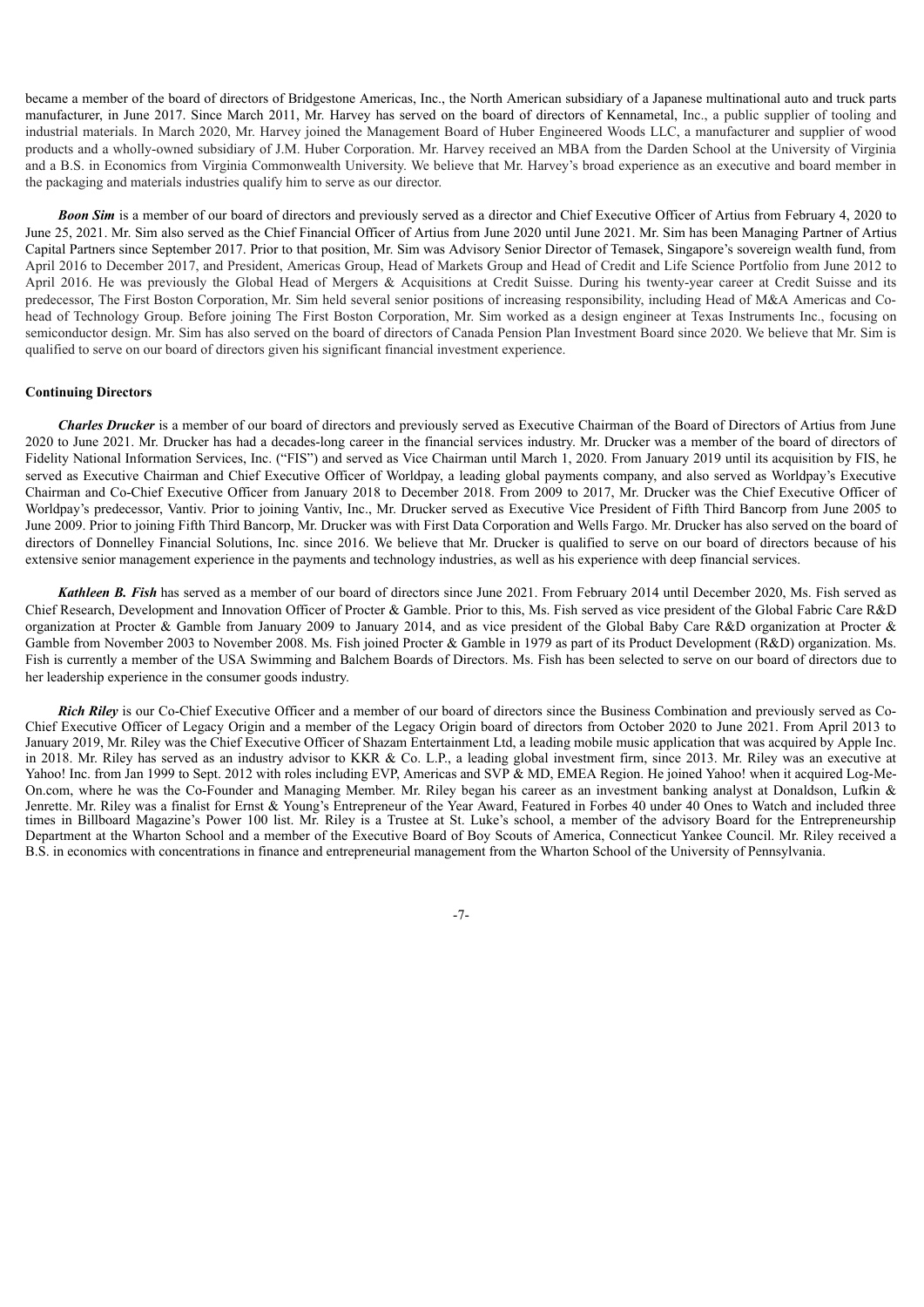*John Bissell* is our Co-Chief Executive Officer and a member of our board of directors since the Business Combination and previously served as Chief Executive Officer and Co-Chief Executive Officer of Legacy Origin, and a member of the Legacy Origin board of directors, from November 2008 to June 2021. Mr. Bissell was trained as a chemical engineer at UC Davis and has extensive experience in R&D, engineering, and business development in the chemical industry. He has been recognized by the US EPA, Forbes, and the University of California for his professional and technical contributions. Finally, he's raised over half a billion USD in capital, and took Origin Materials public in 2021.

*Benno O. Dorer* has served as a member of our board of directors since June 2021. From November 2014 until September 2020, Mr. Dorer served as Chief Executive Officer of the Clorox Company and as Chairman of the Clorox Company from August 2016 until February 2021. Prior to his time at the Clorox Company, Mr. Dorer held various marketing and sales roles at The Procter & Gamble Company in Europe and the United States. Mr. Dorer had also previously served the Consumer Brands Association, the trade association for the consumer packaged goods industry, as Board Director and Vice Chairman until 2020. Mr. Dorer is currently a Senior Advisor to KKR & Co. Inc. and a Board Director of VF Corporation and Wella Company. We believe that Mr. Dorer is qualified to serve on our board of directors given his extensive experience in the consumer and professional products industry.

*Karen Richardson* is a member and Chairperson of our board of directors and previously served on the board of directors of Artius from July 2020 to June 2021. Ms. Richardson has a breadth of experience in the technology services industry and currently serves as a non-executive director of BP plc, Exponent, Inc. and Doma. Ms. Richardson served as a director of Worldpay from 2018 until July 2019. Prior to this, Ms. Richardson was an independent non-executive director of Worldpay Group plc. Ms. Richardson also served as a non-executive director at BT Plc from 2011-2018. Prior to her time at Worldpay and BT, Ms. Richardson held a number of senior sales and marketing roles in technology companies, including her tenure as Chief Executive Officer at Epiphany Inc. between 2003 and 2006. Ms. Richardson has also served as an advisor to Silver Lake Partners and has served on a number of private company boards, including i2 Holdings, Ayasdi LLC, Hackerrank, Convercent, Inc., Virtuoz, and Hi5 Networks, Inc. We believe that Ms. Richardson is qualified to serve on our board of directors given her leadership experience in technologically complex organizations.

# <span id="page-10-0"></span>**Board Leadership Structure**

We believe that all members of our board of directors should have a voice in the affairs and the management of Origin. The board of directors believes that our stockholders are best served at this time by having a chairperson, who is an integral part of our board of directors structure and a critical aspect of effective corporate governance. Ms. Richardson has served as chairperson of our board of directors since the closing of the Business Combination in June 2021. Ms. Richardson brings considerable skills and experience, as described above, to the role. While our Co-Chief Executive Officers have primary responsibility for preparing the agendas for meetings of our board of directors, our chairperson has significant responsibilities, which are set forth in our bylaws, and include, in part:

- Establishing the agenda for regular meetings of our board of directors;
- Coordinating with the committee chairs regarding meeting agendas and information requirements, and presiding over portions of meetings of our board of directors at which the evaluation or compensation of the Co-Chief Executive Officers is presented or discussed;
- Coordinating the activities of the other directors, and performing such other duties our board of directors may establish or delegate from time to time; and
- Acting as principal liaison between the members of our board of directors and the Co-Chief Executive Officers.

The active involvement of our independent directors, combined with the qualifications and significant responsibilities of our chairperson and other directors, provide balance on our board of directors and promote strong, independent oversight of our management and affairs.

# <span id="page-10-1"></span>**Role of the Board of Directors in Risk Oversight**

One of the key functions of the board of directors is informed oversight of our risk management process. The board of directors does not anticipate having a standing risk management committee, but rather anticipates administering this oversight function directly through our board of directors as a whole, as well as through various standing committees of the board of directors that address risks inherent in their respective areas of oversight. In particular, the board of directors is responsible for monitoring and assessing strategic risk exposure and our audit committee will have the responsibility to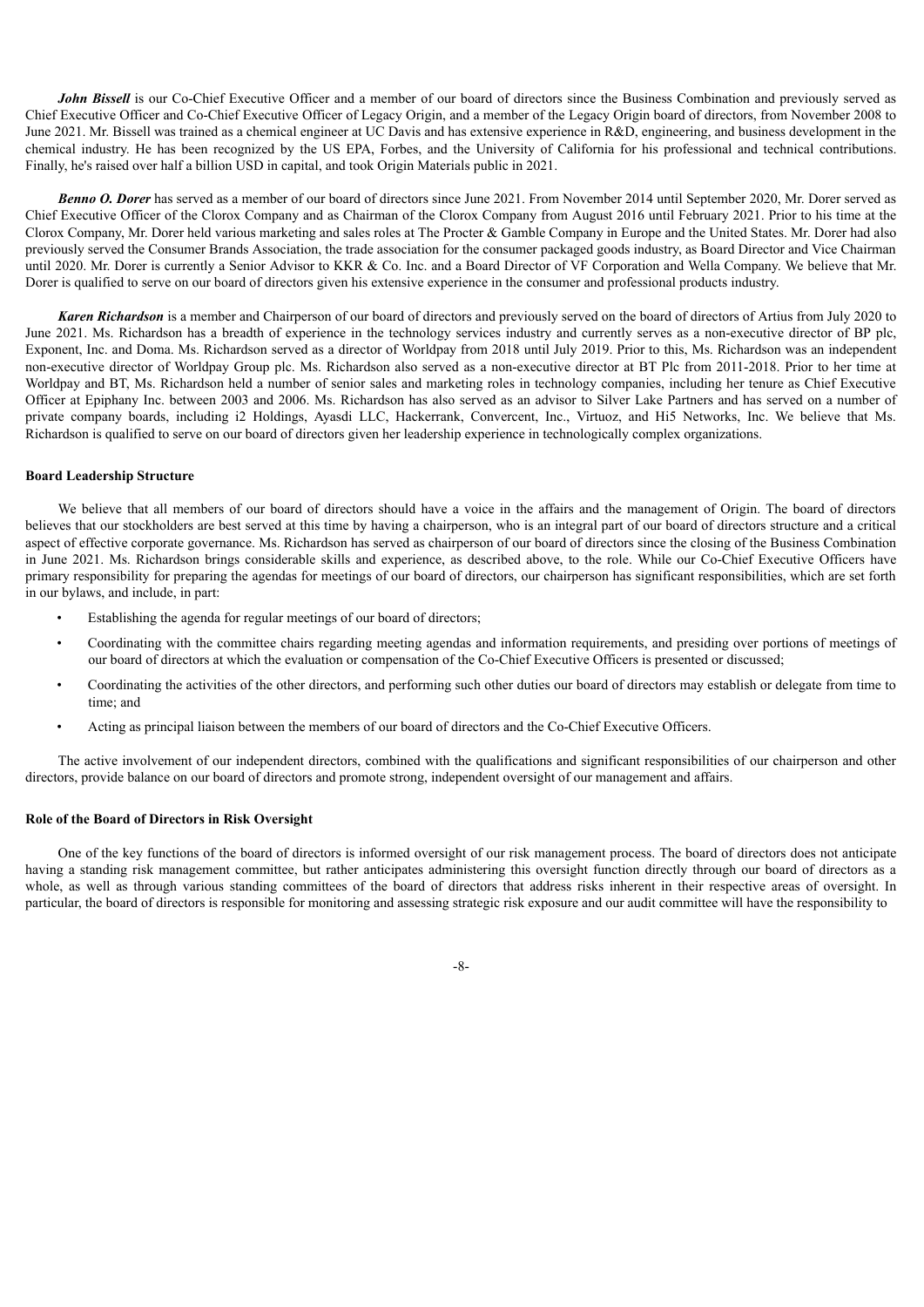consider and discuss any major financial risk exposures and the steps our management will take to monitor and control such exposures, including guidelines and policies to govern the process by which risk assessment and management is undertaken. The audit committee monitors compliance with legal and regulatory requirements. The compensation committee assesses and monitors whether our compensation plans, policies and programs comply with applicable legal and regulatory requirements.

#### <span id="page-11-0"></span>**Family Relationships**

There are no family relationships between the Board and any of our executive officers.

# <span id="page-11-1"></span>**Director Independence**

Our common stock is listed on Nasdaq. Under the listing standards of Nasdaq, independent directors must comprise a majority of a listed company's board of directors, as affirmatively determined by the board of directors. In addition, the Nasdaq listing standards require that, subject to specified exceptions, each member of a listed company's audit, compensation, and nominating and corporate governance committees be independent. Under the Nasdaq listing standards, a director will only qualify as an "independent director" if, in the opinion of that listed company's board of directors, that director does not have a relationship that would interfere with the exercise of independent judgment in carrying out the responsibilities of a director.

Audit committee members must also satisfy the additional independence criteria set forth in Rule 10A-3 under the Securities Exchange Act of 1934, as amended (the "Exchange Act"), and the Nasdaq listing standards. Compensation committee members must also satisfy the additional independence criteria set forth in Rule 10C-1 under the Exchange Act and the Nasdaq.

Our board of directors has undertaken a review of the independence of each of our directors. Based on information provided by each director concerning his or her background, employment and affiliations, our board of directors has determined that each of Messrs. Sim, Harvey, Drucker and Dorer and Mses. Fish, Richardson and Cook qualifies as "independent" as defined under the applicable Nasdaq rules. In making these determinations, our board of directors considered the current and prior relationships that each non-employee director has with the Company and all other facts and circumstances our board of directors deemed relevant in determining their independence, including the beneficial ownership of our capital stock by each non-employee director. Messrs. Bissell and Riley are not deemed independent due to their positions as our Co-Chief Executive Officers.

#### <span id="page-11-2"></span>**Board Meetings and Committees**

During our year ended December 31, 2021, our board of directors held four meetings (including regularly scheduled and special meetings). The Audit Committee met three times during the year ended December 31, 2021. The Compensation Committee met three times during the year ended December 31, 2021. The Nominating and Corporate Governance Committee met two times during the year ended December 31, 2021. Each director attended at least 75% of the aggregate of (i) the total number of meetings of our board of directors held during the period for which he or she has been a director and (ii) the total number of meetings held by all committees of our board of directors on which he or she served during the periods that he or she served.

#### <span id="page-11-3"></span>**Committees of the Board of Directors**

The board of directors has established an audit committee, a compensation committee and a nominating and corporate governance committee. The composition and responsibilities of each of the committees of the board of directors are described below. Members serve on these committees until their resignation or until otherwise determined by the board of directors. The board of directors may establish other committees as it deems necessary or appropriate from time to time.

#### *Audit Committee*

The audit committee consists of Benno O. Dorer, Boon Sim, William Harvey and Pia Heidenmark Cook. Our board of directors has determined that each member of the audit committee satisfies the independence requirements under Nasdaq listing standards and Rule 10A-3(b)(1) of the Exchange Act. The chair of the audit committee is Benno O. Dorer. Our board of directors has determined that Benno O. Dorer is an "audit committee financial expert" within the meaning of SEC regulations. Each member of the audit committee can read and understand fundamental financial statements in accordance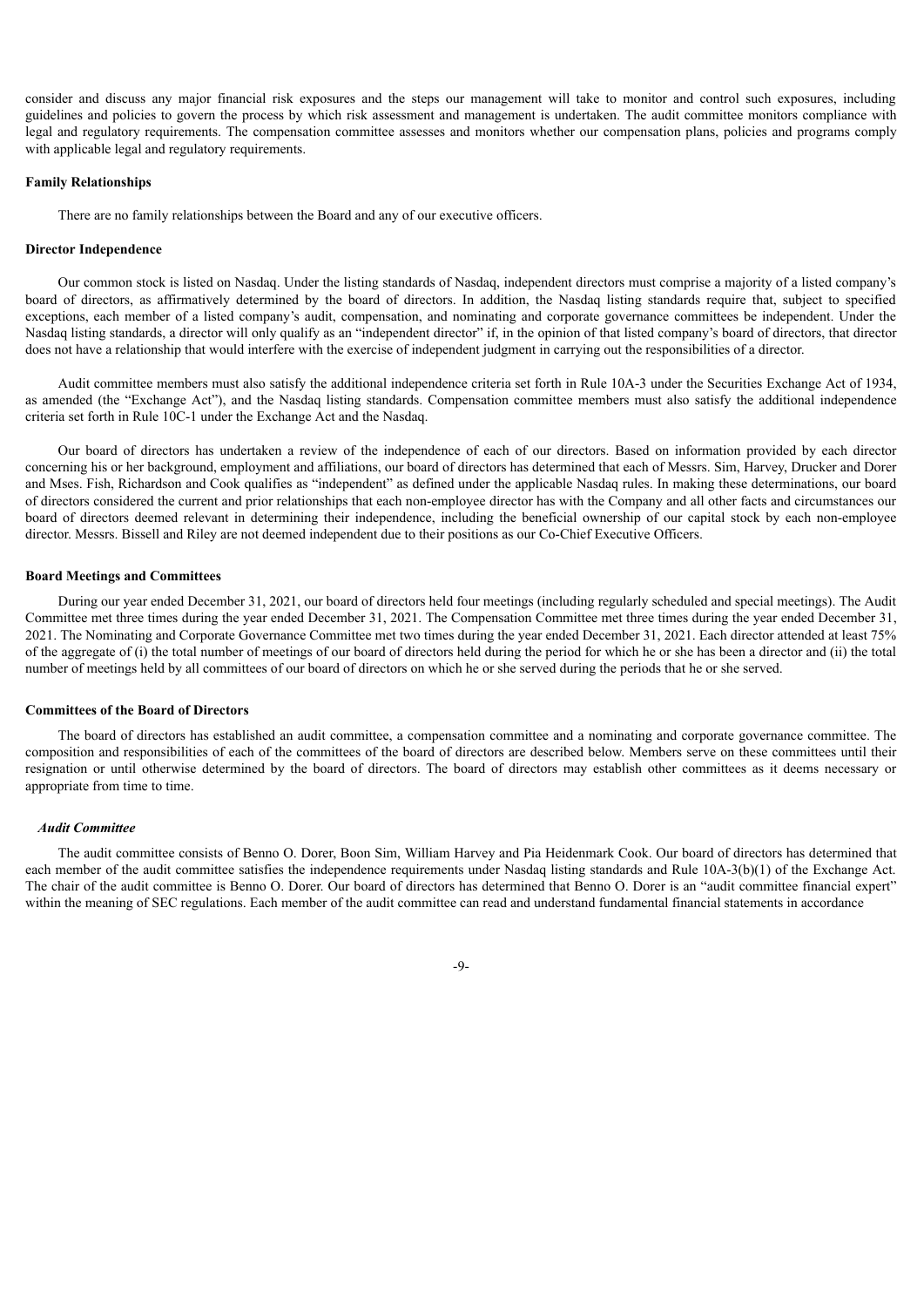with applicable requirements. In arriving at these determinations, our board of directors has examined each audit committee member's scope of experience and the nature of their employment.

The primary purpose of the audit committee is to discharge the responsibilities of the board of directors with respect to our corporate accounting and financial reporting processes, systems of internal control and financial statement audits, and to oversee our independent registered public accounting firm. Specific responsibilities of the audit committee include:

- helping the board of directors oversee corporate accounting and financial reporting processes;
- managing the selection, engagement, qualifications, independence and performance of a qualified firm to serve as the independent registered public accounting firm to audit our consolidated financial statements;
- discussing the scope and results of the audit with the independent registered public accounting firm, and reviewing, with management and the independent accountants, our interim and year-end operating results;
- developing procedures for employees to submit concerns anonymously about questionable accounting or audit matters;
- reviewing related person transactions;
- obtaining and reviewing a report by the independent registered public accounting firm at least annually that describes our internal quality control procedures, any material issues with such procedures, and any steps taken to deal with such issues when required by applicable law; and
- approving or, as permitted, pre-approving, audit and permissible non-audit services to be performed by the independent registered public accounting firm.

Our audit committee operates under a written charter that satisfies the applicable rules and regulations of the SEC and the Nasdaq listing standards. A copy of the charter of our audit committee is available on our website at www.originmaterials.com under "Investors – Governance – Governance Documents."

#### *Compensation Committee*

Our compensation committee consists of Charles Drucker, Boon Sim, Benno O. Dorer and Kathleen B. Fish. The chair of the compensation committee is Charles Drucker. Our board of directors has determined that each member of the compensation committee is independent under the Nasdaq listing standards and a "non-employee director" as defined in Rule 16b-3 promulgated under the Exchange Act.

The primary purpose of the compensation committee is to discharge the responsibilities of the board of directors in overseeing the compensation policies, plans and programs and to review and determine the compensation to be paid to executive officers, directors and other senior management, as appropriate. Specific responsibilities of the compensation committee will include:

- reviewing and approving the compensation of the co-chief executive officers, other executive officers and senior management;
- reviewing and recommending to the board of directors the compensation of directors;
- administering the equity incentive plans and other benefit programs;
- reviewing, adopting, amending and terminating incentive compensation and equity plans, severance agreements, profit sharing plans, bonus plans, change-of-control protections and any other compensatory arrangements for the executive officers and other senior management; and
- reviewing and establishing general policies relating to compensation and benefits of the employees, including the overall compensation philosophy.

Our compensation committee operates under a written charter that satisfies the applicable rules and regulations of the SEC and the Nasdaq listing standards. A copy of the charter of our compensation committee is available on our website at www.originmaterials.com under "Investors – Governance – Governance Documents."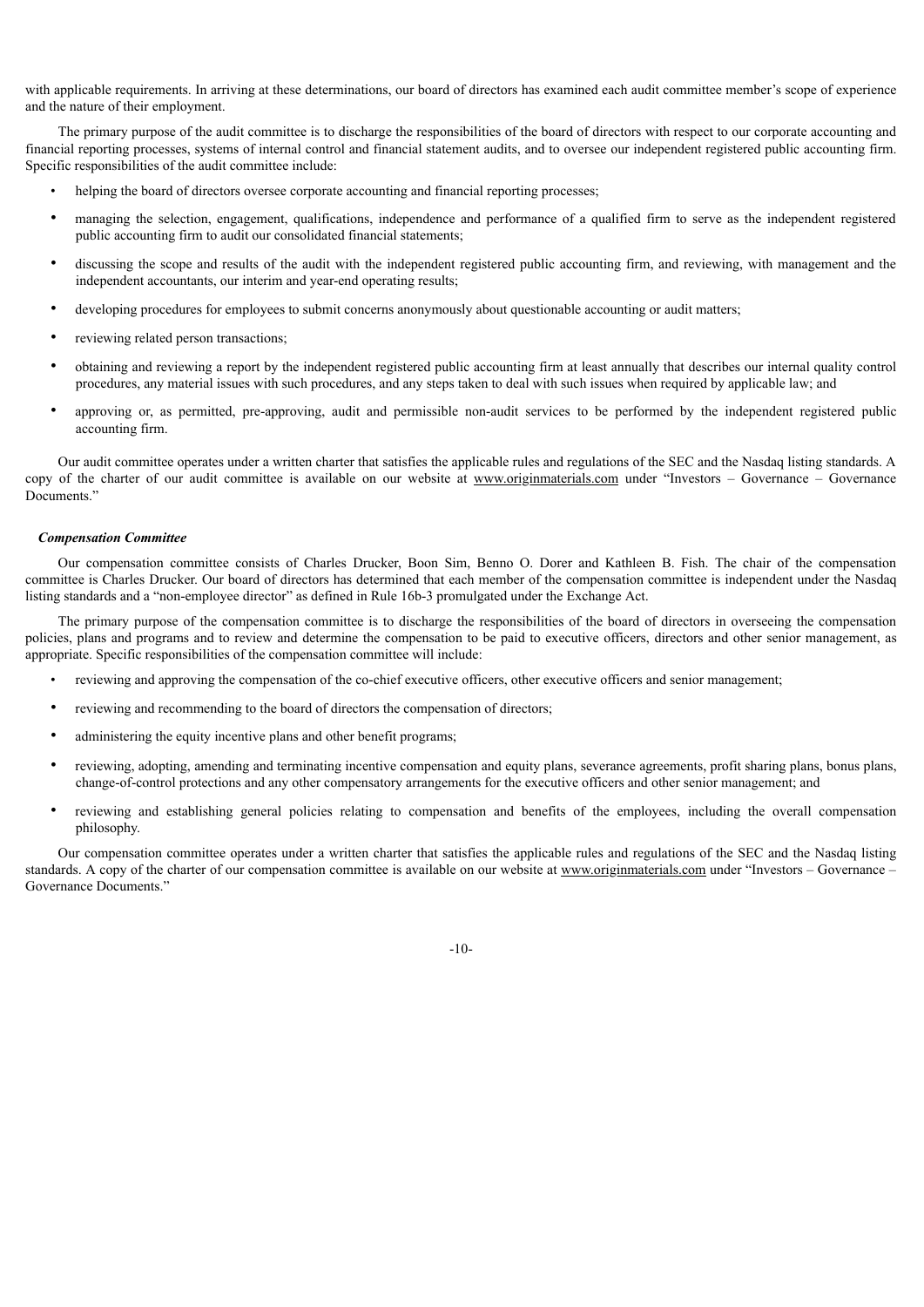# *Compensation Committee Processes and Procedures*

Typically, the Compensation Committee will meet at least twice annually and with greater frequency if necessary. The Compensation Committee meets from time to time in executive session. In addition, from time to time, various members of management and other employees as well as outside advisors or consultants may be invited by the Compensation Committee to make presentations, to provide financial or other background information or advice or to otherwise participate in Compensation Committee meetings. Each Co-Chief Executive Officers may not participate in, or be present during, any deliberations or determinations of the Compensation Committee regarding his compensation. The charter of the Compensation Committee grants the Compensation Committee full access to all books, records, facilities and personnel of the Company. In addition, under the charter, the Compensation Committee has the authority to obtain, at the expense of the Company, advice and assistance from compensation consultants and internal and external legal, accounting or other advisors and other external resources that the Compensation Committee considers necessary or appropriate in the performance of its duties. The Compensation Committee has direct responsibility for the oversight of the work of any consultants or advisers engaged for the purpose of advising the Compensation Committee. In particular, the Compensation Committee has the sole authority to retain, in its sole discretion, compensation consultants to assist in its evaluation of executive and director compensation, including the authority to approve the consultant's reasonable fees and other retention terms. Under the charter, the Compensation Committee may select, or receive advice from, a compensation consultant, legal counsel or other adviser to the Compensation Committee, other than in-house legal counsel and certain other types of advisers, only after taking into consideration six factors, prescribed by the SEC and Nasdaq, that bear upon the adviser's independence; however, there is no requirement that any adviser be independent.

During the year ended December 31, 2021, after taking into consideration the six factors prescribed by the SEC and Nasdaq described above, the Compensation Committee engaged Meridian Compensation Partners ("Meridian") as its compensation consultant. The Compensation Committee requested that Meridian:

- evaluate the efficacy of our existing compensation strategy and practices in supporting and reinforcing our long-term strategic goals; and
- assist in refining our compensation strategy to execute that long-term strategy.

As part of its engagement, Meridian was requested by the Compensation Committee to develop a comparative group of companies and to perform analyses of competitive performance and compensation levels for that group. Meridian ultimately developed recommendations that were presented to the Compensation Committee for its consideration. Following an active dialogue with Meridian, the Compensation Committee approved the recommendations.

#### *Nominating and Corporate Governance Committee*

Our nominating and corporate governance committee consists of William Harvey, Charles Drucker, Kathleen B. Fish and Pia Heidenmark Cook. The chair of the nominating and corporate governance committee is William Harvey. Our board of directors has determined that each member of the nominating and corporate governance committee is independent under the Nasdaq listing standards.

Specific responsibilities of the nominating and corporate governance committee include:

- identifying and evaluating candidates, including the nomination of incumbent directors for re-election and nominees recommended by stockholders, to serve on the board of directors;
- considering and making recommendations to the board of directors regarding the composition and chairmanship of the committees of the board of directors;
- developing and making recommendations to the board of directors regarding corporate governance guidelines and matters, including in relation to corporate social responsibility; and
- overseeing periodic evaluations of the performance of the board of directors, including its individual directors and committees.

<span id="page-13-0"></span>Our nominating and corporate governance committee operates under a written charter that satisfies the applicable Nasdaq listing standards o. A copy of the charter of our nominating and corporate governance committee is available on our website at www.originmaterials.com under "Investors – Governance – Governance Documents."

-11-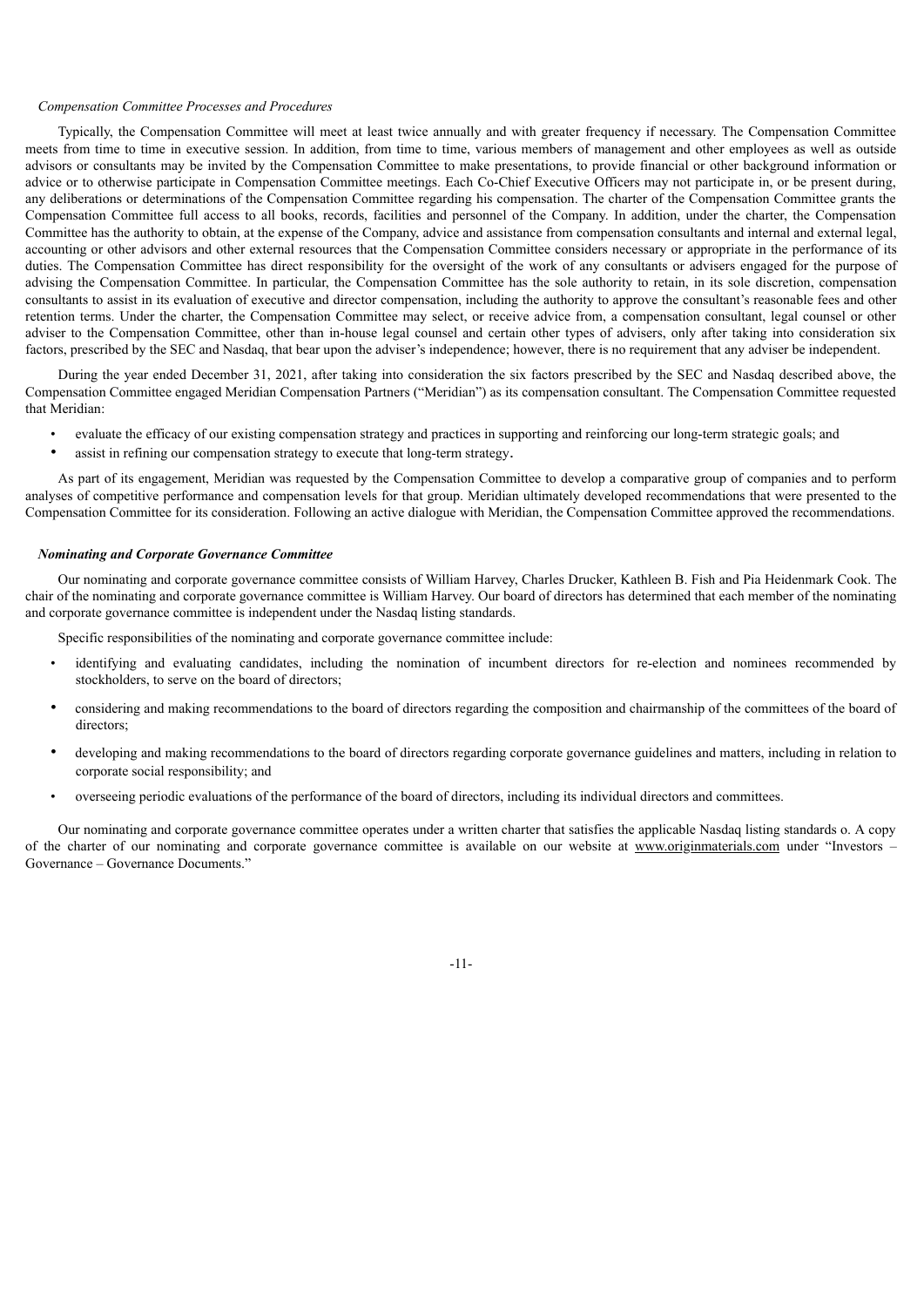#### **Diversity of the Board of Directors**

We believe our Board should consist of individuals reflecting the diversity represented by our employees, customers, and communities in which we operate. The below Board Diversity Matrix provides the self-identified personal characteristics of our nine board members and nominees. Each of the categories listed in the matrix table has the meaning as it is used in Nasdaq Rule 5605(f).

|                                         |   | 9      |                                                                                 |
|-----------------------------------------|---|--------|---------------------------------------------------------------------------------|
|                                         |   |        | <b>Did not Disclose</b>                                                         |
|                                         |   |        |                                                                                 |
| 3                                       | 6 |        |                                                                                 |
|                                         |   |        |                                                                                 |
|                                         |   |        |                                                                                 |
|                                         |   |        |                                                                                 |
|                                         |   |        |                                                                                 |
|                                         |   |        |                                                                                 |
|                                         |   |        |                                                                                 |
| 3                                       | 4 |        |                                                                                 |
|                                         |   |        |                                                                                 |
|                                         |   |        |                                                                                 |
| Did Not Disclose Demographic Background |   |        |                                                                                 |
|                                         |   | Female | <b>Board Diversity Matrix (as of May 18, 2022)</b><br>Male<br><b>Non-Binary</b> |

#### <span id="page-14-0"></span>**Compensation Committee Interlocks and Insider Participation**

None of our directors who serve as a member of our Compensation Committee is, or has at any time during the past year been, one of our officers or employees. None of our executive officers currently serve, or has served during the last completed fiscal year, on the compensation committee or board of directors of any other entity that has one or more executive officers that serves as a member of our board of directors or compensation committee.

# <span id="page-14-1"></span>**Considerations in Evaluating Director Nominees**

Our nominating and corporate governance committee uses a variety of methods for identifying and evaluating director nominees. In its evaluation of director candidates, our nominating and corporate governance committee will consider the current size and composition of our board of directors and the needs of our board of directors and the respective committees of our board of directors. Some of the qualifications that our nominating and corporate governance committee considers include, without limitation, issues of character, integrity, judgment, diversity, independence, area of expertise, corporate experience, length of service, potential conflicts of interest and other commitments. Nominees must also have the ability to offer advice and guidance to our Co-Chief Executive Officers based on past experience in positions with a high degree of responsibility and be leaders in the companies or institutions with which they are affiliated. Director candidates must have sufficient time available in the judgment of our nominating and corporate governance committee to perform all board of director and committee responsibilities. Members of our board of directors are expected to prepare for, attend, and participate in all board of director and applicable committee meetings. Other than the foregoing, there are no stated minimum criteria for director nominees, although our nominating and corporate governance committee may also consider such other factors as it may deem, from time to time, are in our and our stockholders' best interests.

<span id="page-14-2"></span>Although our board of directors does not maintain a specific policy with respect to board diversity, our board of directors believes that our board of directors should be a diverse body, and our nominating and corporate governance committee considers a broad range of backgrounds and experiences. In making determinations regarding nominations of directors, our nominating and corporate governance committee may take into account the benefits of diverse viewpoints. Our nominating and corporate governance committee also considers these and other factors as it oversees the annual board of director and committee evaluations. After completing its review and evaluation of director candidates, our nominating and corporate governance committee recommends to our full board of directors the director nominees for selection.

-12-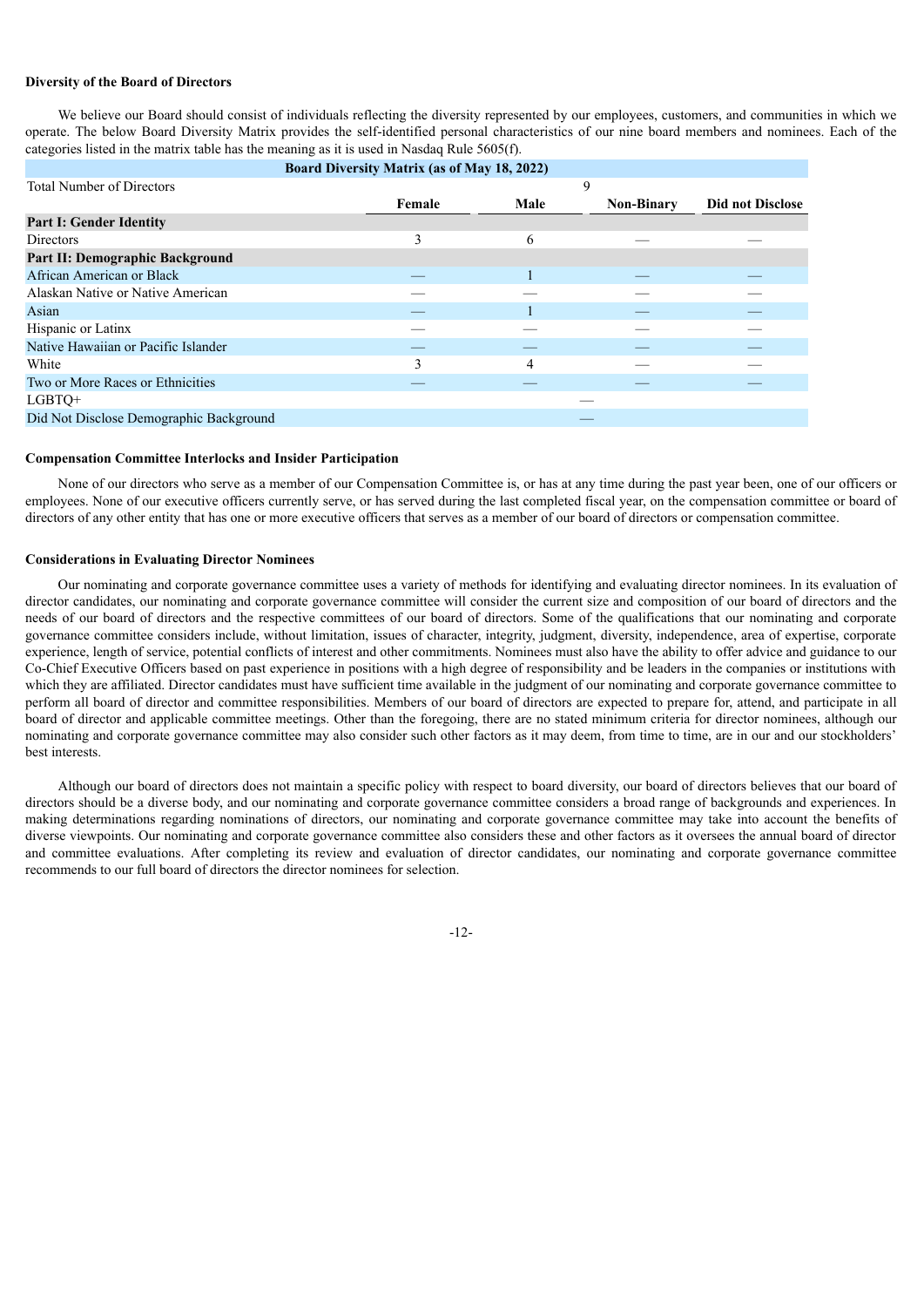#### **Stockholder Recommendations for Nominations to the Board of Directors**

Our nominating and corporate governance committee will consider candidates for director recommended by stockholders, so long as such recommendations comply with our amended and restated certificate of incorporation and amended and restated bylaws and applicable laws, rules and regulations, including those promulgated by the SEC. Our nominating and corporate governance committee will evaluate such recommendations in accordance with its charter, our amended and restated bylaws, our policies and procedures for director candidates, as well as the regular director nominee criteria described above.

This process is designed to ensure that our board of directors includes members with diverse backgrounds, skills and experience, including appropriate financial and other expertise relevant to our business. Eligible stockholders wishing to recommend a candidate for nomination should contact our Secretary in writing. Such recommendations must include information about the candidate, a statement of support by the recommending stockholder, evidence of the recommending stockholder's ownership of our common stock and a signed letter from the candidate confirming willingness to serve on our board of directors. Our nominating and corporate governance committee has discretion to decide which individuals to recommend for nomination as directors.

Any nomination must comply with the requirements set forth in our bylaws and should be sent in writing to our Secretary at Origin Materials, Inc., 930 Riverside Parkway, Suite 10, West Sacramento, California 95605. To be timely for our 2023 annual meeting of stockholders, our Secretary must receive the nomination no earlier than February 27, 2023 and no later than March 29, 2023.

#### <span id="page-15-0"></span>**Communications with the Board of Directors**

Interested parties wishing to communicate with our board of directors or with individual members of our board of directors may do so by writing to our board of directors or to the particular members of our board of directors, and mailing the correspondence to our Secretary at Origin Materials, Inc., 930 Riverside Parkway, Suite 10, West Sacramento, California 95605. Our Secretary, in consultation with appropriate members of our board of directors as necessary, will review all incoming communications and, if appropriate, such communications will be forwarded to the appropriate member or members of our board of directors, or if none is specified, to the Chairperson of our board of directors.

#### <span id="page-15-1"></span>**Corporate Governance Guidelines and Code of Business Conduct and Ethics**

Our board of directors has adopted Corporate Governance Guidelines that address items such as the qualifications and responsibilities of our directors and director candidates and corporate governance policies and standards applicable to us in general. In addition, our board of directors has adopted a Code of Business Conduct and Ethics that applies to all of our employees, officers and directors, including our Co-Chief Executive Officers, Chief Financial Officer, and other executive and senior financial officers. The full text of our Corporate Governance Guidelines and our Code of Business Conduct and Ethics is posted on the Corporate Governance portion of our website at www.originmaterials.com under "Investors – Governance – Governance Documents." We will post amendments to our Code of Business Conduct and Ethics or waivers of our Code of Business Conduct and Ethics for directors and executive officers on the same website.

#### <span id="page-15-2"></span>**Director Compensation**

We have a non-employee director pay policy pursuant to which our unaffiliated, non-employee directors are eligible to receive equity awards and annual cash compensation for service on our board of directors and committees of our board of directors.

During 2020, other than a stock option to purchase shares of Legacy Origin Common Stock granted to Mr. William Harvey as described below, no director received cash, equity or other non-equity compensation for service on Legacy Origin's or Artius' board of directors.

In October 2020, Legacy Origin's board of directors granted Mr. Harvey a stock option to purchase 150,000 shares of Legacy Origin Common Stock, of which 50,000 shares were fully vested and exercisable upon grant, 25,000 shares underlying this option were to vest on the one-year anniversary of the date Mr. Harvey accepts (verbally or in writing) the position of Chairman of Legacy Origin's board of directors, and the remaining 75,000 shares underlying this option vest monthly in equal installments over three years, subject to Mr. Harvey's continued service at each vesting date. In connection with the Business Combination, (i) a total of 75,000 shares underlying this option were deemed to be vested and fully exercisable immediately prior to the closing of such transaction, and (ii) the remaining 75,000 shares underlying this option were automatically forfeited. The initial value of Mr. Harvey's option award is \$1,089,423.80, which does not

-13-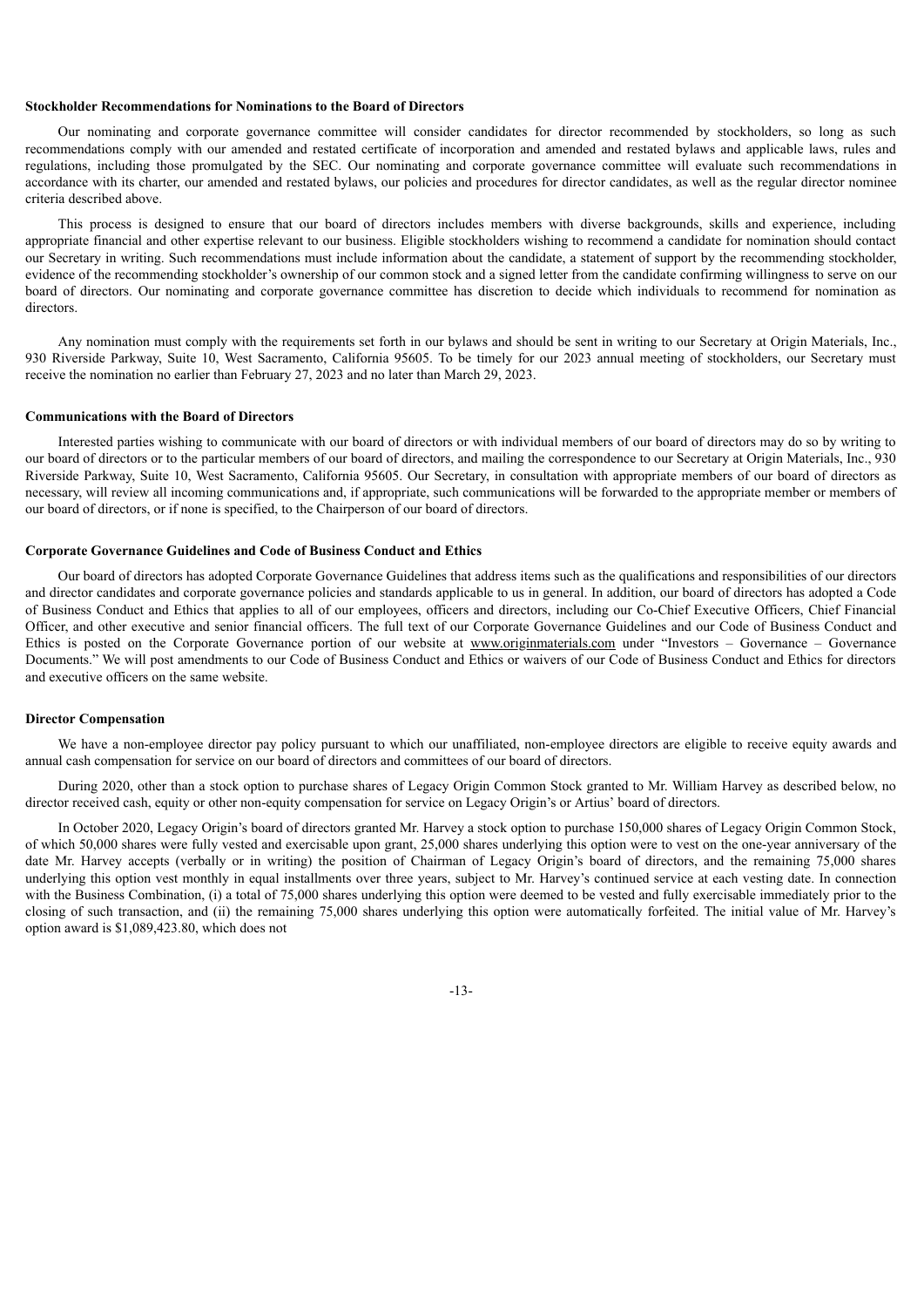reflect amounts actually received by Mr. Harvey. Instead, this amount reflects the grant date fair value of the option award, as computed in accordance with FASB ASC 718. As required by SEC rules, the amount shown excludes the impact of estimated forfeitures related to service-based vesting conditions. The stock option to purchase 75,000 shares of Legacy Origin Common Stock was converted into a stock option to purchase 158,734 shares of our common stock following the consummation of the Business Combination.

In connection with the consummation of the Business Combination, our board of directors adopted a non-employee director compensation policy, pursuant to which each non-employee director is entitled to a \$50,000 annual cash retainer. In addition, the members of the Audit Committee, Compensation Committee, and Nominating and Corporate Governance Committee will be entitled to an annual cash retainer of \$10,000, \$5,000, and \$5,000, respectively, with the chair of each such committee being entitled to an annual cash retainer of \$20,000, \$15,000, and \$15,000, respectively. In addition to the cash compensation, each non-employee director will also receive a one-time initial grant of restricted stock units with a grant date value of \$150,000, to vest in three equal installments on the first, second and third anniversary of the grant date, and an annual grant of restricted stock units with a grant date value of \$130,000, with the chairperson of the board of directors to receive an additional annual grant of restricted stock units with a grant date value of \$75,000, which annual awards will vest on the first anniversary of the grant date. Each restricted stock unit award described above is subject to the applicable director continuing to serve on our board of directors through the vesting date. In addition, each member of the board of directors is required to acquire and hold shares of our common stock with a fair market value of at least \$250,000 by the later of the fifth anniversary of (i) the closing of the Business Combination and (ii) such director's election to the board of directors.

# *Director Compensation for 2021*

The following table sets forth a summary of the compensation received by our non-employee directors during our year ended December 31, 2021:

|                        | <b>Fees Earned or</b> |        |     |                     |                      | <b>All Other</b> |              |
|------------------------|-----------------------|--------|-----|---------------------|----------------------|------------------|--------------|
| <b>Director</b>        | Paid in Cash          |        |     | <b>Stock Awards</b> | <b>Option Awards</b> | Compensation     | <b>Total</b> |
| <b>Bill Harvey</b>     |                       | 38,750 | - S | 279,998             | $\qquad \qquad -$    | 831              | 319,580      |
| Karen Richardson       |                       | 25,833 |     | 354,998             |                      | 1.043            | 381,874      |
| Kathy Fish             |                       | 31,000 |     | 279,998             |                      | 2,305            | 313,304      |
| Pia Heidenmark-Cook    |                       | 33,583 |     | 279.998             |                      |                  | 313,582      |
| Benno Dorer            |                       | 38,750 |     | 279,998             |                      | 1,124            | 319,872      |
| <b>Charles Drucker</b> |                       |        |     |                     |                      | 1,217            | 1,217        |
| Boon Sim               |                       |        |     |                     |                      |                  |              |

(1) Our non-employee directors were each appointed to our board of directors effective June 25, 2021.

(2) The amounts reported in the Stock Awards column represent the grant date fair value of the stock awards granted to the named directors during 2021 as computed in accordance with Financial Accounting Standards Board Accounting Standards Codification Topic 718 Compensation Stock Compensation or ASC 718. Note that the amounts reported in the column reflect the accounting cost for these stock awards, and do not correspond to the actual economic value that may be received by the named directors from the stock award.

(3) Consists of amounts paid by the Company for travel expenses on behalf of our non-employee directors.

<span id="page-16-0"></span>Our directors who are also our employees receive no additional compensation for their service as directors. During our fiscal year ended December 31, 2021, John Bissell and Rich Riley were our employees. See the section titled "Executive Compensation" for additional information about the compensation paid to Messrs. Bissell and Riley.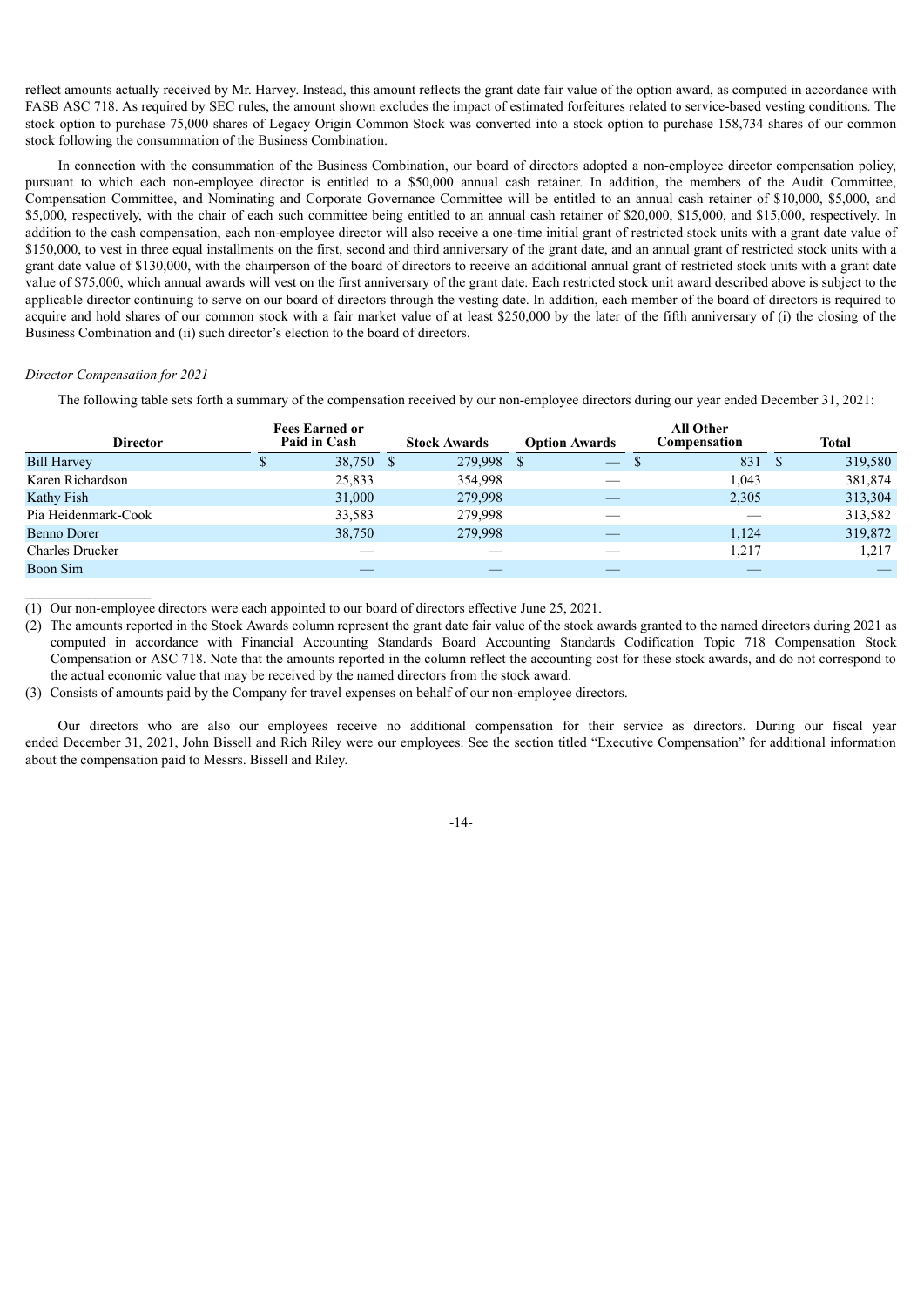# **PROPOSAL NO. 1 ELECTION OF DIRECTORS**

Our board of directors is currently composed of nine members. In accordance with our amended and restated certificate of incorporation, our board of directors is divided into three staggered classes of directors. At the Annual Meeting, three Class I directors will be elected for a three-year term to succeed the three Class I directors whose term is then expiring.

Each director's term continues until the election and qualification of his or her successor, or such director's earlier death, resignation, or removal. Any increase or decrease in the number of directors will be distributed among the three classes so that, as nearly as possible, each class will consist of one-third of our directors. This classification of our board of directors may have the effect of delaying or preventing changes in control of our company.

#### <span id="page-17-0"></span>**Nominees**

Our nominating and corporate governance committee has recommended, and our board of directors has approved, Pia Heidenmark Cook, William Harvey and Boon Sim as nominees for election as Class I directors at the Annual Meeting. Ms. Cook joined our board of directors in June 2021. Mr. Harvey served as a member of the board of directors of Legacy Origin from June 2017 until the closing of the Business Combination in June 2021, and has served as a member of our board of directors since the closing of the Business Combination in June 2021. Mr. Sim previously served on the board of directors of Artius since February 2020, and has continued to serve as a member of our board of directors after the closing of the Business Combination. If elected, Ms. Cook and Messrs. Harvey and Sim will serve as Class I directors until our 2025 annual meeting of stockholders. Each of the nominees is currently a director of our company. For information concerning the nominees, please see the section titled "Board of Directors and Corporate Governance."

If you are a stockholder of record and you sign your proxy card or vote by telephone or over the Internet but do not give instructions with respect to the voting of directors, your shares will be voted "FOR" the election of Ms. Cook and Messrs. Harvey and Sim. If any nominee becomes unavailable for election as a result of an unexpected occurrence, our board of directors may designate a substitute nominee, in which event the persons named in the enclosed proxy will vote for the election of such substitute nominee, unless our board of directors chooses to reduce the number of directors serving on our board of directors. Each person nominated for election has consented to being named as a nominee in this proxy statement and has agreed to serve if elected. We have no reason to believe that any nominee will be unable to serve.

# <span id="page-17-1"></span>**Vote Required**

<span id="page-17-2"></span>The election of directors requires a plurality vote of the shares of our common stock present in person or by proxy at the Annual Meeting and entitled to vote thereon to be approved. Broker non-votes and abstentions will have no effect on this proposal.

# **THE BOARD OF DIRECTORS RECOMMENDS A VOTE "FOR" EACH OF THE NOMINEES NAMED ABOVE.**

-15-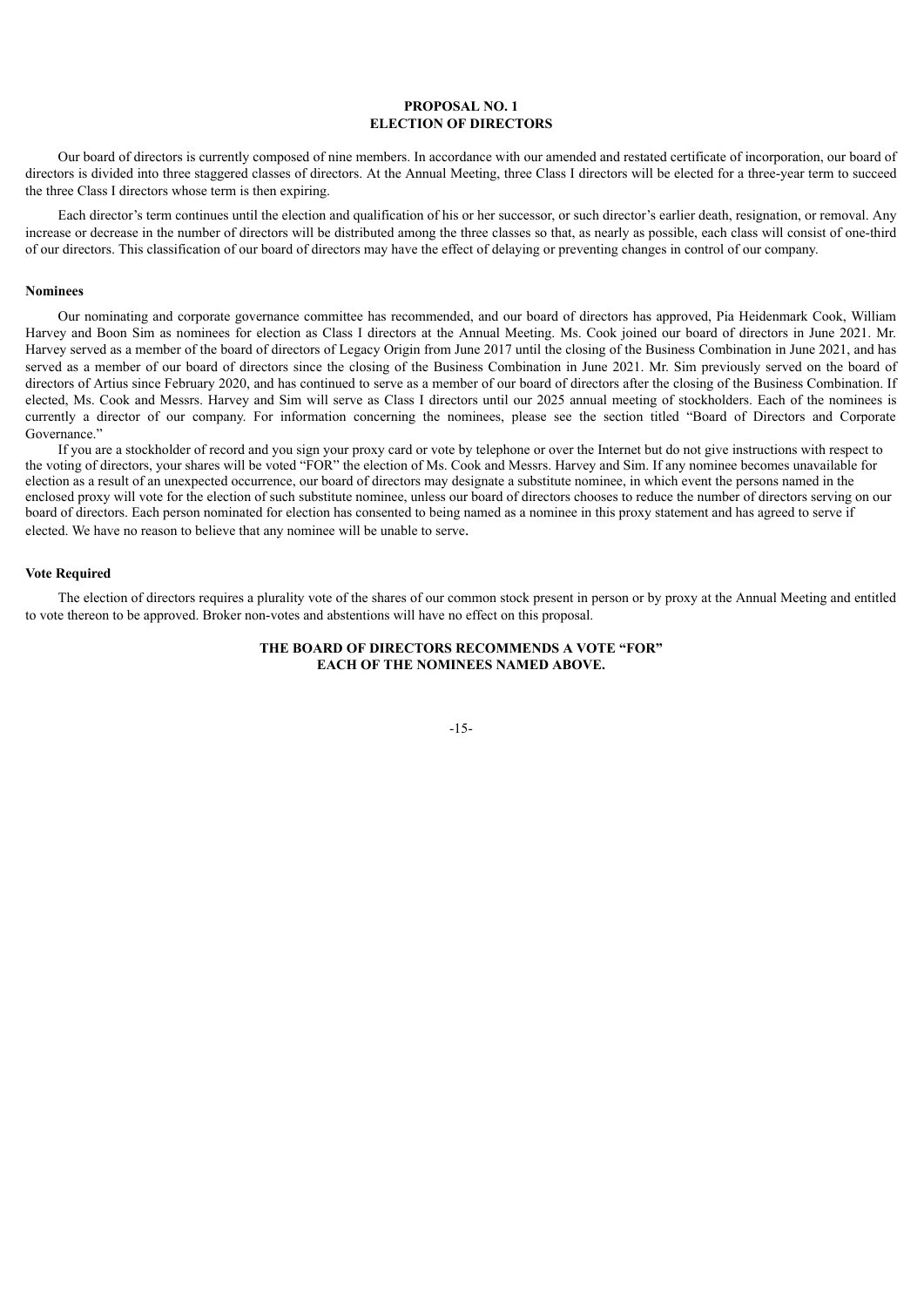# **PROPOSAL NO. 2 RATIFICATION OF APPOINTMENT OF INDEPENDENT REGISTERED PUBLIC ACCOUNTING FIRM**

Our audit committee has appointed Grant Thornton LLP ("Grant Thornton"), independent registered public accountants, to audit our consolidated financial statements for our year ending December 31, 2022. During our year ended December 31, 2021, Grant Thornton served as our independent registered public accounting firm.

Notwithstanding the appointment of Grant Thornton and even if our stockholders ratify the appointment, our audit committee, in its discretion, may appoint another independent registered public accounting firm at any time during our fiscal year if our audit committee believes that such a change would be in the best interests of our company and our stockholders. At the Annual Meeting, our stockholders are being asked to ratify the appointment of Grant Thornton as our independent registered public accounting firm for our fiscal year ending December 31, 2022. Our audit committee is submitting the appointment of Grant Thornton to our stockholders because we value our stockholders' views on our independent registered public accounting firm and as a matter of good corporate governance. Representatives of Grant Thornton will be present at the Annual Meeting, and they will have an opportunity to make a statement and will be available to respond to appropriate questions from our stockholders.

If our stockholders do not ratify the appointment of Grant Thornton, our board of directors may reconsider the appointment.

#### **Change in Independent Registered Public Accounting Firm**

As previously disclosed, in connection with the closing of the Business Combination on June 25, 2021, Marcum LLP, or Marcum, was dismissed as our independent registered accounting firm. This decision was approved by the Board.

Marcum's report on Artius' financial statements as of December 31, 2020 and for the period from January 24, 2020 (Artius' inception) to December 31, 2020 did not contain an adverse opinion or disclaimer of opinion, nor was any such report qualified or modified as to uncertainty, audit scope, or accounting principles. During the period of Marcum's engagement by Artius and the subsequent interim period through June 25, 2021, there were no "disagreements" (as such term is defined in Item 304(a)(1)(iv) of Regulation S-K) with Marcum on any matter of accounting principles or practices, financial statement disclosure, or auditing scope or procedures, which disagreements, if not resolved to the satisfaction of Marcum, would have caused Marcum to make reference thereto in its reports on Artius's financial statements for such periods. During the period from January 24, 2020 (Artius's inception) through December 31, 2020 and the subsequent interim period through June 25, 2021, there have been no "reportable events" (as such term is defined in Item  $304(a)(1)(v)$  of Regulation S-K), other than the material weakness in internal controls identified by management related to the accounting for warrants issued in connection with Artius' initial public offering, which resulted in the restatement of Artius's financial statements as set forth Amendment No. 1 to Artius' Form 10-K for the year ended December 31, 2020, as filed with the SEC on May 3, 2021.

In connection with the closing of the Business Combination on June 25, 2021, the Board approved the appointment of Grant Thornton as our independent registered accounting firm. Grant Thornton served as the independent registered accounting firm for Legacy Origin. During the period from January 24, 2020 (Artius's inception) through December 31, 2020 and the subsequent interim period through June 25, 2021, (i) the Company did not both (a) consult with Grant Thornton as to the application of accounting principles to a specified transaction, either completed or proposed, or the type of audit opinion that might be rendered on the Company's consolidated financial statements and (b) receive a written report or oral advice that Grant Thornton concluded was an important factor considered by the Company in reaching a decision as to such accounting, auditing, or financial reporting issue; and (ii) the Company did not consult Grant Thornton on any matter that was either the subject of a "disagreement" (as that term is defined in Item 304(a)(1)(iv) of Regulation S-K and the related instructions) or a "reportable event" (as that term is defined in Item 304(a)(1)(v) of Regulation S-K).

<span id="page-18-0"></span>We have provided Marcum with a copy of the disclosures we made pursuant to Item 4.01 in response to Item 304(a) of Regulation S-K under the Exchange Act of 1934, as amended (the "Exchange Act") in our Current Report on Form 8-K filed with the SEC on July 1, 2021, and requested that Marcum furnish a letter addressed to the SEC, which is filed as Exhibit 16.1 to such Current Report on Form 8-K, stating whether it agrees with such disclosures, and, if not, stating the respects in which it does not agree.

-16-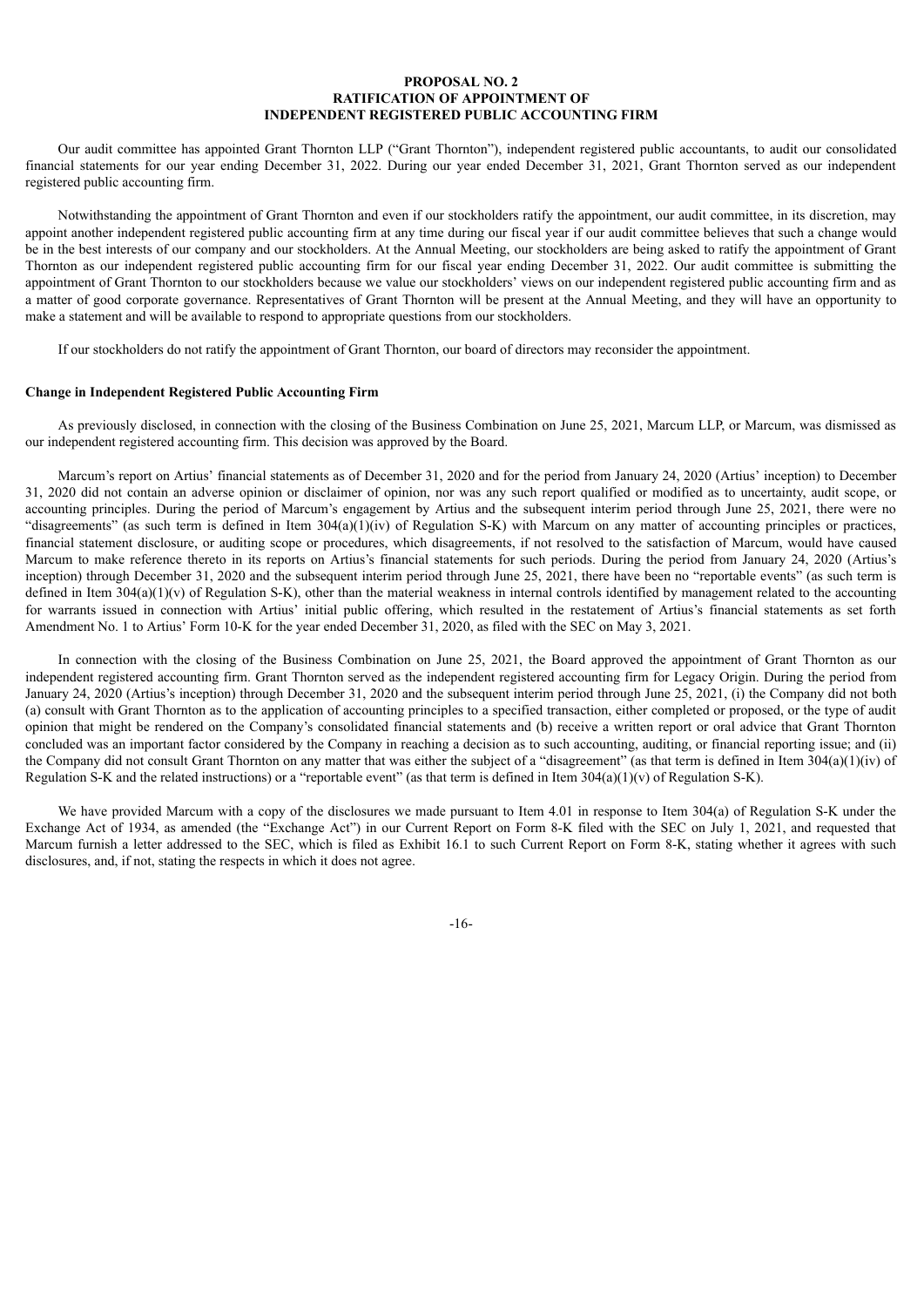#### **Principal Accounting Fees and Services**

The following tables set forth the aggregate fees for professional audit services and other services rendered by Grant Thornton for the year ended December 31, 2021 and by Marcum for the fiscal year ended December 31, 2021 and 2020, respectively.

#### *Grant Thornton*

|                                  | 2021    |
|----------------------------------|---------|
| (1)<br>Audit Fees <sup>(1)</sup> | 940,000 |
| <b>Total Fees</b>                | 940.000 |

 $(1)$  "Audit Fees" consist of fees billed for professional services rendered in connection with the audit of our consolidated financial statements, reviews of our quarterly consolidated financial statements and related accounting consultations and services that are normally provided by the independent registered public accountants in connection with statutory and regulatory filings or engagements for those fiscal years. This category also includes fees for services incurred in connection with the Business combination.

#### *Marcum*

|                           | 2021    | 2020   |
|---------------------------|---------|--------|
| Audit Fees <sup>(1)</sup> | 122.673 | 60,025 |
| Tax Fees $(2)$            | 10.300  |        |
| <b>Total Fees</b>         | 132,973 | 60,025 |

(1) Audit Fees consisted of fees for professional services provided in connection with SEC filings.

<span id="page-19-0"></span>(2) Tax fees for 2021 principally include fees for tax compliance.

#### **Auditor Independence**

In our year ended December 31, 2021, there were no other professional services provided by Grant Thornton that would have required our audit committee to consider their compatibility with maintaining the independence of Grant Thornton.

# <span id="page-19-1"></span>Audit Committee Policy on Pre-Approval of Audit and Permissible Non-Audit Services of Independent Registered Public Accounting Firm

The Audit Committee has adopted a policy and procedures for the pre-approval of audit and non-audit services rendered by our independent registered public accounting firm, Grant Thornton. The policy generally pre-approves specified services in the defined categories of audit services, auditrelated services and tax services up to specified amounts. Pre-approval may also be given as part of the Audit Committee's approval of the scope of the engagement of the independent auditor or on an individual, explicit, case-by-case basis before the independent auditor is engaged to provide each service. The pre-approval of services may be delegated to one or more of the Audit Committee's members, but the decision must be reported to the full Audit Committee at its next scheduled meeting. The Audit Committee has determined that the rendering of services other than audit services by Grant Thornton is compatible with maintaining the principal accountant's independence.

# <span id="page-19-2"></span>**Vote Required**

The ratification of the appointment of Grant Thornton as our independent registered public accounting firm requires the affirmative vote of a majority of the shares of our common stock present in person or by proxy at the Annual Meeting and entitled to vote thereon. Abstentions will have the effect of a vote AGAINST the proposal and broker non-votes will have no effect.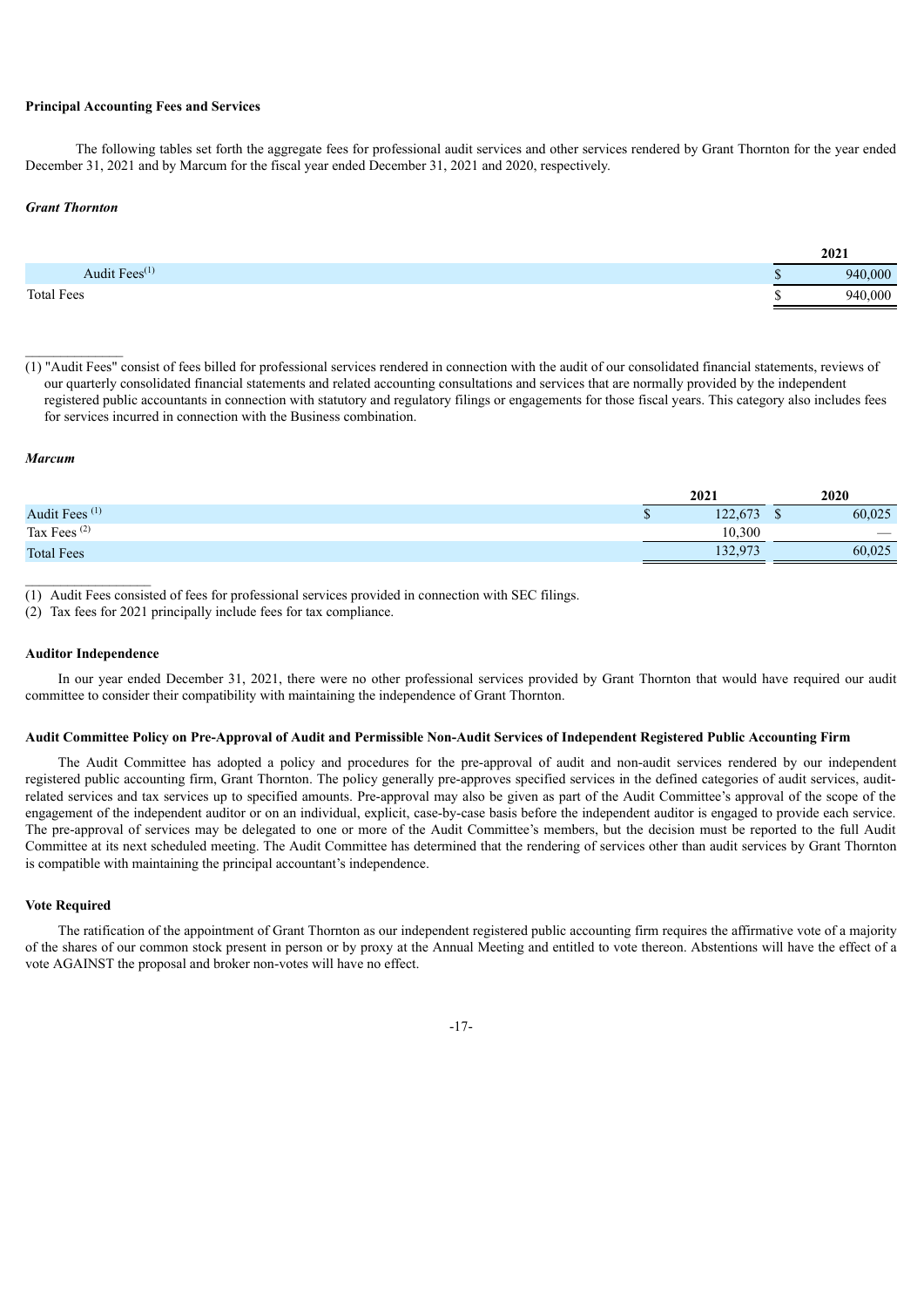#### <span id="page-20-0"></span>**THE BOARD OF DIRECTORS RECOMMENDS A VOTE "FOR" THE RATIFICATION OF THE APPOINTMENT OF GRANT THORNTON LLP.**

-18-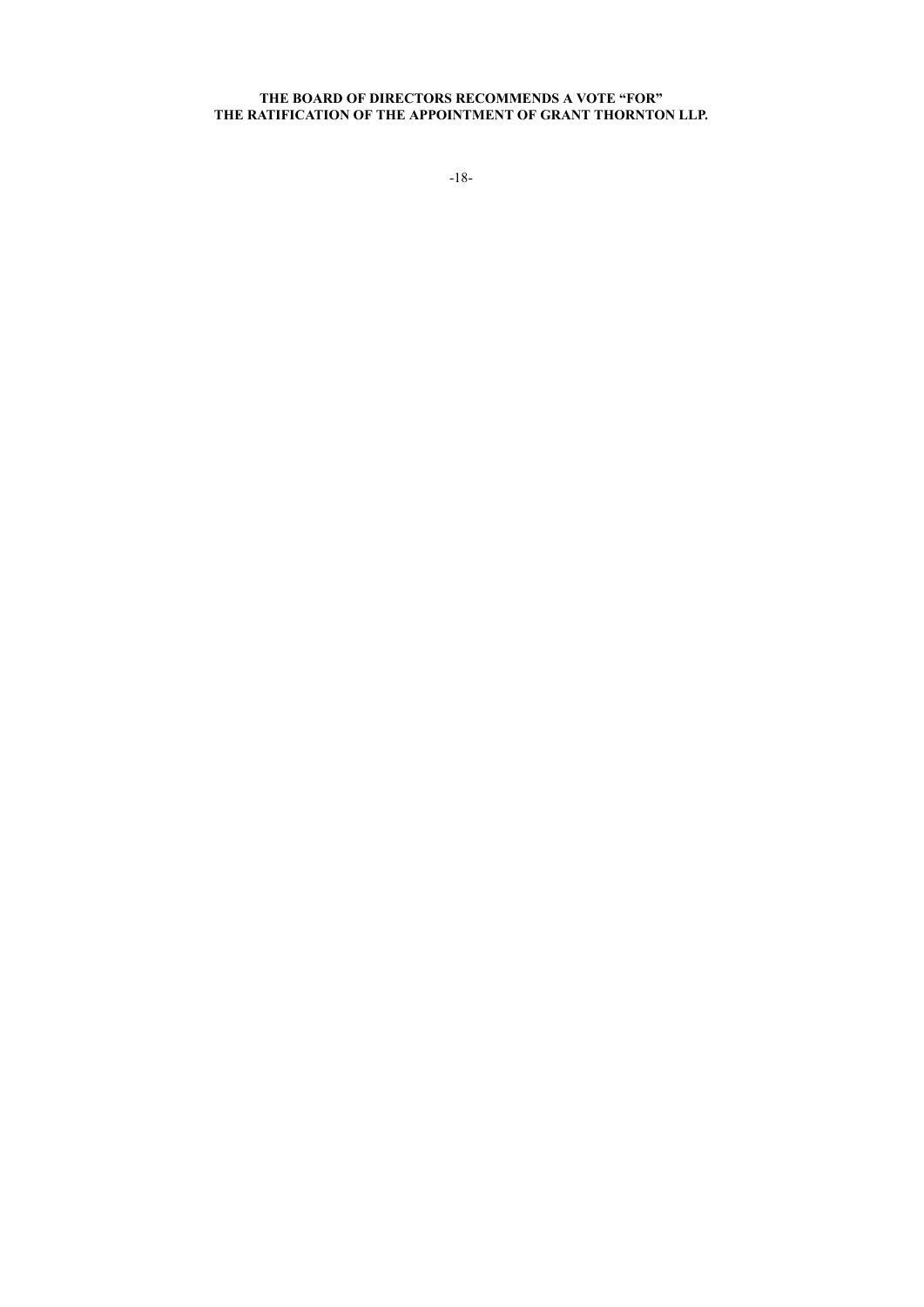# **PROPOSAL NO. 3 ADVISORY VOTE ON THE FREQUENCY OF FUTURE ADVISORY STOCKHOLDER VOTES TO APPROVE THE COMPENSATION OF OUR NAMED EXECUTIVE OFFICERS**

The Dodd-Frank Act and Section 14A of the Exchange Act enable our stockholders to indicate their preference at least once every six years regarding how frequently we should solicit a non-binding advisory vote on the compensation of our named executive officers as disclosed in our proxy statement. Accordingly, as required by these rules, we are asking our stockholders to provide their input with regard to the frequency of future advisory stockholder votes on the compensation for our named executive officers. In particular, we are asking whether the advisory vote on executive compensation should occur once every year, every two years, or every three years.

After careful consideration of the frequency alternatives, our board of directors has determined that an annual advisory vote on executive compensation is the most appropriate alternative for us and our stockholders at this time. The board of director's determination was influenced by the fact that the compensation of our named executive officers is evaluated, adjusted and approved on an annual basis. As part of the annual review process, the board of directors believes that stockholder sentiment should be a factor that is taken into consideration by the board of directors and the compensation committee in making decisions with respect to executive compensation. By providing an advisory vote on executive compensation on an annual basis, our stockholders will be able to provide us with direct input on our compensation philosophy, policies and practices as disclosed in the proxy statement every year. We understand that our stockholders may have different views as to what is the best approach for us, and we look forward to hearing from our stockholders on this agenda item every year.

Stockholders are not voting to approve or disapprove the board of directors' recommendation. Instead, stockholders may indicate their preference regarding the frequency of future non-binding advisory vote on the compensation of our named executive officers by selecting one year, two years or three years. Stockholders that do not have a preference regarding the frequency of future advisory votes may abstain from voting on the proposal. For the reasons discussed above, we are asking our stockholders to vote to hold advisory votes on the compensation for our named executive officers every year.

This vote is advisory, which means that the vote on executive compensation is not binding on us, the Board, or the Compensation Committee. Our Board will take into account the outcome of the vote when considering the frequency of future nonbinding advisory stockholder votes on the compensation of our named executive officers. The Board may decide that it is in the best interests of our stockholders and Origin to hold an advisory vote on the compensation of our named executive officers more or less frequently than the frequency receiving the most votes cast by our stockholders.

You may cast your vote by choosing the option of one year, two years, three years, or abstain from voting in response to the resolution set forth below:

"RESOLVED, that the option of once every year, two years or three years that receives the highest number of votes cast for this resolution will be determined to be the preferred frequency with which Origin Materials, Inc. (the "Company") is to hold an advisory vote by stockholders to approve the compensation paid to the Company's named executive officers, as disclosed pursuant to Item 402 of Securities and Exchange Commission Regulation S-K, including the compensation tables, narrative disclosures, and other related disclosure."

#### <span id="page-21-0"></span>**Vote Required**

The choice of frequency that receives the highest number of votes from the shares present in person or represented by proxy at the annual meeting and entitled to vote thereon will be considered the frequency preferred by the stockholders. You may vote for "1 Year," "2 Years," "3 Years," or "ABSTAIN" on this proposal. Abstentions and broker non-votes will not affect the outcome of this proposal.

Even though your vote is advisory and, therefore, will not be binding on us, our board of directors and our compensation committee intend to consider the outcome of the vote when determining how often we should submit to stockholders an advisory vote to approve the compensation of our named executive officers.

# <span id="page-21-1"></span>**THE BOARD RECOMMENDS A VOTE FOR "1 YEAR" AS THE FREQUENCY OF FUTURE ADVISORY STOCKHOLDER VOTES TO APPROVE NAMED EXECUTIVE OFFICER COMPENSATION.**

-19-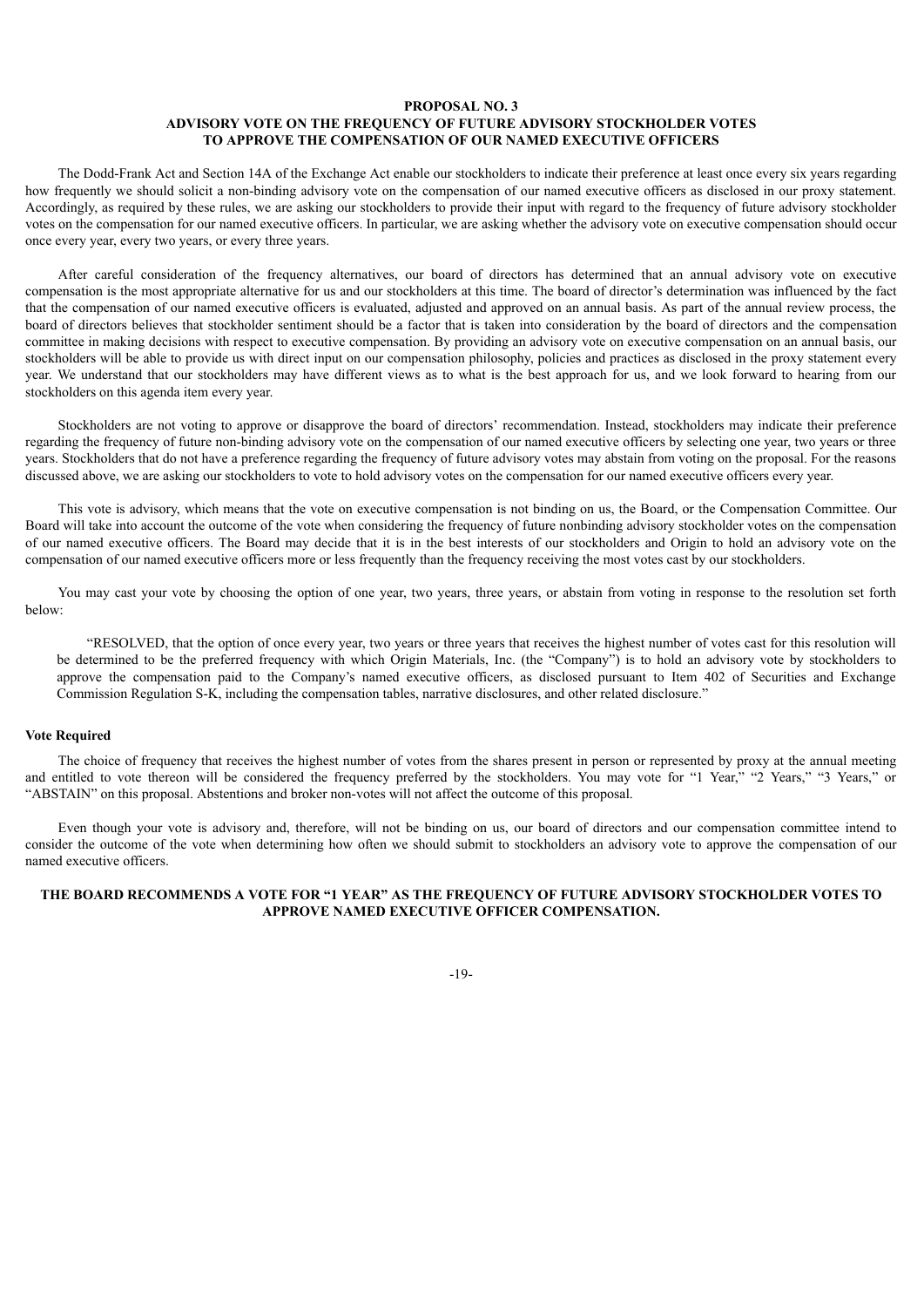# **REPORT OF THE AUDIT COMMITTEE**

The Audit Committee has reviewed and discussed the audited financial statements for the year ended December 31, 2021 with management. The Audit Committee has discussed with the independent registered public accounting firm the matters required to be discussed by the applicable requirements of the Public Company Accounting Oversight Board ("PCAOB") and SEC. The Audit Committee has received the written disclosures and the letter from the independent registered public accounting firm required by applicable requirements of the PCAOB regarding the independent accountants' communications with the Audit Committee concerning independence and has discussed with the independent registered public accounting firm the accounting firm's independence.

Based on the foregoing, the Audit Committee recommended to the board of directors that the audited financial statements be included in the Company's Annual Report on Form 10-K for the year ended December 31, 2021 for filing with the SEC.

Respectfully submitted by the members of the Audit Committee of the board of directors:

Benno O. Dorer (Chair) Pia Heidenmark Cook William Harvey Boon Sim

<span id="page-22-0"></span>This report of the audit committee is not "soliciting material," is not deemed "filed" with the SEC and is not to be incorporated by reference in any of our filings under the Securities Act of 1933, as amended, or the Exchange Act, whether made before or after the date hereof and irrespective of any general incorporation language in any such filing, except to the extent specifically incorporated by reference herein.

-20-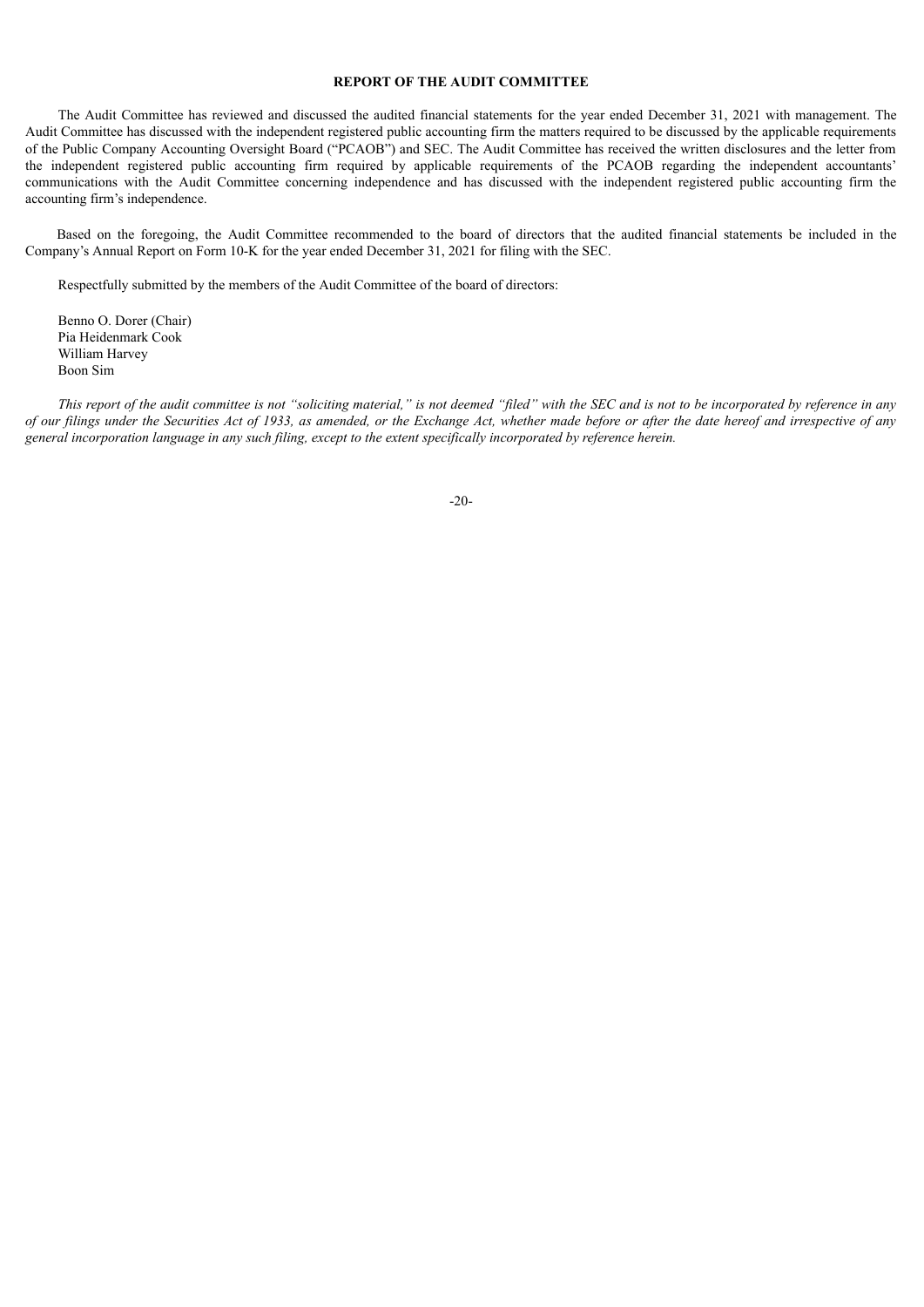# **EXECUTIVE OFFICERS**

The following table identifies certain information about our executive officers as of May 18, 2022. Our executive officers are appointed by, and serve at the discretion of, our board of directors. There are no family relationships among any of our directors or executive officers.

| Name<br>Age            | <b>Position</b>                         |
|------------------------|-----------------------------------------|
| John Bissell<br>37     | Co-Chief Executive Officer and Director |
| Rich Riley<br>48       | Co-Chief Executive Officer and Director |
| Nate Whaley<br>48      | Chief Financial Officer                 |
| Stephen Galowitz<br>58 | Chief Commercial Officer                |
| Joshua Lee<br>45       | General Counsel                         |

See the section titled "Directors, Executive Officers and Corporate Governance – Continuing Directors" for the biographies of Messrs. Bissell and Riley.

*Nate Whaley* is our Chief Financial Officer and previously served as the Chief Financial Officer of Legacy Origin from September 2020 to June 2021. Mr. Whaley has extensive expertise in scaling companies across a wide range of highly visible, capital-intensive industries including both operations and project-delivery. Prior to joining Legacy Origin, Mr. Whaley operated Whaley Group, a private provider of CFO, corporate financial and asset management advisory services. His representative engagements included serving as Senior Vice President of Finance and Strategy of Mammoth Resorts, a Starwood Capital Group portfolio company, Strategic Advisor to the World Surf League, the developer of the man-made wave system technology at the Kelly Slater Wave Company, and Chief Financial Officer and Strategic Advisor to Stikwood, a private wood wall planking manufacturer. Prior to founding Whaley Group, Mr. Whaley served as Chief Financial Officer and President – Development of Kirkwood Capital Partners, the holding company of the operating businesses, real estate development and sales, and gas and electric utility companies at Kirkwood Mountain Resort in Lake Tahoe, California. Mr. Whaley received a B.S. in Civil & Environmental Engineering from the University of California, Davis and an MBA from the Graduate School of Management at the University of California, Davis.

*Stephen Galowitz* has served as Chief Commercial Officer of Legacy Origin since May 2014 and continues to serve as our Chief Commercial Officer after the Business Combination. As Chief Commercial Officer, Mr. Galowitz oversees the development of strategic relationships for commercialization of sustainable products using Origin Materials' technology. Mr. Galowitz formerly served as co-founder and Chief Development Officer at Broadrock Renewables, LLC, where he led electricity generating projects. Mr. Galowitz received a B.A. in Philosophy from the University of Pennsylvania, a B.S. in Finance from The Wharton School of the University of Pennsylvania and a J.D. from Harvard Law School.

<span id="page-23-0"></span>*Joshua Lee* is our General Counsel and Secretary. Mr. Lee joined Legacy Origin as its Corporate Counsel in February 2018 and served as its General Counsel from December 2020 to June 2021. Mr. Lee has also served as Secretary of Legacy Origin since February 12, 2020. Prior to joining Legacy Origin, Mr. Lee was an attorney at Miller Barondess, LLP from September 2016 to February 2018, and at Irell & Manella LLP from August 2009 to September 2016. Mr. Lee received a B.A. in Economics and German from the University of Southern California, an M.A. in Economics from the University of Southern California, and a J.D. from Yale Law School.

-21-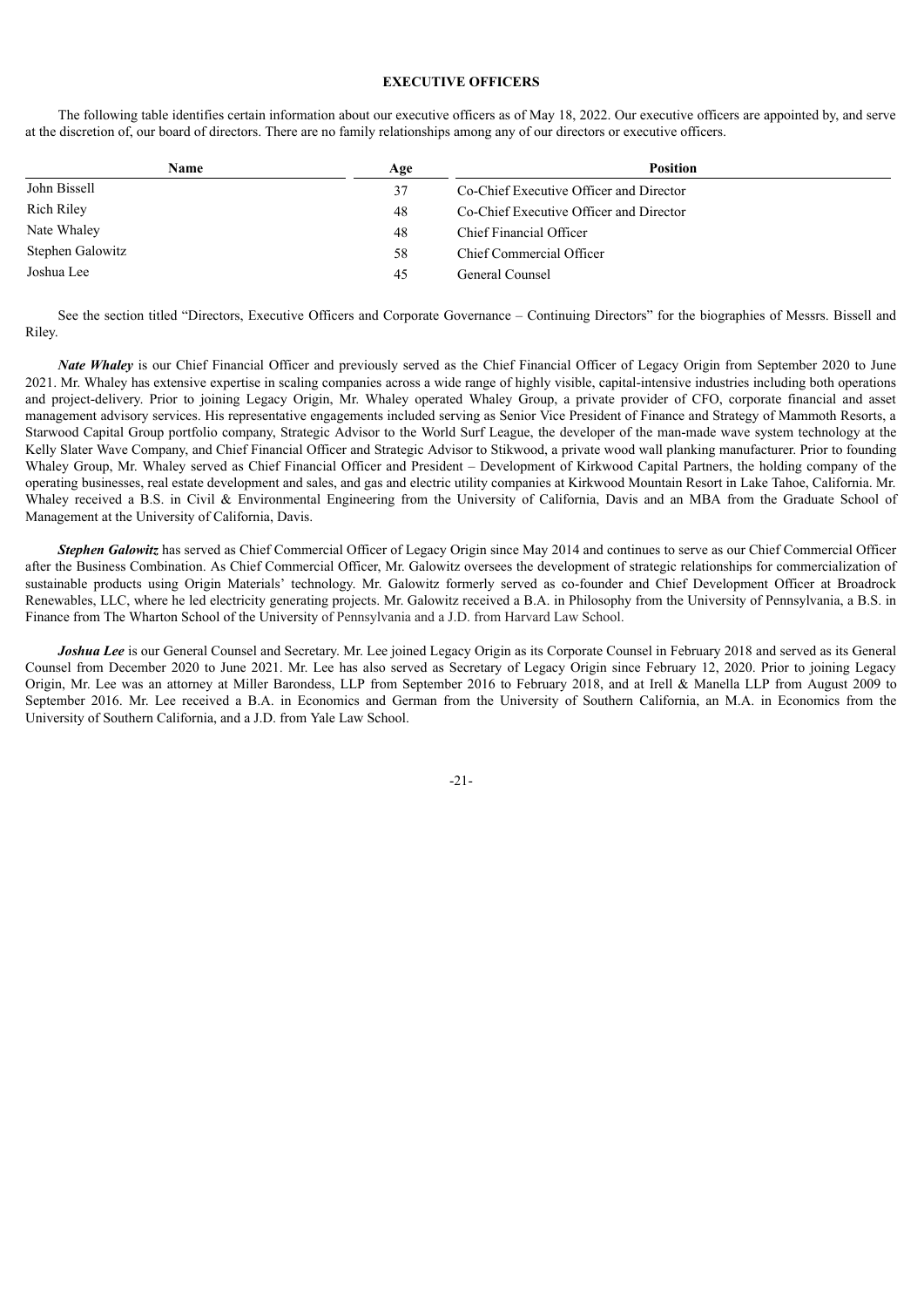# **EXECUTIVE COMPENSATION**

<span id="page-24-0"></span>For the year ended December 31, 2021, Origin's named executive officers consisted of its co-principal executive officers and the next two most highly compensated executive officers:

- John Bissell, Origin's Co-Chief Executive Officer;
- Rich Riley, Origin's Co-Chief Executive Officer;
- Stephen Galowitz, Origin's Chief Commercial Officer; and
- Joshua Lee, Origin's General Counsel and Secretary.

#### **Summary Compensation Table**

 $\mathcal{L}_\text{max}$ 

The following table sets forth information concerning the compensation of Origin's named executive officers for the years ended December 31, 2021 and December 31, 2020, as applicable:

| <b>Name and Principal Position</b> | Year  | <b>Salary</b> |         | <b>Bonus</b> |        | Option<br>Awards $(1)$   |   | Stock Awards $(2)$ | All Other<br>Compenation <sup>(3)</sup> | Total     |
|------------------------------------|-------|---------------|---------|--------------|--------|--------------------------|---|--------------------|-----------------------------------------|-----------|
| John Bissell                       | 2021S |               | 190,000 |              |        | $\overline{\phantom{m}}$ | ъ | 2,212,497          | 20,723                                  | 2,423,220 |
| Co-Chief Executive Officer         | 2020  |               | 190.000 |              |        | 612,000                  |   |                    | 64                                      | 802.064   |
| Rich Riley $(4)$                   | 2021  |               | 229,121 |              | 58,416 |                          |   | 1,837,500          | 844                                     | 2,125,881 |
| Co-Chief Executive Officer         | 2020  |               | 56.667  |              |        | 5,988,000                |   |                    |                                         | 6,044,667 |
| Stephen Galowitz                   | 2021  |               | 290,000 |              |        |                          |   | 2,669,998          | 12.023                                  | 2,972,021 |
| Chief Commercial Officer           | 2020  |               | 290,000 |              |        |                          |   |                    | 11,732                                  | 301,732   |
| Joshua Lee                         | 2021  |               | 211,827 |              |        |                          |   | 959,373            | 9,899                                   | 1,181,099 |
| General Counsel                    | 2020  |               | 211,827 |              |        | 304,920                  |   |                    | 64                                      | 516,811   |

(1) Amounts reported in this column do not reflect the amounts actually received by our named executive officers. Instead, these amounts reflect the aggregate grant date fair value of each option award granted to the named executive officers during 2020, as computed in accordance with Financial Accounting Standards Board ("FASB") Accounting Standards Codification ("ASC") 718. As required by SEC rules, the amounts shown exclude the impact of estimated forfeitures related to service-based vesting conditions. Please see Note 3 to our audited financial statements included in our Annual Report on Form 10-K for the year ended December 31, 2021.

(2) Amounts reported represent the aggregate grant date fair value of RSUs and PSUs granted to such named executive officers during the fiscal year ended December 31, 2021 and December 31, 2020 under the 2021 Plan and the 2011 Plan, as applicable, computed in accordance with FASB ASC 718. The assumptions used in calculating the grant date fair value of the RSUs and stock options reported in this column are set forth in Note 3 – Stock-Based Compensation to our audited consolidated financial statements included in our Annual Report on Form 10-K for the year ended December 31, 2021. The grant date fair value for PSUs is reported based upon the probable outcome of the performance conditions at the target level on the grant date. The value of the annual PSU awards granted in fiscal 2021, assuming achievement of the maximum performance would have been as follows: Mr. Bissell: \$5,512,500; Mr. Riley: \$5,512,500; Mr. Galowitz: \$4,410,000; and Mr. Lee: \$1,378,125.

<span id="page-24-1"></span>(3) Consists of amounts paid by Origin after the Business Combination and by Legacy Origin before the Business Combination for a phone and internet stipend and for health insurance, long-term disability insurance, and life insurance premiums on behalf of Messrs. Bissell, Riley, Galowitz, and Lee. (4) Mr. Riley joined Legacy Origin as Co-Chief Executive Officer in October 2020.

-22-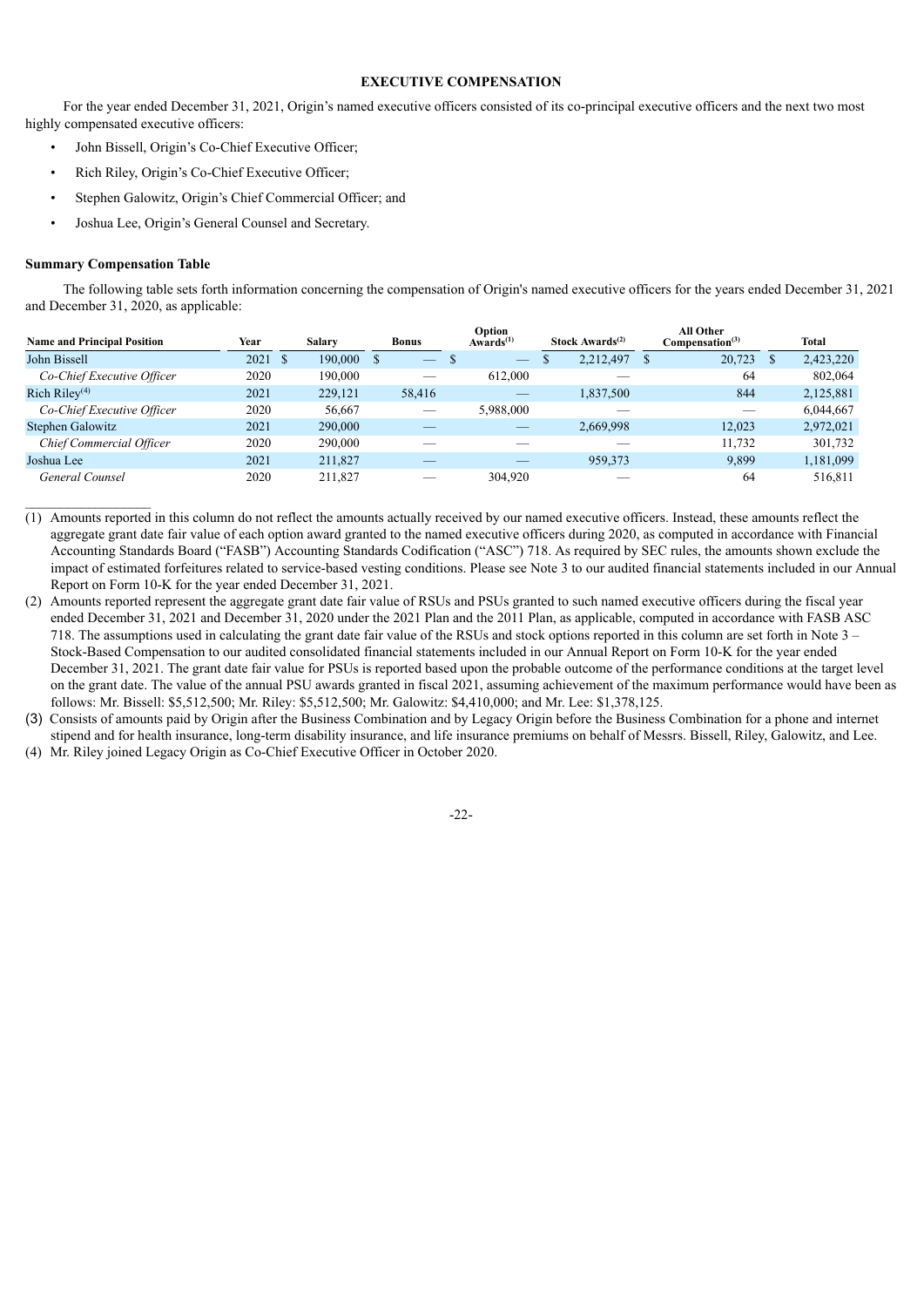# **Outstanding Equity Awards as of December 31, 2021**

 $\_$ 

The following table presents information regarding outstanding equity awards held by the Origin's named executive officers as of December 31, 2021:

|                         |                   |                                        |                                                                                                     |                                                                                                | <b>Stock Awards</b>                |                                  |                                                                        |     |                                                                                                      |
|-------------------------|-------------------|----------------------------------------|-----------------------------------------------------------------------------------------------------|------------------------------------------------------------------------------------------------|------------------------------------|----------------------------------|------------------------------------------------------------------------|-----|------------------------------------------------------------------------------------------------------|
| Name                    | <b>Grant Date</b> | <b>Vesting</b><br>Commencement<br>Date | Number of<br><b>Securities</b><br>Underlying<br><b>Unexercised</b><br>Options $(\#)$<br>Exercisable | Number of<br><b>Securities</b><br>Underlying<br>Unexercised<br>Options $(\#)$<br>Unexercisable | Option<br><b>Exercise</b><br>Price | Option<br><b>Expiration Date</b> | Number of<br><b>Shares or Units</b><br>of Stock Have<br>Not Vested (#) |     | <b>Market Value</b><br>of Shares of<br><b>Stock That</b><br><b>Have Not</b><br>Vested <sup>(7)</sup> |
| John Bissell            | 6/15/2012         | 5/25/2012                              | 357,565                                                                                             | $\qquad \qquad -$                                                                              | 0.28                               | 6/14/2022                        |                                                                        |     |                                                                                                      |
|                         | 8/27/2015         | 3/25/2012                              | 137,571                                                                                             |                                                                                                | 0.37                               | 8/26/2025                        |                                                                        |     |                                                                                                      |
|                         | 10/28/2020        | 02/16/2021                             | 533,527                                                                                             | 1,371,299 (1)                                                                                  | 0.14                               | 10/27/2030                       |                                                                        |     |                                                                                                      |
|                         | 11/10/2021        |                                        |                                                                                                     |                                                                                                |                                    |                                  | 51,020                                                                 | (5) | 374,997                                                                                              |
|                         | 11/10/2021        |                                        |                                                                                                     |                                                                                                |                                    |                                  | 250,000                                                                | (6) | 1,837,500                                                                                            |
| <b>Rich Riley</b>       | 10/28/2020        | 10/28/2020                             | 1,018,553                                                                                           | 1,521,218 <sup>(2)</sup>                                                                       | 0.14                               | 10/27/2030                       |                                                                        |     |                                                                                                      |
|                         | 10/28/2020        | N/A                                    |                                                                                                     | $-^{(3)}$                                                                                      | 0.14                               | 10/27/2030                       |                                                                        |     |                                                                                                      |
|                         | 11/10/2021        |                                        |                                                                                                     |                                                                                                |                                    |                                  | 250,000                                                                | (6) | 1,837,500                                                                                            |
| <b>Stephen Galowitz</b> | 11/10/2021        |                                        |                                                                                                     |                                                                                                |                                    |                                  | 163,265                                                                | (5) | 1,199,998                                                                                            |
|                         | 11/10/2021        |                                        |                                                                                                     |                                                                                                |                                    |                                  | 200,000                                                                | (6) | 1,470,000                                                                                            |
| Joshua Lee              | 4/9/2019          | 2/5/2018                               | 16,931                                                                                              | $-$ (4)                                                                                        | 1.21                               | 4/8/2029                         |                                                                        |     |                                                                                                      |
|                         | 11/23/2020        | 11/23/2020                             | 88,892                                                                                              | $-$ (4)                                                                                        | 0.14                               | 11/22/2030                       |                                                                        |     |                                                                                                      |
|                         | 11/10/2021        |                                        |                                                                                                     |                                                                                                |                                    |                                  | 68,027                                                                 | (5) | 499,998                                                                                              |
|                         | 11/10/2021        |                                        |                                                                                                     |                                                                                                |                                    |                                  | 62,500                                                                 | (6) | 459,375                                                                                              |

- (1) 529,119 shares underlying this option vest in equal monthly amounts over a period of four years on the same day of the month as the vesting commencement date, such that 529,119 shares subject to this option will have vested as of the fourth anniversary of the vesting commencement date, subject to Mr. Bissell's continued service at each vesting date. 423,294 shares underlying this option vested upon the completion of the Business Combination. 211,647 shares underlying this option vest when the VWAP (as defined in the Merger Agreement) of a share of common stock of Origin equals or exceeds \$15.00 for 10 consecutive trading days during the three year period following the closing of the Business Combination, subject to Mr. Bissell's continued service at the date such milestone is achieved. 317,471 shares underlying this option vest when the VWAP of a share of common stock of Origin equals or exceeds \$25.00 for 10 consecutive trading days during the five year period following the closing of the Business Combination, subject to Mr. Bissell's continued service at the date such milestone is achieved. 423,295 shares underlying this option vest when the VWAP of a share of common stock of Origin equals or exceeds \$50.00 for 10 consecutive trading days during the five year period following the closing of the Business Combination, subject to Mr. Bissell's continued service at the date such milestone is achieved.
- (2) 1/48th of the shares underlying this option vest monthly, subject to Mr. Riley's continued service at each vesting date. The shares underlying this option are subject to single and double trigger acceleration. 25% of the total shares subject to this option vested upon the completion of the Business Combination and 1/36th of the remaining shares subject to this option shall vest each month on the same day of the month as the closing date of the Business Combination (and if there is no corresponding day, on the last day of the month), such that all of the shares subject to this option will have vested as of the third anniversary of the closing date of the Business Combination, subject to Mr. Riley's continued service at each vesting date. If Mr. Riley is terminated for any reason other than cause (as defined in the 2020 Plan), then 12.5% of the total number of shares subject to this option shall immediately vest as of the date of such termination. If there is a change in control (which, as defined in the 2020 Plan, would include the consummation of the Business Combination) and if, during the period of time commencing forty-five (45) days prior to the consummation of such change in control and ending on the first anniversary of the consummation of such change in control, (i) Mr. Riley's services in all capacities as a service provider of Origin are involuntarily terminated without cause, or (ii) Mr. Riley resigns his service in all capacities as a service provider of Origin for good reason (as defined in the 2020 Plan), and in either case other than as a result of death or disability, and provided such termination constitutes a "separation from service" within the meaning of Treasury Regulation Section 1.409A-1(h), then, effective as of such separation,

-23-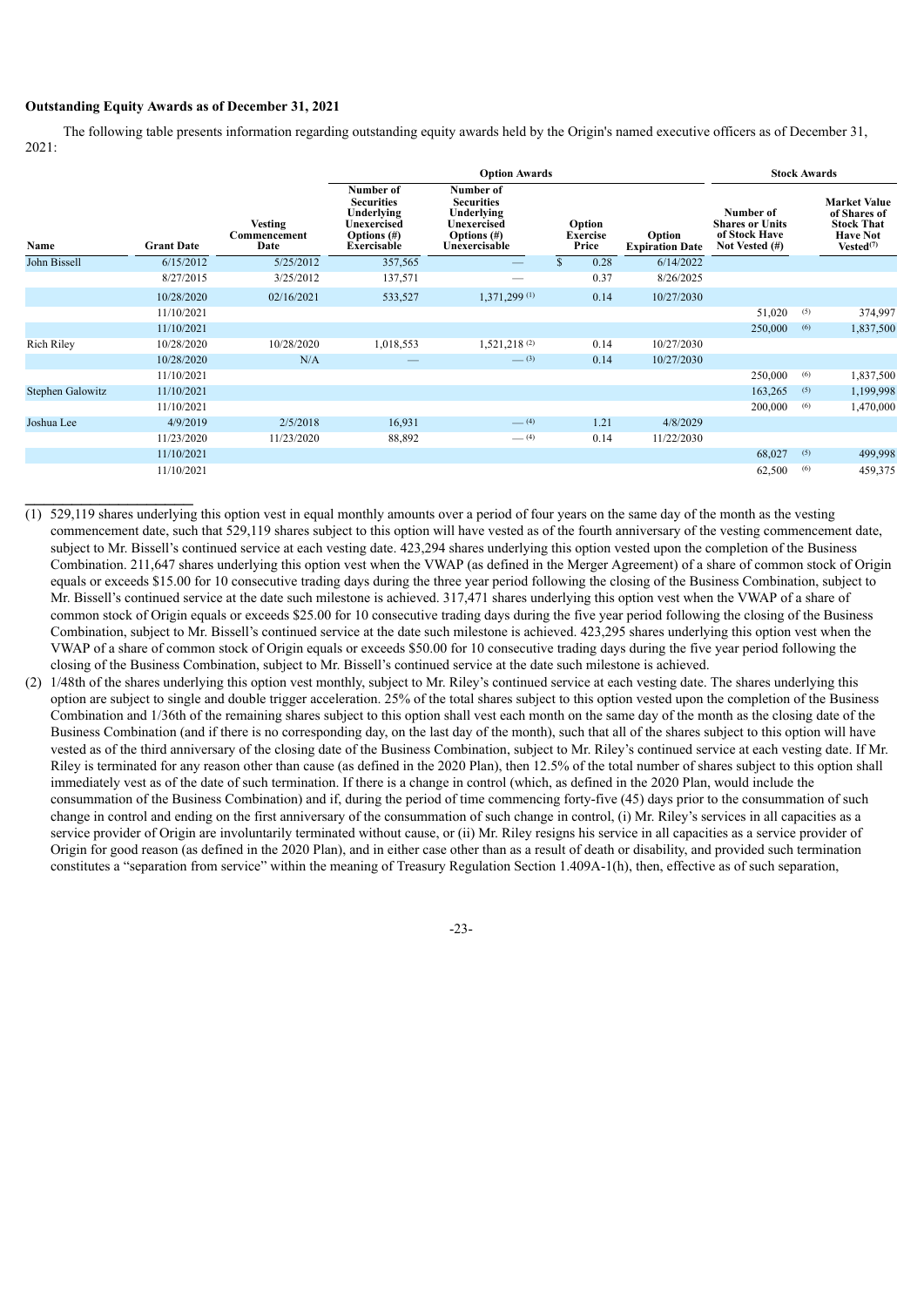100% of the then-unvested shares subject to this option as of such separation will become vested shares subject to this option.

- (3) 423,294 shares underlying this option vested upon the completion of the Business Combination. 211,647 shares underlying this option vest when the VWAP of a share of common stock of Origin equals or exceeds \$15.00 for 10 consecutive trading days during the three year period following the closing of the Business Combination, subject to Mr. Riley's continued service at the date such milestone is achieved. 317,471 shares underlying this option vest when the VWAP of a share of common stock of Origin equals or exceeds \$25.00 for 10 consecutive trading days during the five year period following the closing of the Business Combination, subject to Mr. Riley's continued service at the date such milestone is achieved.
- (4) The shares underlying this option vested upon the completion of the Business Combination.
- (5) Reflects the grant of restricted stock units that vest ratably over three years on 6/24/2022, 6/24/2023, 6/24/2024, respectively.
- (6) Reflects the grant of performance-based restricted stock units with vesting to be evaluated by our Compensation Committee at various points between 2022 and 2027 based on certain construction and production milestones as well as certain revenue and EBITDA metrics associated with our Origin 1 and Origin 2 plants, respectively. If these milestones and metrics are achieved during the applicable performance period, as determined by our Compensation Committee, the eligible awards will become vested. Eligible awards are subject to a multiplier if multiple milestones and metrics are achieved during the applicable performance periods. This multiplier is capped at 3 and is subject to downward reduction by straight line interpolation for partial achievement of revenue and EBITDA metrics.
- (7) Represents the total fair value of the NEOs' restricted stock unit awards granted, calculated in accordance with FASB ASC Topic 718. For a discussion of the assumptions made in the valuation, please see Note 3 to the financial statements in our Annual Report on Form 10-K for the year ended December 31, 2021.

#### <span id="page-26-0"></span>**Employment Arrangements with Executive Officers**

Each of our named executive officers is an at-will employee. Each named executive officer other than John Bissell and Stephen Galowitz is currently party to an offer letter setting forth their terms of employment as of the date of the offer letter, including title, salary and severance provisions (if any), as set forth below. Please see the section titled *"Outstanding Equity Awards as of December 31, 2021"* for additional information regarding the equity awards held by such named executive officers.

#### *Rich Riley*

In October 2020, Legacy Origin entered into an offer letter with Rich Riley, its Co-Chief Executive Officer. For 2020, Mr. Riley's initial annual base salary was \$58,240. In February 2021, Legacy Origin issued and sold convertible promissory notes with an aggregate principal amount of \$10.0 million and an interest rate of 8% per annum (the "2021 Note Financing"). Pursuant to the terms of the employment agreement, upon the closing of the 2021 Note Financing, Mr. Riley became entitled to an annual base salary of \$400,000 for 2021 and a one-time bonus in an amount equal to the difference between what Mr. Riley would have been paid from his start date through the closing date of the 2021 Note Financing had his annual base salary been \$400,000 and what Mr. Riley had been paid over such period. During 2022, Mr. Riley will be entitled to receive an annual base salary of \$400,000.

#### *Joshua Lee*

In January 2018, Legacy Origin entered into an offer letter with Joshua Lee, its General Counsel. During 2022, Mr. Lee will be entitled to receive an annual base salary of \$210,000.

# **Executive Compensation**

Our compensation committee oversees the compensation policies, plans and programs and review and determine compensation to be paid to executive officers, directors and other senior management, as appropriate. The compensation policies followed by us are intended to provide for compensation that is sufficient to attract, motivate and retain our executives and potential other individuals and to establish an appropriate relationship between executive compensation and the creation of stockholder value.

-24-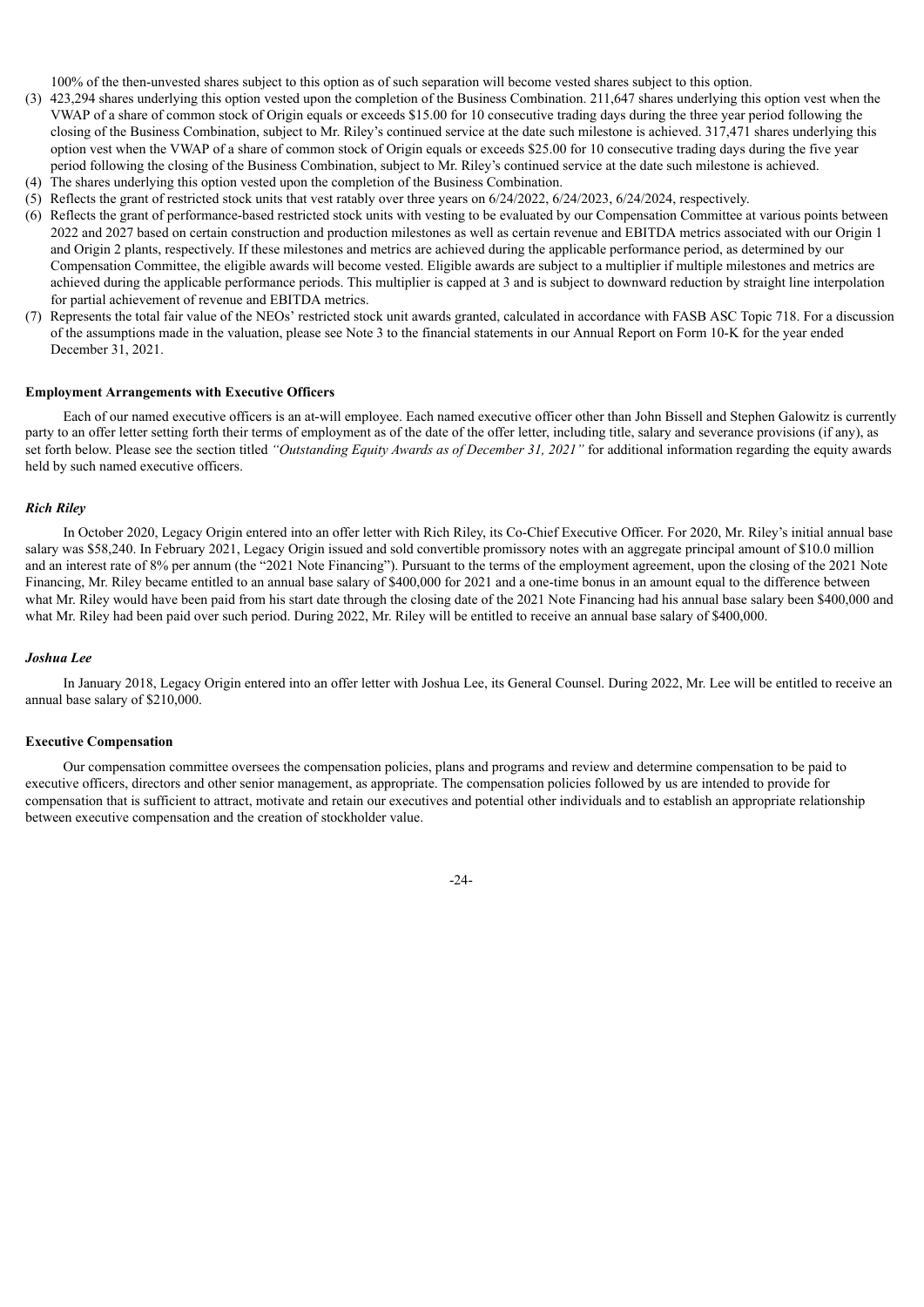#### **Pension Benefits**

Our named executive officers did not participate in, or otherwise receive any benefits under, any pension or retirement plan sponsored by us during 2020 or 2021.

#### **Nonqualified Deferred Compensation**

Our Origin's named executive officers did not participate in, or earn any benefits under, any nonqualified deferred compensation plan sponsored by us during 2020 or 2021.

# **Prohibition of Speculative or Short-Term Transactions**

Our Insider Trading Policy, adopted in June 2021, prohibits our employees, including our executive officers, and members of our Board of Directors and designated consultants from:

- trading in derivative securities related to our common stock;
- engaging in short selling of our common stock at any time;
- purchasing our common stock on margin or holding it in a margin account at any time; or
- engaging in short sales, transactions in put or call options, hedging transactions, margin accounts, pledges, or other inherently speculative transactions with respect to the our common stock at any time.

#### <span id="page-27-0"></span>**Equity Compensation Plan Information**

The following table summarizes our equity compensation plan information as of March 31, 2022. Information is included for equity compensation plans approved by our stockholders. We do not have any equity compensation plans not approved by our stockholders.

| <b>Plan Category</b>                                   | (a) Number<br>of Securities<br>to be Issued<br>Upon<br><b>Exercise of</b><br>Outstanding<br>Options.<br>Warrants<br>and Rights | (b) Weighted<br>Average<br><b>Exercise</b><br><b>Price of</b><br>Outstanding<br>Options <sup>(1)</sup><br><b>(\$)</b> | (c) Number of<br><b>Securities</b><br>Remaining<br><b>Available for</b><br><b>Future</b><br><i><b>Issuance</b></i><br><b>Under Equity</b><br><b>Compensation</b><br><b>Plans</b><br>(Excluding)<br><b>Securities</b><br>Reflected in<br>Column (a)) |
|--------------------------------------------------------|--------------------------------------------------------------------------------------------------------------------------------|-----------------------------------------------------------------------------------------------------------------------|-----------------------------------------------------------------------------------------------------------------------------------------------------------------------------------------------------------------------------------------------------|
| Equity compensation plans approved by stockholders     | $16,294,482$ <sup>(1)(2)</sup>                                                                                                 | \$<br>$0.19^{(3)}$                                                                                                    | 20,070,574                                                                                                                                                                                                                                          |
| Equity compensation plans not approved by stockholders | (4)                                                                                                                            |                                                                                                                       |                                                                                                                                                                                                                                                     |
| Total                                                  | 16,294,482                                                                                                                     | \$<br>0.19                                                                                                            | 20,070,574                                                                                                                                                                                                                                          |

(1) Includes the following plans: Origin Materials, Inc. 2021 Equity Incentive Plan (the "2021 Plan"), Origin Materials, Inc. 2021 Employee Stock Purchase Plan (the "2021 ESPP"), Micromidas, Inc. 2020 Equity Incentive Plan (the "2020 Plan") and Micromidas, Inc. 2010 Stock Incentive Plan (the "2010 Plan"). For further detail on our equity compensation plans, please see Note 16 to our audited financial statements in our Annual Report on Form 10-K for the year ended December 31, 2021

(2) This number includes 990,545 shares subject to RSUs.

- (3) The weighted average exercise price relates solely to outstanding stock option shares since shares subject to the RSUs have no exercise price.
- (4) We do not have any non-stockholder approved equity compensation plans.

# **Health and Welfare Benefits**

Our named executive officers are eligible to participate in our employee benefit plans, including our medical, dental, vision, life, disability and accidental death and dismemberment insurance plans, in each case on the same basis as all of our other employees. We pay the premiums for the basic life, disability and accidental death and dismemberment insurance for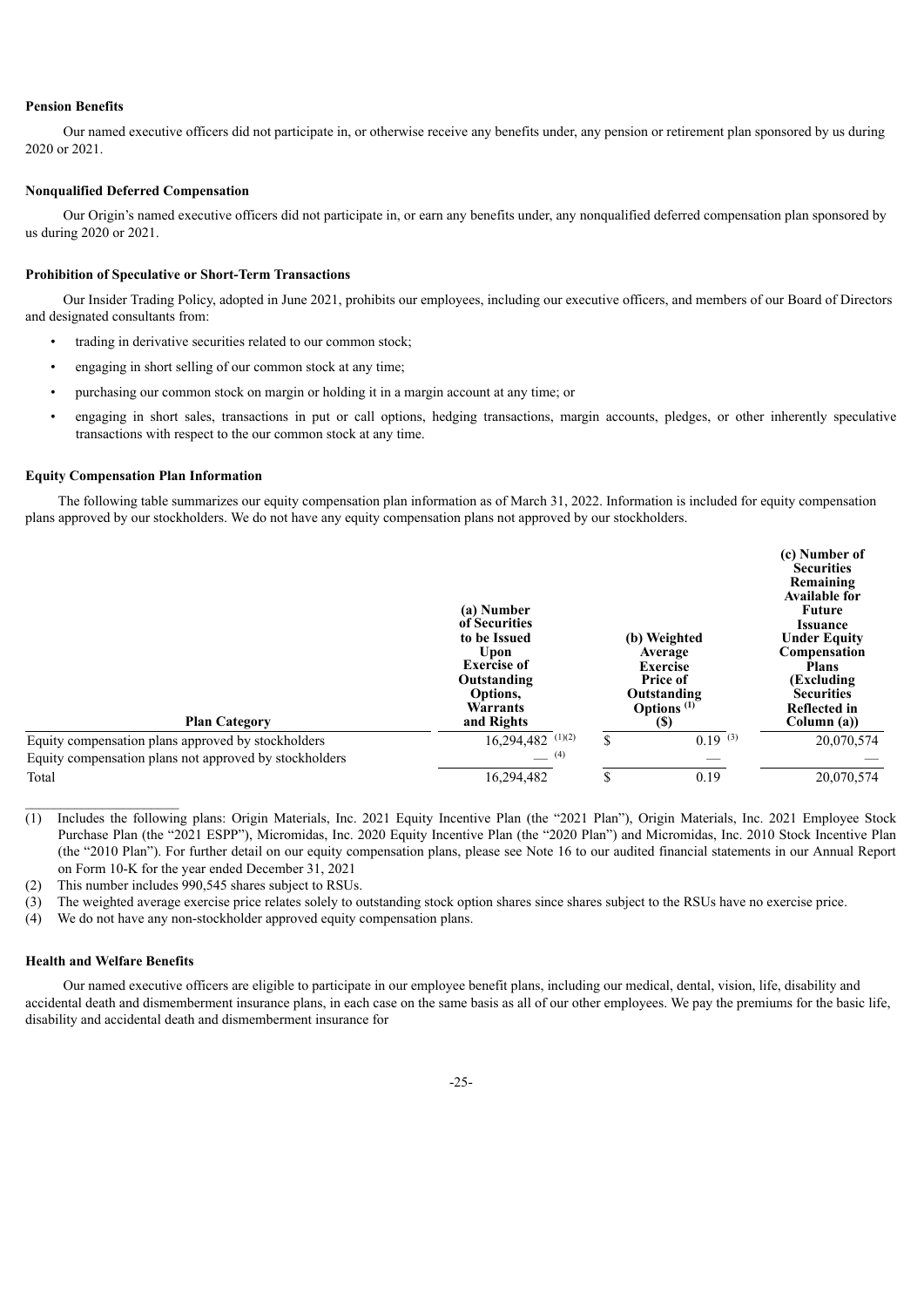<span id="page-28-0"></span>all of our employees, including our named executive officers. We generally do not provide perquisites or personal benefits to our named executive officers.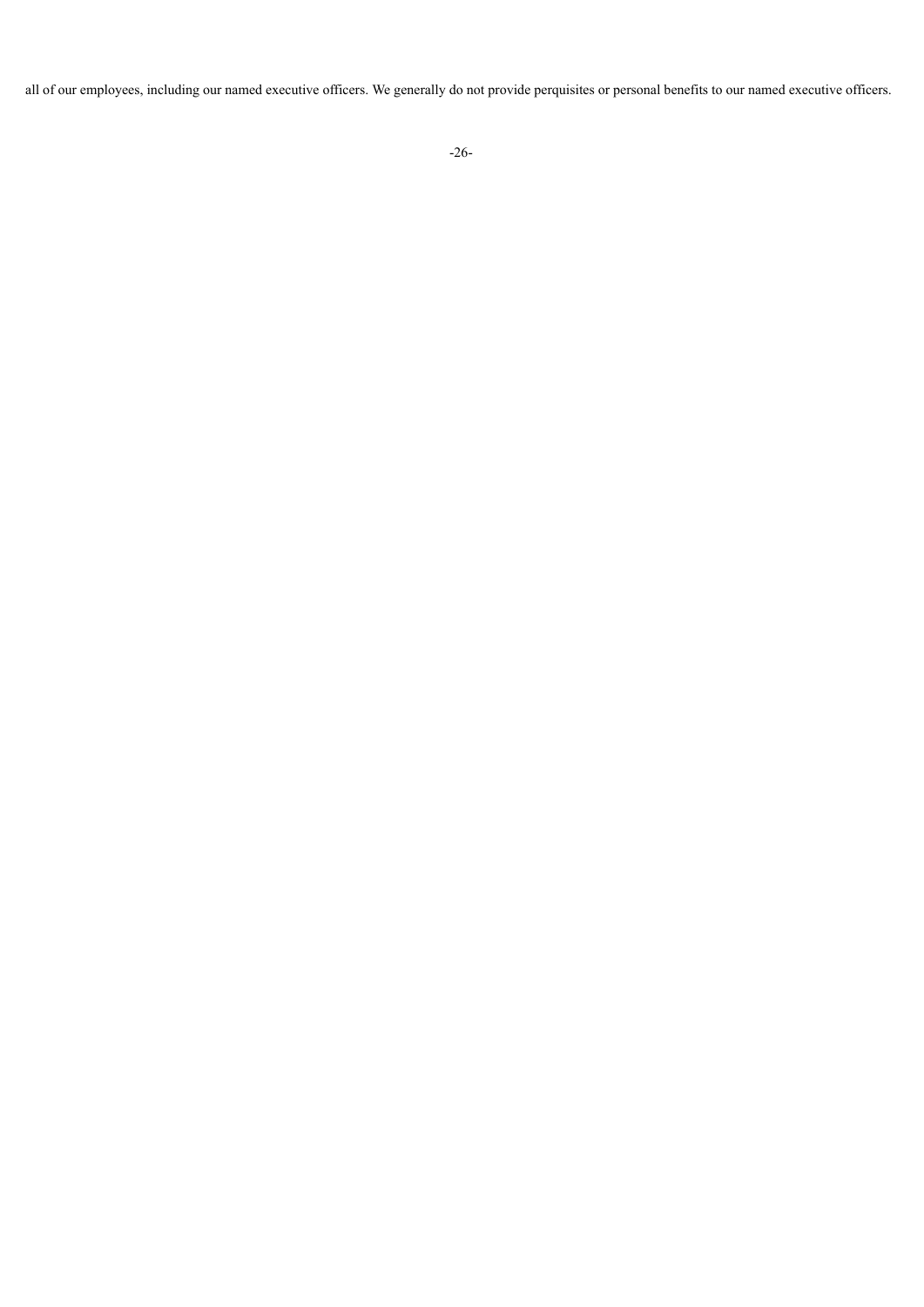# **SECURITY OWNERSHIP OF CERTAIN BENEFICIAL OWNERS AND MANAGEMENT AND RELATED STOCKHOLDER MATTERS**

The following table sets forth certain information with respect to the beneficial ownership of our capital stock as of April 28, 2022 for:

- each person or group of affiliated persons known by us to be the beneficial owner of more than 5% of our common stock;
- each of our named executive officers;
- each of our directors and nominees for director; and
- all of our current executive officers and directors as a group.

We have determined beneficial ownership in accordance with the rules and regulations of the SEC, and the information is not necessarily indicative of beneficial ownership for any other purpose. Except as indicated by the footnotes below, we believe, based on information furnished to us, that the persons and entities named in the table below have sole voting and sole investment power with respect to all shares of our capital stock that they beneficially own, subject to applicable community property laws.

Applicable percentage ownership is based on 141,418,989 shares of our common stock outstanding as of April 28, 2022. The following table does not reflect record or beneficial ownership of any warrants to purchase common stock. In computing the number of shares of capital stock beneficially owned by a person and the percentage ownership of such person, we deemed to be outstanding all shares of our capital stock subject to options held by the person that are currently exercisable or exercisable within 60 days of April 28, 2022 and issuable upon the vesting of RSUs held by the person within 60 days of April 28, 2022. However, we did not deem such shares of our capital stock outstanding for the purpose of computing the percentage ownership of any other person.

Unless otherwise indicated, the address of each beneficial owner listed in the table below is c/o Origin Materials, Inc., 930 Riverside Parkway, Suite 10, West Sacramento, California 95605. The information provided in the table is based on our records, information filed with the SEC and information provided to us, except where otherwise noted.

|                                                                               | Number of<br><b>Shares</b>   | Percentage of<br><b>Shares</b> |  |
|-------------------------------------------------------------------------------|------------------------------|--------------------------------|--|
| <b>Name of Beneficial Owner</b>                                               | <b>Beneficially</b><br>Owned | <b>Beneficially</b><br>Owned   |  |
| 5% Stockholders:                                                              |                              |                                |  |
| Artius Acquisition Partners LLC <sup>(1)</sup>                                | 18,112,500                   | 12.80 %                        |  |
| Lior Amram <sup><math>(2)</math></sup>                                        | 9,773,674                    | 6.90 $%$                       |  |
| BNP Paribas Asset Management UK Ltd. <sup>(14)</sup>                          | 10,518,615                   | 7.44%                          |  |
| <b>Named Executive Officers and Directors:</b>                                |                              |                                |  |
| John Bissel $l^{(3)}$                                                         | 1,789,746                    | $1.30 \%$                      |  |
| Rich Riley $(4)$                                                              | 2,383,888                    | $1.70\%$                       |  |
| Stephen Galowitz <sup>(5)</sup>                                               | 1,417,256                    | $1.00\%$                       |  |
| Joshua Lee $(6)$                                                              | 105,823                      | *                              |  |
| Pia Heidenmark Cook                                                           |                              | *                              |  |
| Benno O. Dorer $(7)$                                                          | 16,530                       | *                              |  |
| Charles D. Drucker $(1)(11)$                                                  | 30,229,167                   | 21.40 %                        |  |
| Kathleen B. Fish $(8)$                                                        | 7,500                        |                                |  |
| William Harvey <sup>(9)</sup>                                                 | 158,734                      | *                              |  |
| Karen Richardson $(10)$                                                       | 20,000                       | *                              |  |
| Boon $Sim(1)(12)$                                                             | 29,539,167                   | 20.90 %                        |  |
| All executive officers and directors as a group $(12 \text{ persons})^{(13)}$ | 36,526,273                   | 25.20 %                        |  |

Represents beneficial ownership of less than one percent (1%) of the outstanding shares of our common stock.

(1) Artius Acquisition Partners LLC is the record holder of the shares reported herein. Mr. Sim and Mr. Drucker are the founding members of Artius Acquisition Partners LLC and together exercise voting and investment power with respect to the common stock held by Artius Acquisition Partners LLC. The shares beneficially owned by Artius Acquisition Partners LLC may also be deemed to be beneficially owned by Mr. Sim and Mr. Drucker.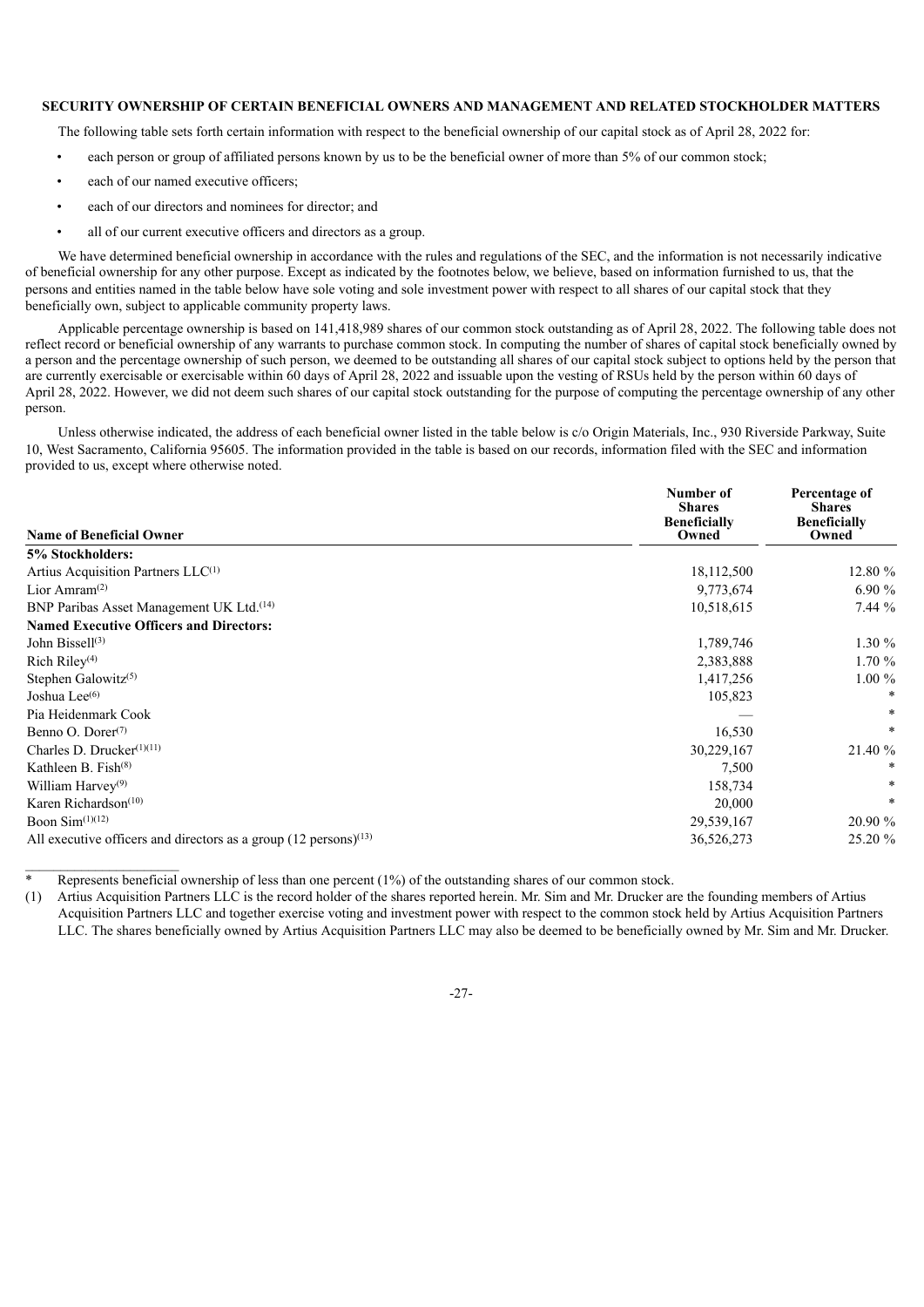- (2) Consists of (i) 33,843 shares of common stock held directly by Mr. Amram; (ii) 9,549,858 shares of common stock held by Evergreen InvestCo I, LLC ("Evergreen InvestCo I"); (iii) 59,373 shares of common stock held by JLA Construction LLC 401k Plan ("JLA Construction"); and (iv) 130,000 shares of common stock held by Evergreen Acquisition I Corp ("Evergreen Acquisition"). Mr. Amram is the sole manager of each of Evergreen InvestCo I, Evergreen Acquisition and JLA Construction, and may be deemed to hold sole voting and dispositive power over the common stock shares held by these entities. With respect to the shares of common stock held by these entities, Mr. Amram disclaims beneficial ownership other than to the extent he may have a pecuniary interest therein, directly or indirectly. The principal business address for Mr. Amram is c/o Evergreen Capital, L.P. 551 Fifth Avenue, Suite 2100, New York, New York 10176.
- (3) Consists of (i) 664,943 shares of common stock held directly by Mr. Bissell and (ii) 1,124,803 shares of common stock issuable to Mr. Bissell pursuant to options exercisable within 60 days of April 28, 2022.
- (4) Consists of (i) 1,216,973 shares of common stock issuable to Mr. Riley pursuant to options exercisable within 60 days of April 28, 2022; (ii) 229,668 shares of common stock held by Riley Family Trust; (iii) 229,415 shares of common stock held by Riley Investment Trust I; and (iv) 707,832 shares of common stock held by Richard J. Riley Separate Property Trust. Mr. Riley is co-trustee of the Riley Family Trust and by virtue of his shared control over Riley Family Trust, may be deemed to beneficially own the shares of common stock held by Riley Family Trust. Mr. Riley is sole trustee of each of Riley Investment Trust I and Riley Separate Property Trust and may be deemed to hold sole voting and dispositive power over the common stock shares held by Riley Investment Trust I and Riley Separate Property Trust.
- (5) Consists of (i) 391,157 shares of common stock held by Stephen and Jill Galowitz JTWROS, (ii) 391,157 shares of common stock held by The Galowitz Family 2021 Trust and (iii) 634,942 shares of common stock issuable to Mr. Galowitz pursuant to options exercisable within 60 days of April 28, 2022.
- (6) Consists of 105,823 shares of common stock issuable to Mr. Lee pursuant to options exercisable within 60 days of April 28, 2022.
- (7) Consists of 15,000 shares of common stock held by The Benno Dorer Revocable Trust and 1,530 shares of common stock held directly by Mr. Dorer. (8) Consists of 7,500 shares of common stock held directly by Ms. Fish.
- (9) Consists of 158,734 shares of common stock issuable to Mr. Harvey pursuant to options exercisable within 60 days of April 28, 2022.
- (10) Consists of 20,000 shares of common stock held directly by Karen A. Richardson Trust dated January 11, 2007, as amended and restated.
- (11) Includes 790,000 shares of common stock held directly by Mr. Drucker.
- (12) Includes 100,000 shares of common stock held directly by Mr. Sim.
- (13) Includes shares beneficially held by Mr. Whaley, in addition to the shares held by the named executive officers and directors.
- <span id="page-30-0"></span>(14) Based solely on information set forth in a Schedule 13G filed with the SEC on January 31, 2022 by BNP Paribas Asset Management UK Ltd. ("BNP Paribas"). Represents 10,518,615 shares of common stock, of which BNP Paribas has sole voting and dispositive power. The Schedule 13G filed by BNP Paribas provides information as of December 31, 2021 and, consequently, the beneficial ownership of BNP Paribas may have changed between December 31, 2021 and April 28, 2022. The mailing address of BNP Paribas is 5 Aldermanbury Square, London, EX2V 7BP, United Kingdom.

-28-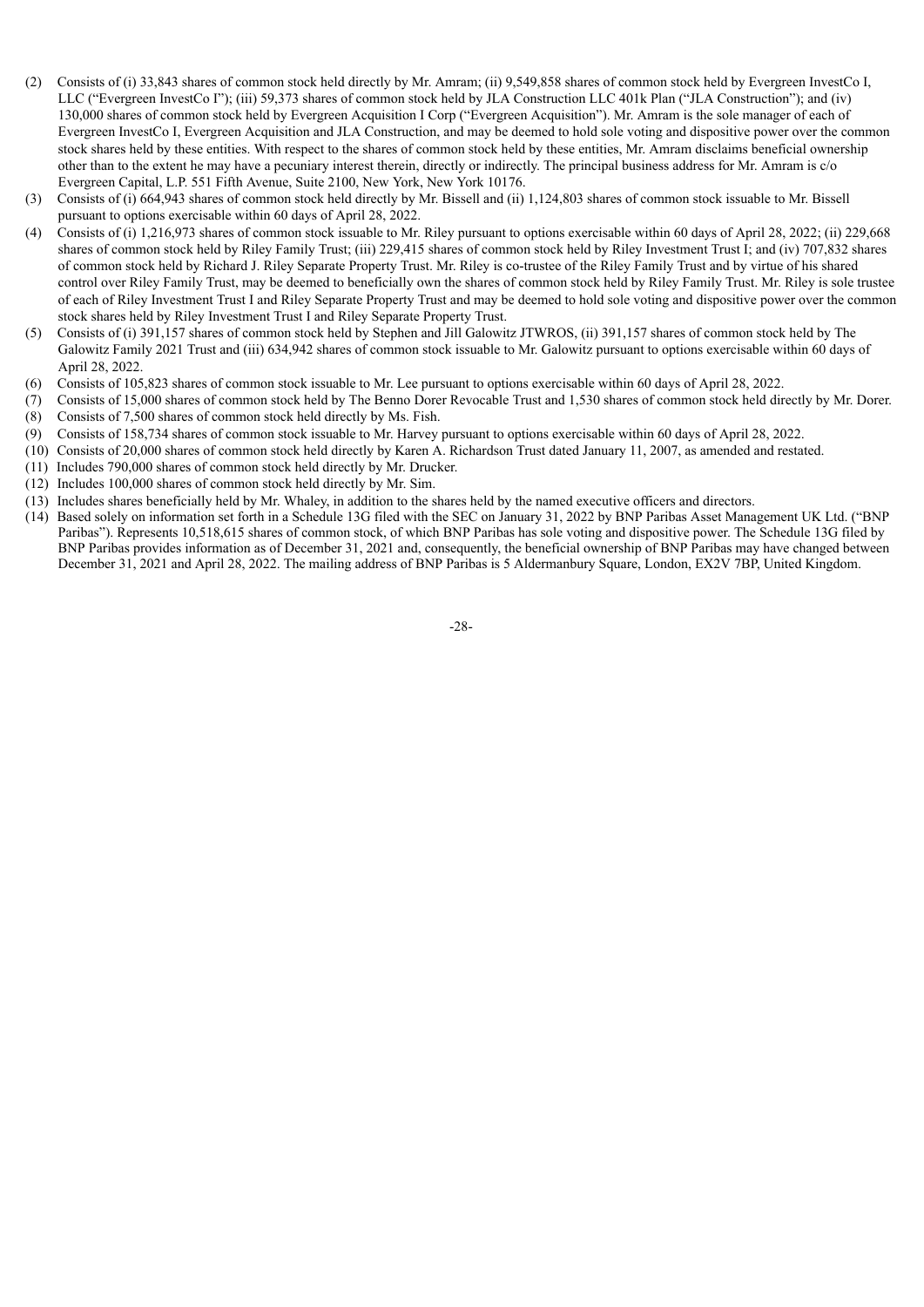# **CERTAIN RELATIONSHIPS AND RELATED TRANSACTIONS, AND DIRECTOR INDEPENDENCE**

Other than compensation arrangements for our directors and executive officers, which are described under the section titled "Executive Compensation" of this Proxy Statement, below is a description of transactions since January 1, 2019 to which we were a party or will be a party, in which:

- the amounts involved exceeded or will exceed \$120,000; and
- any of our directors, executive officers or holders of more than 5% of any class of our capital stock, or any member of the immediate family of, or person sharing the household with, the foregoing persons, had or will have a direct or indirect material interest.

#### **Investor Rights Agreement**

In connection with the closing of the Business Combination, we entered into the Investor Rights Agreement on June 25, 2021, pursuant to which the holders of Registrable Securities (as defined therein) became entitled to, among other things, customary registration rights, including demand, piggy-back and shelf registration rights. Pursuant to the Investor Rights Agreement, we agreed that, within 15 business days following the closing of the Business Combination, we would file with the SEC (at our sole cost and expense) a registration statement registering the resale of such Registrable Securities, and we would use our commercially reasonable efforts to have such registration statement declared effective by the SEC as soon as reasonably practicable after the filing thereof. The Investor Rights Agreement also provides that we will pay certain expenses relating to such registrations and indemnify the registration rights holders against (or make contributions in respect of) certain liabilities which may arise under the Securities Act.

#### **Lock-Up Agreements**

In connection with the closing, certain of our stockholders, including the directors and, officers, agreed, subject to certain exceptions, not to, without the prior written consent of our board of directors, transfer (i) any shares of our common stock held by such parties immediately after the Merger, (ii) any securities convertible into or exercisable or exchangeable for our common stock, including the private placement warrants, held by such parties immediately after the Merger and (iii) any shares of our common stock issued upon conversion, exercise or exchange of any of the securities described in clause (ii). The lock-up period commenced upon the closing and continues through the earliest to occur of: (i) 365 days after the date of the closing; (ii) the first day after the date on which the closing price of the our common stock equals or exceeds \$12.00 per share (as adjusted for stock splits, stock dividends, reorganizations, recapitalizations and the like) for any 20 trading days within any 30-trading day period commencing at least 150 days after the date of the closing; or (iii) the date on which we complete a liquidation, merger, capital stock exchange, reorganization or other similar transaction that results in all of our stockholders having the right to exchange their common stock for cash, securities or other property. The lock-up restrictions contain customary exceptions, including for estate planning transfers, affiliates transfers, and transfers upon death or by will. The holders of 35,765,099 shares of common stock are subject to a Lock-Up Agreement.

# **Artius Related Agreements**

#### *Private Placement Warrants*

Simultaneously with the closing of the initial placement offering of Artius on July 16, 2020 ("Artius IPO"), Artius consummated a private placement of 11,326,667 private placement warrants, at a price of \$1.50 per Private Placement Warrant to Artius Acquisition Partners LLC (the "Sponsor"), with the over-allotment option being exercised in full.

Each whole private placement warrant is exercisable for one whole share of our common stock at a price of \$11.50 per share. A portion of the proceeds from the sale of the private placement warrants to the Sponsor was added to the proceeds from the Artius IPO held in a trust account.

#### *Sponsor Letter Agreement*

Concurrently with the execution of the Merger Agreement, Artius and the Sponsor entered into the Sponsor Letter Agreement, pursuant to which the Sponsor agreed, among other things, to (i) vote in favor of the Artius Stockholder Voting Matters (as defined in the Sponsor Letter Agreement), and (ii) pay any excess of Artius Transaction Expenses (as defined in the Merger Agreement) over the Artius Transaction Expense Cap (as defined in the Sponsor Letter Agreement).

-29-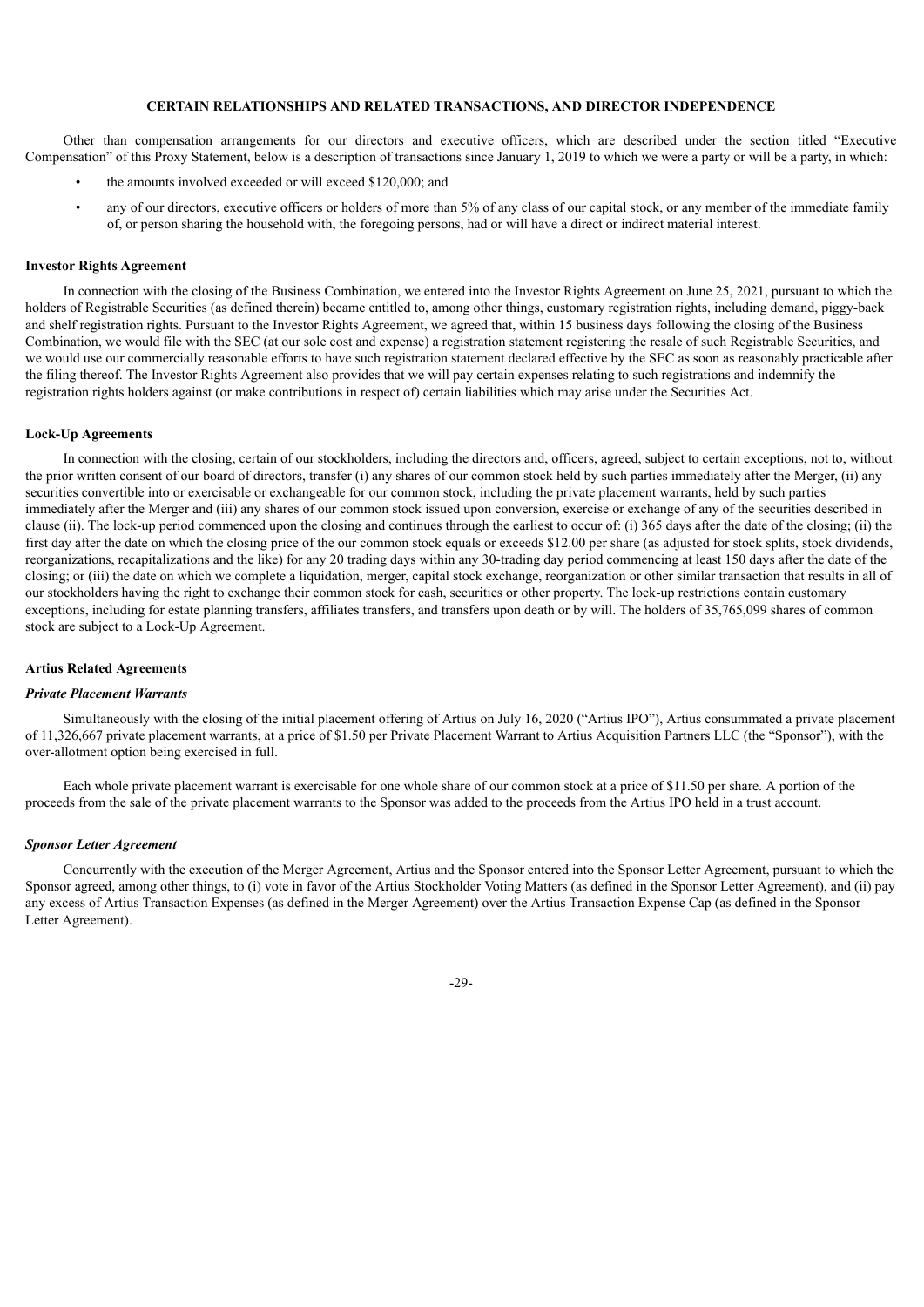In addition, pursuant to the Sponsor Letter Agreement, the Sponsor agreed to subject the 4.5 million shares of common stock held by Sponsor to vesting and forfeiture as follows: (A) one third of such shares will vest when VWAP (as defined in the Sponsor Letter Agreement) equals or exceeds \$15.00 for ten consecutive trading days during the three year period following the closing, (B) one third of such shares will vest when VWAP equals or exceeds \$20.00 for ten consecutive trading days during the four year period following the closing, and (C) one third of such shares will vest when VWAP equals or exceeds \$25.00 for ten consecutive trading days during the five year period following the closing. Such shares (including any related dividends or distributions) that do not vest by the first business day following the applicable vesting period in the Sponsor Letter Agreement will be surrendered to us without any consideration. The vesting of the shares will be accelerated in the event of Origin completes a liquidation, merger, capital stock exchange, reorganization or other similar transaction that results in all of our public shareholders having the right to exchange their common stock for cash, securities or other property.

#### *Subscription Agreements*

On the closing date, certain purchasers (each, a "Subscriber") purchased from Origin an aggregate of 20,000,000 shares of common stock (the "PIPE Shares"), for a purchase price of \$10.00 per share and an aggregate purchase price of \$200.0 million, pursuant to separate subscription agreements dated February 16, 2021 (collectively, the "Subscription Agreements"). Pursuant to the Subscription Agreements, we agreed to provide the Subscribers with certain registration rights with respect to the PIPE Shares. Legacy Origin customers and investors Pepsi, Nestlé and Danone purchased 97,500, 100,000 and 100,000 shares of our common stock in the PIPE transaction.

On the closing date, certain purchasers (each, an "Additional Subscriber"), including affiliates, purchased from us an aggregate of 1,300,001 shares of Common Stock (the "Additional Subscription Shares"), for a purchase price of \$10.00 per share and an aggregate purchase price of \$13.0 million, pursuant to separate purchase agreements dated June 23, 2021 (collectively, the "Additional Subscription Agreements"). Pursuant to the Additional Subscription Agreements, we agreed to provide certain registration rights to the Additional Subscribers with respect to the Additional Subscription Shares. Charles Drucker, a member of our board of directors, and Evergreen Acquisition I Corp purchased 650,000 and 130,000 shares, respectively, pursuant to these Additional Subscription Agreements. Lior Amram, a former member of Legacy Origin's board of directors and a holder of more than 5% of our common stock, is the sole manager of Evergreen Acquisition I Corp and may be deemed to hold sole voting and dispositive power over the shares of common stock held by Evergreen Acquisition I Corp.

#### **Legacy Origin Transactions**

#### *2019 Convertible Note Financing*

From November 2019 to February 2021, Legacy Origin issued and sold senior secured convertible notes with an aggregate principal amount of \$5.0 million (the "2019 Notes") pursuant to a note purchase agreement, which was amended in February 2020. The 2019 Notes, which were amended in May 2020, January 2021 and February 2021, accrued interest at a rate of 10.0% per annum. All principal and accrued interest thereupon converted into shares of Legacy Origin Common Stock immediately prior to the closing of the Business Combination. As of December 31, 2019, 2020 and 2021, \$1.0 million, \$3.4 million and \$5.2 million of aggregate principal plus accrued interest was outstanding under the 2019 Notes, respectively.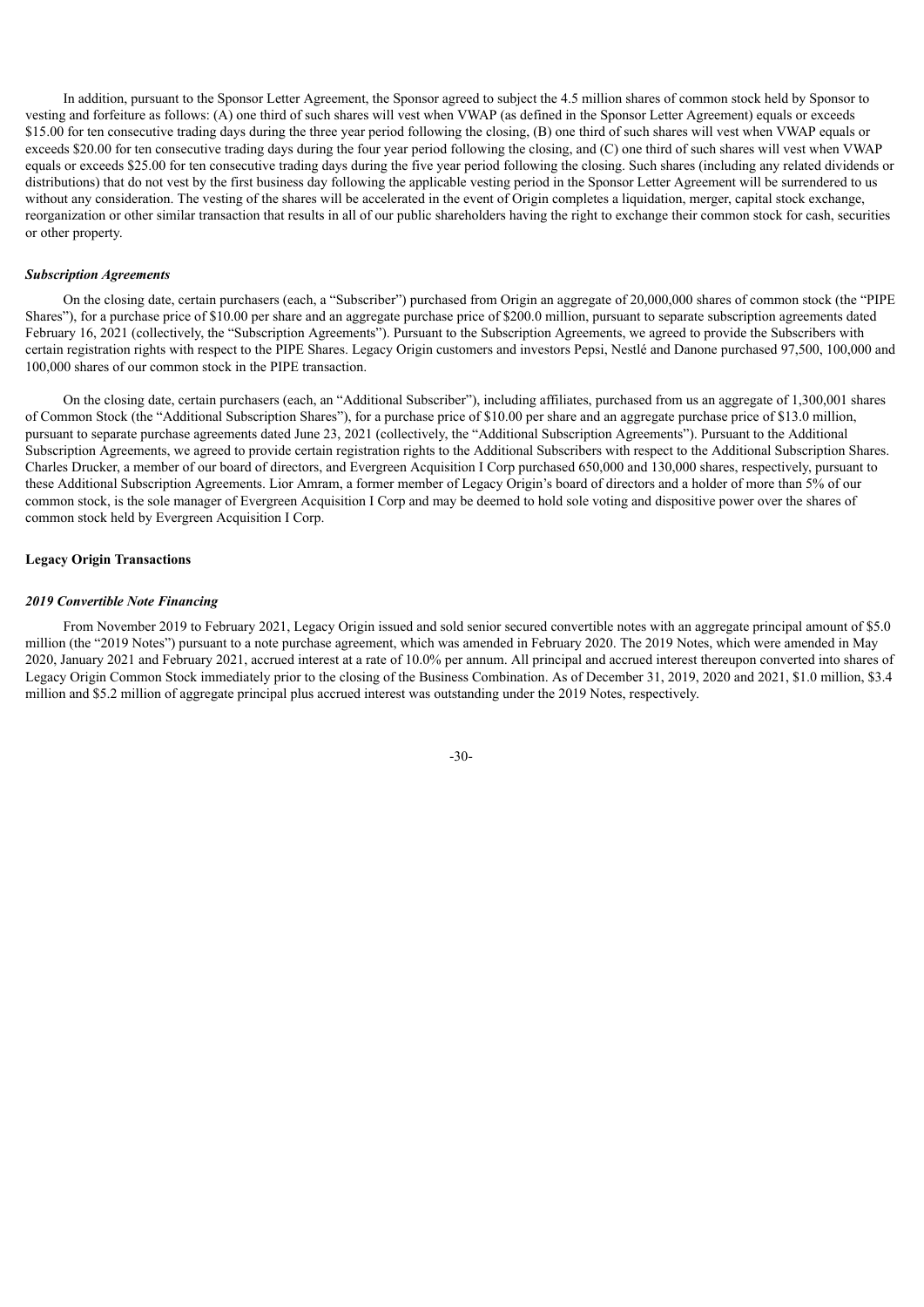The participants in the convertible note financing included entities affiliated with members of the Origin and Legacy Origin board of directors and an executive officer of Origin. The following table sets forth the aggregate principal amount of the 2019 Notes issued to such parties and the shares of our Common Stock issued in respect thereof upon the Closing of the Business Combination.

| <b>Noteholders</b>                                 | Aggregate<br>Principal<br>Amount<br>of 2019 Notes |         |  |
|----------------------------------------------------|---------------------------------------------------|---------|--|
| PM Operating, $LTD^{(1)}$                          | 1,500,000                                         | 232,615 |  |
| PepsiCo, Inc. $(2)$                                | 524,109                                           | 85,103  |  |
| OM Funding I, $LLC^{(3)}$                          | 400,000                                           | 61,957  |  |
| JLA Asset Management $LLC^{(3)}$                   | 322,000                                           | 47,762  |  |
| Riley Separate Property Trust <sup>(4)</sup>       | 250,000                                           | 38,763  |  |
| Noteholders affiliated with Alexander Millar $(5)$ | 250,350                                           | 38,767  |  |

- (1) Anne M. Smalling is the chief executive officer of PM Operating, LTD. Richard Smalling, a former member of Legacy Origin's board of directors, is Ms. Smalling's husband.
- (2) Kevin O'Sullivan, a former member of Legacy Origin's board of directors, is a senior vice president at Pepsi.
- (3) Lior Amram, a former member of Legacy Origin's board of directors and a holder of more than 5% of our common stock, is the manager of OM Funding I, LLC and managing member of JLA Asset Management LLC. All notes held by OM Funding I, LLC were converted into shares of Legacy Origin Common Stock and were distributed to its members prior to consummation of the Business Combination.
- (4) Rich Riley, our Co-Chief Executive Officer and a member of our board of directors, is the trustee of the Riley Separate Property Trust.
- (5) 2019 Notes are held by (i) Alex & Kristin Millar, (ii) Buff Investment Limited Partnership, (iii) Buff, Amanda Trust Under Deed of Trust Dated January 11, 1997, (iv) Buff, Jonathan David Trust Under Deed of Trust Dated January 11, 1997 and (v) Buff, Jon Charles. Alexander Millar is a former member of Legacy Origin's board of directors. Mr. Millar's wife Kristin Millar, father-in-law Jon Charles Buff and sister-in-law Katharine Buff Leraris are co-owners of Buff Investments L.P. Mr. Millar's father-in-law, Jon Charles Buff, is the settlor of "Buff, Amanda Trust Under Deed of Trust Dated January 11, 1997" and "Buff, Jonathan David Trust Under Deed of Trust Dated January 11, 1997." Additionally, Mr. Millar's sister-in-law Amanda Buff is the beneficiary of "Buff, Amanda Trust Under Deed of Trust Dated January 11, 1997," and Mr. Millar's brother-in-law Jonathan Buff is the beneficiary of "Buff, Jonathan David Trust Under Deed of Trust Dated January 11, 1997."

# *2021 Convertible Note Financing*

In February 2021, Legacy Origin issued and sold convertible promissory notes with an aggregate principal amount of \$10.0 million and an interest rate of 8.0% per annum (the "2021 Notes"). All principal and accrued interest thereupon converted into shares of Legacy Origin Common Stock immediately prior to the closing of the Business Combination. As of March 31, 2021, the aggregate principal amount and interest of the 2021 Notes was \$10.1 million.

The participants in the convertible note financing included entities affiliated with members of the Origin and Legacy Origin board of directors. The following table sets forth the aggregate principal amount of the 2021 Notes issued to such parties and the shares of our Common Stock issued upon the Closing of the Business Combination:

| <b>Noteholders</b>                                  | Aggregate<br>Principal<br>Amount<br>of 2019 Notes |           | <b>Shares</b> of<br>Our<br>Common Stock |
|-----------------------------------------------------|---------------------------------------------------|-----------|-----------------------------------------|
| Noteholders affiliated with Gavin H. Wolfe $^{(1)}$ |                                                   | 2,650,000 | 341,045                                 |
| Snipes $2005$ Trust <sup>(2)</sup>                  |                                                   | 2,000,000 | 257,395                                 |
| Evergreen Capital, L.P. $^{(3)}$                    |                                                   | 1,450,000 | 186,612                                 |
| AMS DE $LLC^{(3)}$                                  |                                                   | 500,000   | 64,347                                  |

-31-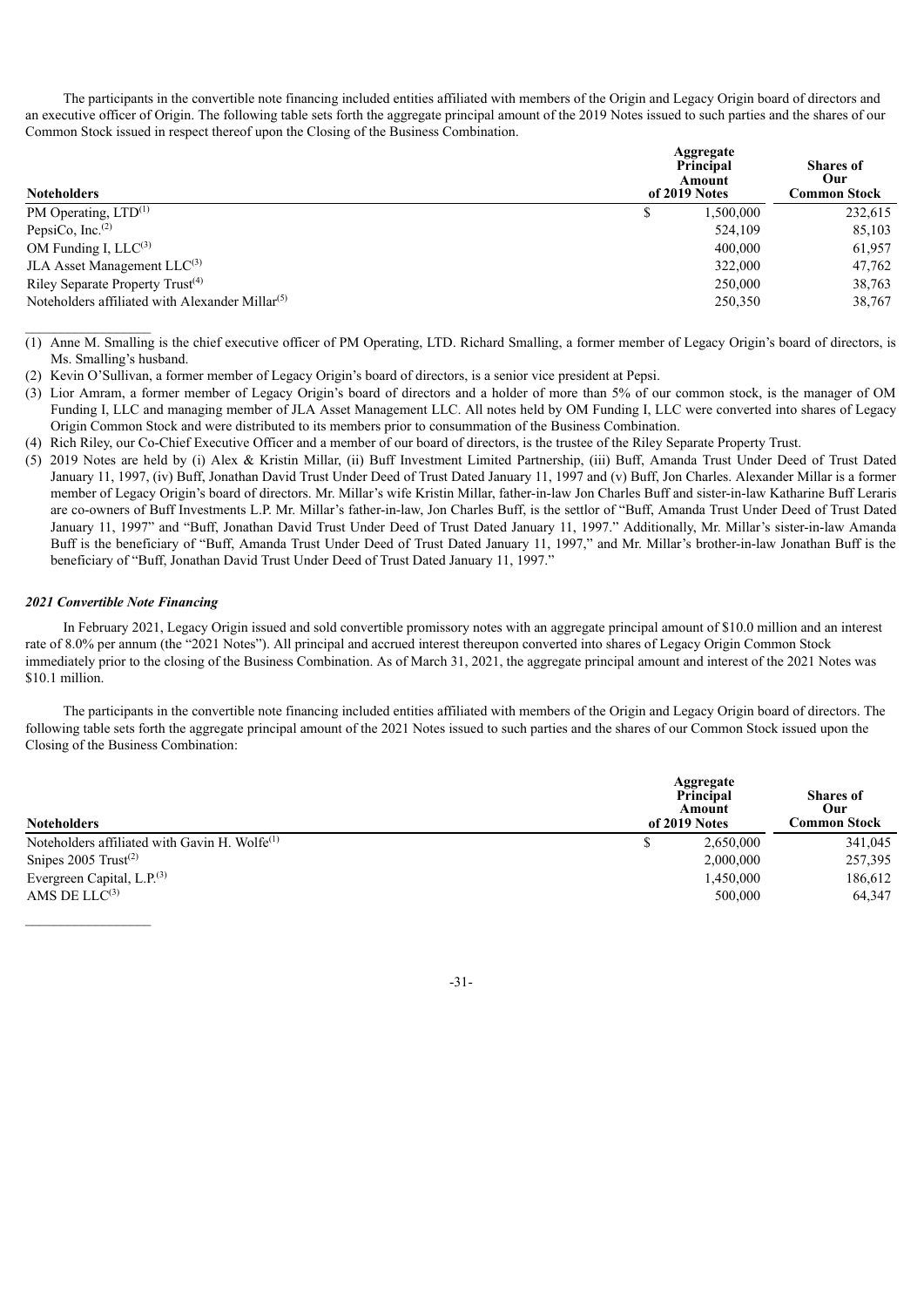- (1) 2021 Notes are held by (i) Gavin H. Wolfe, a former member of Legacy Origin's board of directors, and his spouse, and (ii) trusts established for the benefit of their immediate family members, of which Mr. Wolfe and his spouse are co-trustees.
- (2) Jeff Snipes is the trustee of the Snipes 2005 Trust. Richard Smalling, a former member of Legacy Origin's board of directors, is Mr. Snipe's brother-inlaw.
- (3) Gavin H. Wolfe, a former member of Legacy Origin's board of directors, and his spouse are co-trustees of a trust established for the benefit of their children that is a holder of equity interests in Evergreen Capital, L.P.
- (4) Anne M. Smalling is the chief executive officer of AMS DE LLC. Richard Smalling, a former member of Legacy Origin's board of directors, is Ms. Smalling's husband.Anne M. Smalling is the chief executive officer of PM Operating, LTD. Richard Smalling, a former member of Legacy Origin's board of directors, is Ms. Smalling's husband.

#### *Omnibus Warrant Amendment*

In November 2019, Legacy Origin entered into an omnibus warrant amendment to extend the exercise period of certain warrants by 10 years, including warrants held by entities affiliated with (i) NewGen Plastics, LLC, which is affiliated with one of the holders of 5% of our capital stock, Lior (Lee) Amram and former Legacy Origin director Gavin H. Wolfe, (ii) Millar Midas Investment Holdings, LLC, which is affiliated with former Legacy Origin director Alexander C. Millar, (iii) AMS DE LLC and PM Operating, LTD, which are affiliated with former Legacy Origin director Richard Smalling, and (iv) Rich Riley, a director and Co-Chief Executive Officer of Origin.

#### *Nestlé Promissory Note*

In November 2016, Legacy Origin received a \$5.0 million prepayment from Nestlé Waters Management & Technology (together with its affiliates, "Nestlé") for product from Origin 1 manufacturing plant pursuant to that certain Amended and Restated Offtake Supply Agreement between Legacy Origin and Nestlé, dated as of May 23, 2019 (the "Nestlé Offtake Agreement"). The prepayment is to be credited against the purchase of products from Origin 1 manufacturing plant over the term of the Nestlé Offtake Agreement. The prepayment is secured by a promissory note (the "Nestlé Promissory Note") to be repaid in cash in the event the prepayment cannot be credited against the purchase of product, for example, if Origin 1 manufacturing plant is never constructed. The Nestlé Promissory Note is collateralized substantially by the Origin 1 manufacturing plant and other assets of Origin Material Canada Pioneer Limited, one of our wholly-owned subsidiaries. If repaid in cash, the Nestlé Promissory Note bears an annual interest rate of the three-month London Interbank Offered Rate (LIBOR) plus 0.25% (0.44% at March 31, 2021) and matures five years from the commercial operation date of the Origin 1 manufacturing plant. As of March 31, 2022 and December 31, 2021, the total note principal outstanding was \$5.1 million and \$5.1 million plus accrued interest of \$0.1 million and \$0.1 million, respectively.

#### *Danone Promissory Note*

In November 2016, Legacy Origin received a \$5.0 million prepayment from Danone Asia Pte Ltd. (together with its affiliates, "Danone") for product from the Origin 1 manufacturing plant. The prepayment was secured by a promissory note (the "Danone Promissory Note"). In May 2019, Legacy Origin and Danone amended and restated the Danone Promissory Note. The amendment added accrued interest of \$189,169 to the principal balance of the prepayment. The Danone Promissory Note bears interest at 3.50% per annum and is to be repaid in three installments of \$2.2 million, \$2.1 million, and \$2.1 million (inclusive of accrued but unpaid interest) on December 20, 2024, December 19, 2025, and December 18, 2026, respectively. As of March 31, 2022 and December 31, 2021, the total debt outstanding was \$5.2 million and \$5.2 million. As of March 31, 2022 and December 31, 2021 accrued interest totaled \$0.4 million and \$0.3 million, respectively, and is included in other liabilities, long-term, on the consolidated balance sheets.

#### *Indemnification Agreements*

Our Certificate of Incorporation contains provisions limiting the liability of executive officers and directors, and the Bylaws provide that we will indemnify each of our executive officers and directors to the fullest extent permitted under Delaware law. The Certificate of Incorporation and the Bylaws also provide the board of directors with discretion to indemnify certain key employees when determined appropriate by our board.

We have entered into indemnification agreements with each of our directors and officers and certain other key employees. The indemnification agreements provide that we will indemnify each of our directors, executive officers, and other key employees against any and all expenses incurred by such director, executive officer, or other key employee

-32-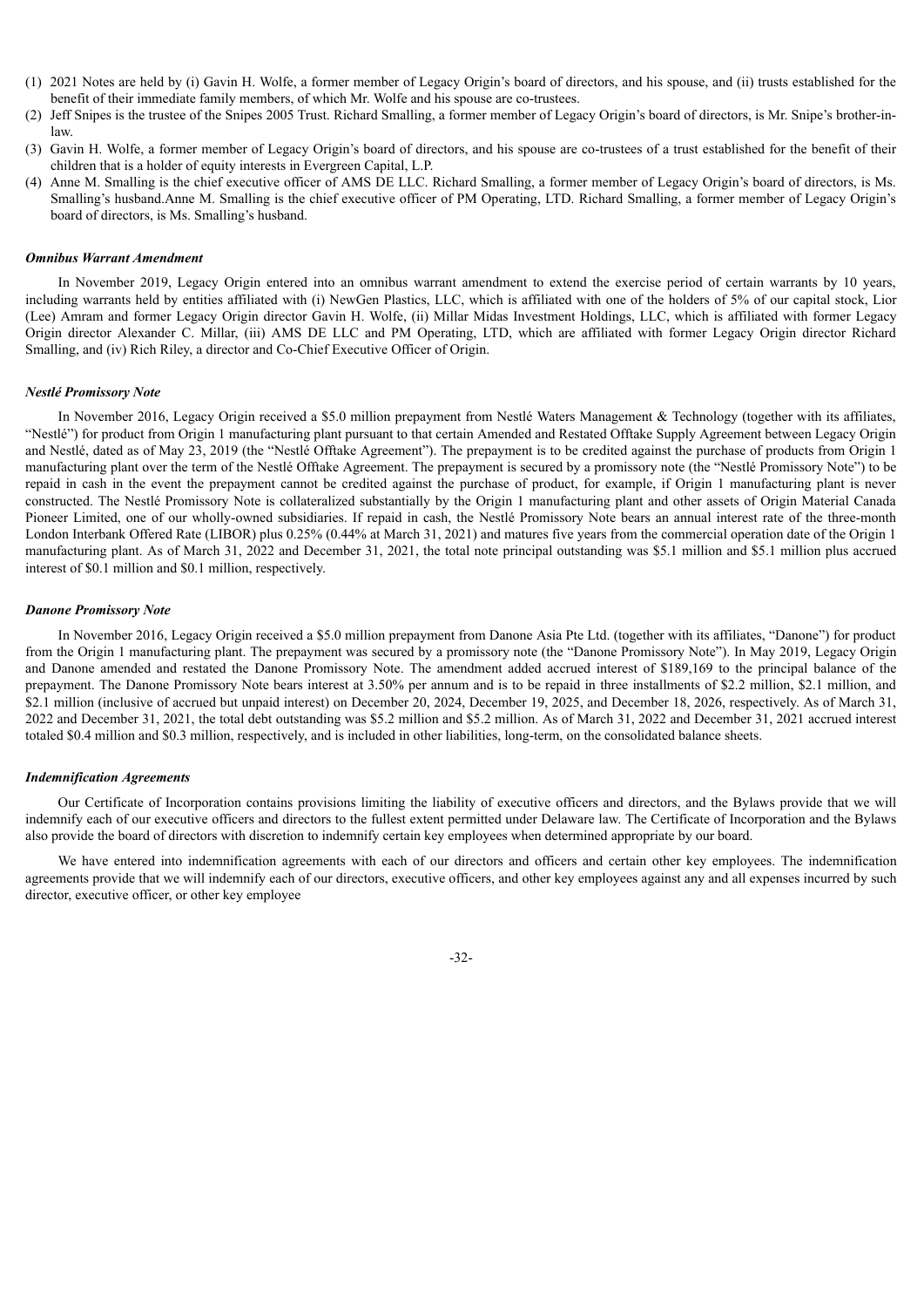because of his or her status as one of our directors, executive officers, or other key employees, to the fullest extent permitted by Delaware law, the Certificate of Incorporation and the Bylaws. In addition, the indemnification agreements provide that, to the fullest extent permitted by Delaware law, we will advance all expenses incurred by our directors, executive officers, and other key employees in connection with a legal proceeding involving his or her status as a director, executive officer, or key employee.

#### <span id="page-35-0"></span>**Policies and Procedures for Related Party Transactions**

Our audit committee has the primary responsibility for reviewing and approving transactions with related persons. Our audit committee charter provides that our audit committee shall review and approve in advance any related person transactions. Our board of directors has adopted a formal written policy providing that officers, directors, holders of more than 5% of any class of our voting securities, and any member of the immediate family of and any entity affiliated with any of the foregoing persons, will not be permitted to enter into a related-party transaction with us without the prior consent of the audit committee, or other independent members of our board of directors in the event it is inappropriate for the audit committee to review such transaction due to a conflict of interest. Any request for us to enter into a transaction with an executive officer, director, principal stockholder, or any of their immediate family members or affiliates, in which the amount involved exceeds \$120,000, must first be presented to the audit committee for review, consideration, and approval. In approving or rejecting the proposed transactions, the audit committee will take into account all of the relevant facts and circumstances available.

<span id="page-35-1"></span>All of the transactions described in this section prior to the consummation of the Business Combination were entered into prior to the adoption of this policy.

#### **HOUSEHOLDING OF ANNUAL MEETING MATERIALS**

The SEC has adopted rules that permit companies and intermediaries (such as banks and brokers) to satisfy the delivery requirements for proxy materials with respect to two or more stockholders sharing the same address by delivering a single copy of the proxy statement, Annual Report on Form 10-K or Notice of Internet Availability of Proxy Materials, as applicable, addressed to those stockholders. This process, which is commonly referred to as "householding," potentially means extra convenience for stockholders and cost savings for companies. This year, a number of brokers with account holders who are our stockholders will be householding our proxy materials. A single Notice of Internet Availability of Proxy Materials will be delivered to multiple stockholders sharing an address unless contrary instructions have been received from the impacted stockholders. Once you have received notice from us (if you are a stockholder of record) or from your broker (if you are a beneficial owner) that we or they will be "householding" communications to your address, "householding" will continue until you are notified otherwise or until you revoke your consent. If, at any time, you no longer wish to participate in "householding" and would prefer to receive separate proxy materials, including the Notice, or if you currently receive multiple copies and would like to request "householding" of your communications, please notify your broker or us. Direct your written request to us to the Origin Materials, Inc., Attention: Investor Relations, 930 Riverside Parkway, Suite 10, West Sacramento, California 95605 or by telephone at (916) 231-9329. In the event a stockholder that received multiple copies would like to receive only one copy for such stockholder's household, such stockholder should contact their bank, broker, or other nominee record holder, or contact us at the above address or phone number.

#### **OTHER MATTERS**

#### <span id="page-35-3"></span><span id="page-35-2"></span>**Fiscal Year 2021 Annual Report and SEC Filings**

Our financial statements for our year ended December 31, 2021 are included in our Annual Report on Form 10-K. This proxy statement and our annual report are posted on our website at www.originmaterials.com under "Investors" and are available from the SEC at its website at www.sec.gov. You may also obtain a copy of our annual report without charge by sending a written request to Origin Materials, Inc., Attention: Investor Relations, 930 Riverside Parkway, Suite 10, West Sacramento, California 95605.

\* \* \*

The board of directors does not know of any other matters to be presented at the Annual Meeting. If any additional matters are properly presented at the Annual Meeting, the persons named in the enclosed proxy card will have discretion to vote the shares of our common stock they represent in accordance with their own judgment on such matters.